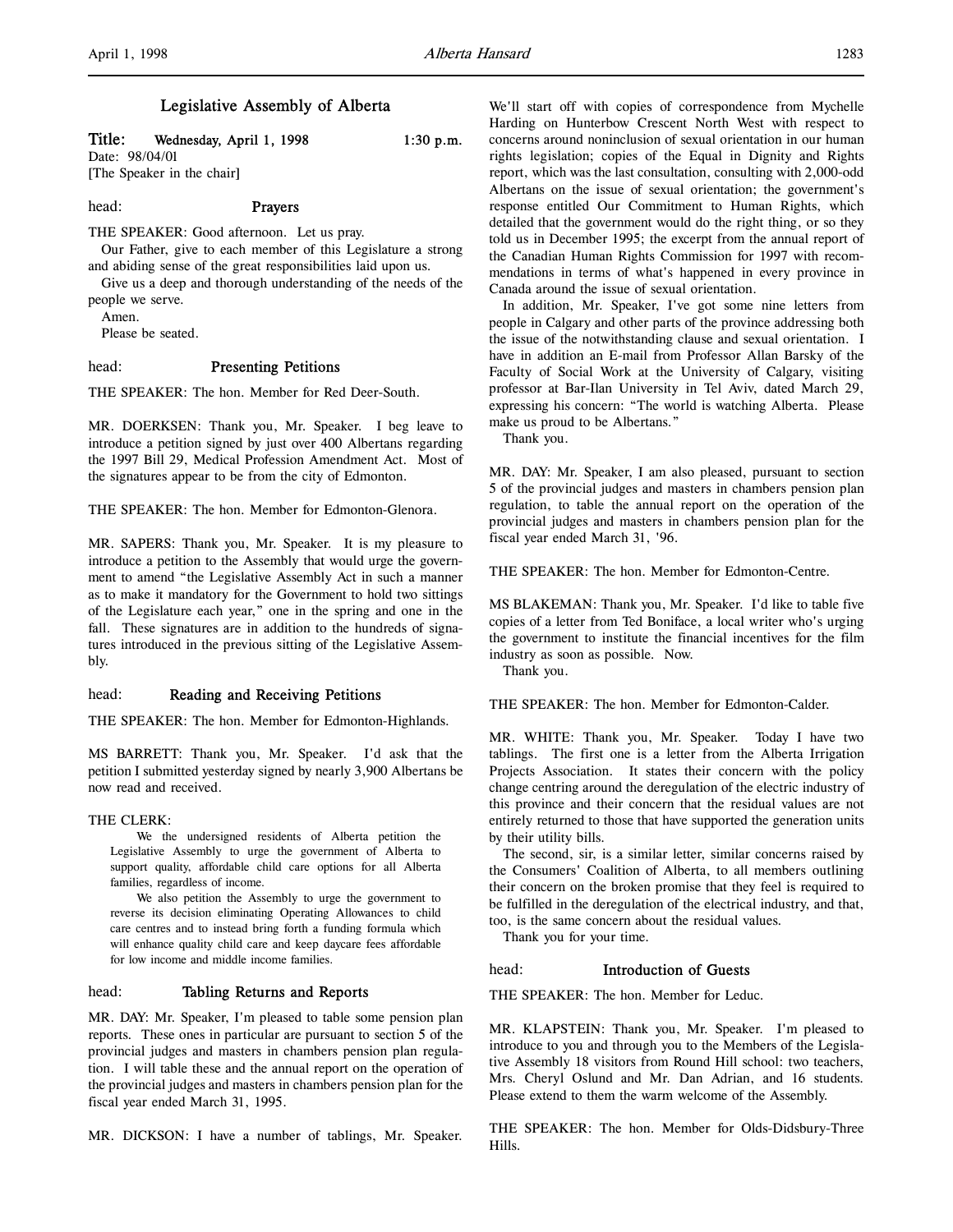MR. MARZ: Thank you, Mr. Speaker. It's a pleasure for me to introduce to you and through you a good friend and a very distinguished constituent of Olds-Didsbury-Three Hills, the reeve of Mountain View county, Mr. Pat James. I would invite him to stand and accept the very warm welcome of this Assembly.

THE SPEAKER: The hon. Member for Edmonton-Centre.

MS BLAKEMAN: Thank you, Mr. Speaker. I'd like to introduce to you and through you to members of the Assembly a very special group joining us in the public gallery today. This is 12 Japanese cultural exchange students who are here with St. Joseph high school and the foundation for international study. They're here for two weeks staying with host families in Edmonton and going to classes during the day. They're accompanied by Ms Marlene Chapor, who is the teacher/guide; Miss Ayano Kawada, who is their tour escort; and parent helpers Mrs. Donna Clayton, Mr. Brandon Beaudry, Ms Denyse Hayward, Ms Juanita McKenna, and Mrs. Trisha Ladouceur. I would ask them to please rise and accept the warm and traditional welcome of the House.

THE SPEAKER: The hon. Member for Athabasca-Wabasca.

MR. CARDINAL: Thank you very much, Mr. Speaker. I'd like to introduce to you and through you to the Assembly some friends. They are Peter Yu and Joanna Yu, the brother and mother of our page Maria Yu. They have also a visitor from Korea, Mrs. Park Ink-Suk, and sons, Jeff Koo and Kevin Koo, who are attending school here in Edmonton. They are seated in the public gallery. I'd like them to rise and receive the traditional Alberta welcome.

THE SPEAKER: The hon. Member for Edmonton-Calder. Edmonton-Calder, do you have an introduction?

MR. WHITE: Yes, sir, I do at that. On behalf of my colleague from Spruce Grove-Sturgeon-St. Albert I introduce today through you to members of the Assembly a friend of mine from quite a ways back, a member of the staff of the city of Edmonton. He's here today to further the education of his two sons, Michael and Tim Cooper. I'd like to ask Tom Cooper if he and both boys would rise in the gallery and receive the warm welcome of the House.

THE SPEAKER: The hon. Member for Edmonton-Highlands.

MS BARRETT: Thank you, Mr. Speaker. It's a very special occasion I acknowledge today in introducing Hana Razga, who has run twice for the NDP. She retired from her federal government job yesterday, took early retirement, and is now part of our volunteer research team. I'm pleased to introduce her to the Assembly. She's in the public gallery. I'd ask her to rise and receive the warm welcome.

# 1:40

THE SPEAKER: The hon. Member for Calgary-Fish-Creek.

MRS. FORSYTH: Thank you, Mr. Speaker. I'd like to introduce to you and through you on behalf of my colleague for Innisfail-Sylvan Lake 36 visitors from Penhold school: teachers or group leaders Keith Adair, John Malsbury, Rhonda Fidler and parent helpers Dale Kelly, Tammy Grobe, Kathy Wilson, Diane Wall, Colin Mullaney, and Donna Serres. I'd like them all to rise and receive the warm welcome of the Assembly.

MRS. McCLELLAN: Mr. Speaker, it's a pleasure for me to introduce a constituent from Drumheller-Chinook, the administrator of the municipal district of Acadia, Mr. Murray Peers. He's accompanied by a regular visitor to this Assembly, someone rather important to the Member for Drumheller-Chinook. I'd like them both to rise and receive the warm welcome of the Assembly.

THE SPEAKER: The hon. Member for Edmonton-Glengarry.

MR. BONNER: Thank you very much, Mr. Speaker. It gives me a great deal of pleasure today to rise to introduce to you and through you to Members of the Legislative Assembly the mother and sister of the hon. Member for Edmonton-Manning: his mother, Mrs. Della Gibbons from Gibbons and Mrs. Robin Barrett from Tembagpura, Irian Jaya, Indonesia. I would now ask them to rise from their seats in the public gallery and receive the traditional warm welcome of the House.

head: Oral Question Period

# Health Care Workers' Strike

MR. MITCHELL: Mr. Speaker, minutes ago the Minister of Labour released a statement about the licensed practical nurses' strike, but the facts remain the same. When you dump on people long enough and you put them in impossible working conditions with increasing stress, increasing responsibility, increasing pressure, without thanks and without respect, at some point they simply say: enough is enough. We're at that point now. To the Minister of Health: will the minister take responsibility for creating a situation where good, decent people are driven to break the law simply to get this government's attention and to make this government accountable for what they have done to Alberta's health care system and the people working within it?

MR. JONSON: Mr. Speaker, I would commend all health care workers across this province, including physicians, nurses, registered nurses, and LPNs. I think that they along with their governing regional health authority boards have worked hard to reform and to make our overall health care system very productive and more efficient than it was before and have also been at the forefront, I think, of health reform across this country. Therefore, I think that we have, yes, an issue with respect to collective bargaining, but in terms of the overall system I pay tribute to its accomplishments over the last number of years.

MR. MITCHELL: To the Minister of Labour, Mr. Speaker: other than setting up yet another committee, what has the minister done to stand up for workers in this province by telling his cabinet colleagues that they are responsible for creating this climate of profound labour frustration and that they are responsible for fixing it?

MR. SMITH: Mr. Speaker, what I would like to do is table four copies of a joint statement today that talks about the importance of frontline workers and talks about the importance of these workers to the health care system and the need for fair treatment.

The Premier, Ralph Klein, and the Labour minister met this morning with union representatives Margaret Nelson, the president of the Canadian Health Care Guild, and Dan MacLennan, president of the Union of Provincial Employees. Mr. Speaker, what was agreed to at that short meeting was that both parties would meet with mediation services today at 1 p.m. to address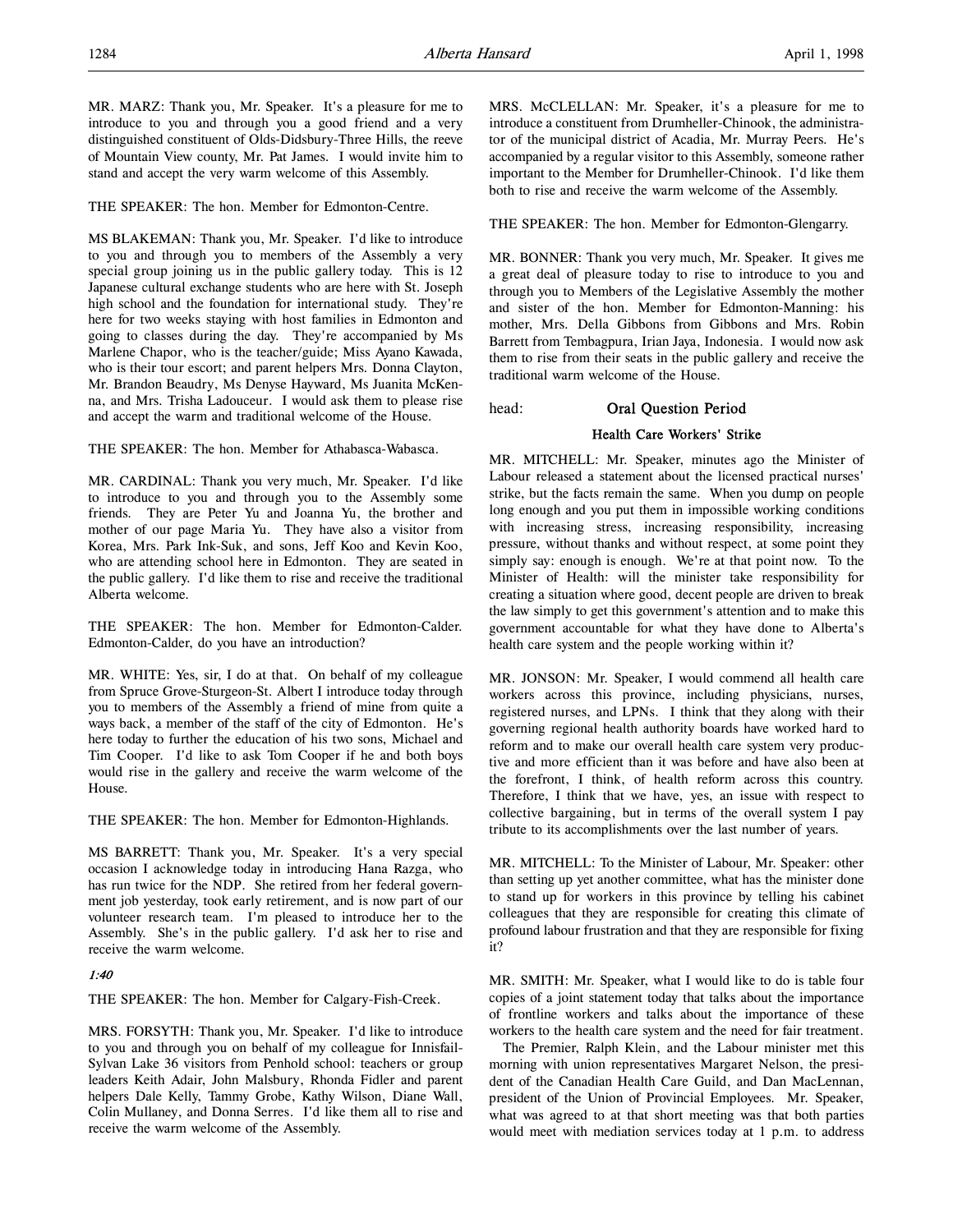return-to-work and bargaining protocol. The parties are meeting with the idea of establishing good faith and looking forward to having a mediator's report out as soon as possible.

Mr. Speaker, we went one step further, which I think is important to addressing the issue. The Minister of Labour will immediately form a task force composed of representatives from each union, the employer, and the Department of Labour to focus on building new working relationships with the parties in the Capital health region. That's simply the core business of this government: to facilitate, to mediate, to provide an environment where deals can get done, deals that can get done in the labour market, deals that can get done in various sectors of that market as well as various sectors of the business market.

MR. MITCHELL: Mr. Speaker, those workers had to go on an illegal strike to get one thin piece of paper from this minister. That's about all he's done.

Will the minister at least guarantee that these people who have been forced out on an illegal strike by his government's policies will not be fined for simply standing up for their families and for all Albertans who work in or rely on what is now a clearly crumbling health care system?

MR. SMITH: Mr. Speaker, the focus of the meeting was to establish this environment where there could be facilitation, mediation take place, where people can get together around a table, talk about consummating a collective agreement. That's going to happen.

There was no discussion about working on anything different than what the law provides through the Labour Relations Board, through the due processes, through specific actions. Those decisions rest with the employer. We support the employer, just as the Minister of Health has said. We support the employee. What our job is is to create the environment to do the facilitation where these mediation services can be used effectively by both parties involved.

THE SPEAKER: Second Official Opposition main question. The hon. Member for Calgary-Buffalo.

#### Sexual Orientation

MR. DICKSON: Thank you, Mr. Speaker. The Alberta Human Rights, Citizenship and Multiculturalism Act outlaws discrimination in only four narrow areas of activity; namely, housing, employment, access to public places, and publications such as hate literature. The Premier, however, told us yesterday that his task force advising him on the Supreme Court decision in the Vriend case is focusing on other issues like pension entitlement, something which is completely outside the focus of the court case. My question this afternoon is to the Acting Premier. Since the issue decided by the Supreme Court tomorrow is simply one of whether discrimination against Albertans in those four basic areas will be permitted, why is the Premier deliberately creating confusion, diverting attention to very different collateral issues?

MR. DAY: Mr. Speaker, in fairness I think the question is hypothetical. The ruling isn't even out yet. We don't know what it says. I'd ask why the opposition are creating confusion by asking these questions.

MR. DICKSON: Mr. Speaker, my further question to the Acting Premier would be this. Why will the task force created by the Premier, the one he talked about yesterday in this place, not deal simply with the only question to be decided tomorrow, and that is: can our Alberta human rights commission investigate the complaint of an Albertan that he's lost his job simply because he's gay?

MR. DAY: Mr. Speaker, we don't have a direct pipeline to the Supreme Court. It sounds like the member opposite does. He's already told us what the decision is. He's told us it's going to be the one narrow arrow of definition, and he seems to have all the facts. Why doesn't he table it so that we could look at it ahead of time? That would be really helpful to us.

MR. HAVELOCK: If I could just briefly supplement, Mr. Speaker. To clarify what the Premier said yesterday, he indicated that there may be issues raised in the judgment which go beyond the question which the member has put forth today, and that's the question that's before the court. Quite often the Supreme Court will make comment on issues outside of the specific one before it, and I think the prudent thing to do is to create a task force which would hopefully be able to address a myriad of issues which may come out of the decision.

MR. DICKSON: Mr. Speaker, the issue was identified in the government of Alberta's own factum to the Supreme Court.

My final question is: on what basis can the Premier's task force be credible since the last consultation in this province on human rights heard from 2,000 interested Albertans and Alberta groups and individuals, and the government then proceeded to ignore a key recommendation in that unanimous report?

### 1:50

MR. DAY: Well, Mr. Speaker, we are all awaiting the decision, and we'll see what comes out tomorrow. These questions are hypothetical.

THE SPEAKER: Third Official Opposition main question. The hon. Member for Edmonton-Calder.

# Electric Utilities Deregulation

MR. WHITE: Thank you, Mr. Speaker. Today the Consumers' Coalition of Alberta is asking the government why it has broken its promise to return full benefits to Alberta consumers, who paid for the generating units through their utility bills. The Consumers' Coalition states in their letter to all members:

The customers have lived up to their end of the regulatory [bargain]. They should fairly expect that . . . parties will live up to their [end of the] promises.

My questions today are to the Minister of Energy. Will this minister guarantee the Consumers' Coalition of Alberta that residential customers will receive the full value of the deregulated market?

DR. WEST: Mr. Speaker, in a deregulated market, as he has just put forth the question, I can assure that the consumers of Alberta will reap the full benefit of it.

MR. WHITE: Mr. Minister, then this side would assume that the policy will change to reflect that in the policy that's before the Legislature today and that the government's policy will be what the Consumers' Coalition's asked. Correct?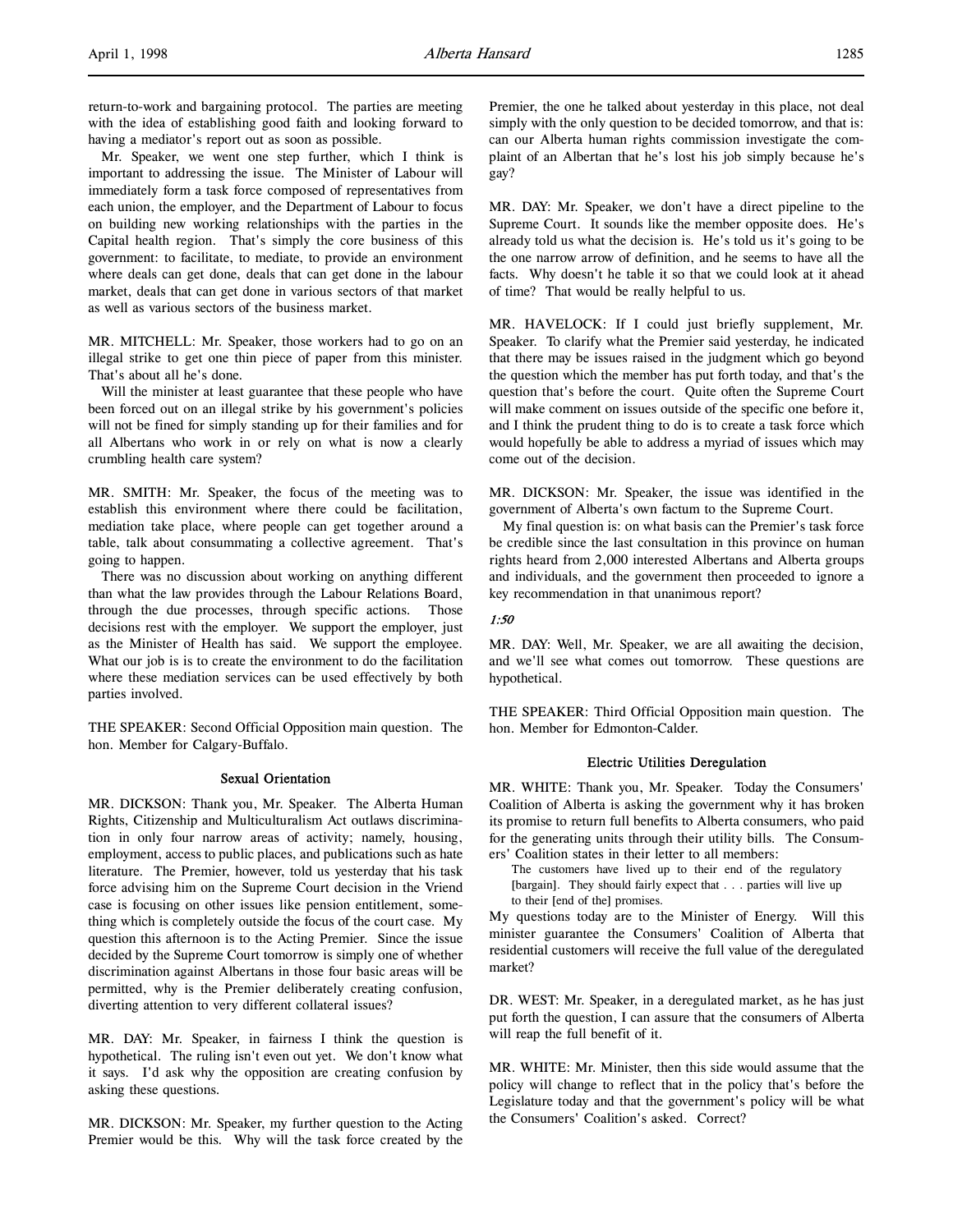DR. WEST: That question was a bit vague, but let's just say that the full intent of Bill 27 is to bring forth a deregulated electrical system to the fullest benefit of the consumer, the customer, and Albertans. Also in the bill, we will through a thing called the balancing pool, which is an accounting place, a banking account that will take the residual value that's left for the people of Alberta, the rent that they've paid over the many, many years of regulation, return it to them through the power purchase agreements over 20 years. So I think that answers the question. He wants to know if the consumers of Alberta are protected in this legislation, and they are, to the fullest.

MR. WHITE: Mr. Speaker, given that the consumers of Alberta do not understand that fully and that the minister has not explained all the policies to Albertans, why would the minister not, then, delay the policy imposition until such time as they do fully understand?

DR. WEST: Mr. Speaker, there's getting to be repetition in this Assembly. That question is asked each and every day. Today on April 1 – and it isn't April Fools – the Industrial Power Consumers Association of Alberta, who use 50 percent of the produced power in the province of Alberta – let me repeat that: they use 50 percent of the total production of power – say here that

Bill 27 represents a compromise of views of various stakeholders and provides an acceptable framework for moving forward with deregulation of the electricity markets in a way that can be fair to all stakeholders, including utilities, consumers and municipalities . . .

While there will be lots of work to do after Bill 27 becomes law, it is important to note that this legislation is a compromise of the diverse views of all stakeholders. This process has been stalled for three years and a consensus is not possible, nor is a bill that will please everyone. Someone had to break the logjam and this bill does it. Not everyone can be completely happy with the result in such cases.

It goes on to say that this group strongly endorses a movement forward of this bill to the benefit of the consumers in the province of Alberta.

Today, April 1, EPCOR gives a letter – and I'm going to table these after this.

For EPCOR, the most important aspect of Bill 27 is that it establishes the business environment within which companies like ours, and indeed smaller independent power producers, can make investment decisions about new generation projects. Those new generation projects are so very important given that as Alberta's economy continues to grow, the provincial supply must also expand to meet the increasing demand for electricity. We want that reliability for our customers

It's copied to the board of directors and the shareholder representatives, which is the city of Edmonton.

I said here before that the mayor had phoned me yesterday, so I don't know where the representatives from the city of Edmonton are coming from.

# Health Care Workers' Salaries

MS BARRETT: Mr. Speaker, some of the people who toil hardest in our hospital system have been treated by the government as if they're on the low end of the food chain. Licensed practical nurses took the 5 percent cut. Then they were fired and rehired as nursing assistants at \$2 an hour less. Then they were arbitrated another 2 percent cut last year. I won't go into details about their exact salaries, but it's pitiful. One example: in 1992 a nursing assistant was earning \$10.91 an hour to start with; in 1998 the

starting pay level is \$10.34 an hour. My question is to the Health minister. Having listened to the Premier and the Health minister for the last two weeks yaw on about all kinds of new money that was going to be announced before the end of the fiscal year, my question to the minister is: where's the money?

MR. JONSON: Mr. Speaker, with respect to the money for health care there has been a very substantial amount of money announced with respect to the health care system. The most recent announcement dealt with . . .

#### MRS. SLOAN: Computers.

MR. JONSON: Yes, with equipment funding. But in addition to that there were previous announcements. The overall operational increase for health authorities across this province is in the area of 60 millions of dollars that has already been announced. In addition to that there has been funding for provincewide services, Mr. Speaker.

With respect to the particular circumstances of collective bargaining, if there is an element of this question which deals with that process, I would ask the Minister of Labour if he cares to comment, Mr. Speaker, but there has been very substantial reinvestment in the health care system.

MS BARRETT: Well, Mr. Speaker, they said that there would be new money announced by the end of this month. As recently as a week ago they were saying this: at the end of March.

My question to the minister is this: how can this government justify making millionaires out of 24 doctors while they continue to ask LPNs and NAs to work at 10 bucks an hour?

MR. JONSON: Mr. Speaker, both in terms of the physicians, which I believe have been referred to, and also the other workers within the health care system, there is a bargaining process which provides for collective bargaining. I think it's a very important process. In this case, as I understand the situation, we have collective bargaining at the table between the two parties. We have the further stage of mediation, and also to ensure that there is a conclusion to bargaining where there is a neutral third-party assessment of the situation, there is compulsory arbitration. That process is there for workers who unionize to pursue collective bargaining objectives.

MS BARRETT: Mr. Speaker, the government said last week that there was going to be new money for health care by yesterday.

My question to the minister is this: how can his government justify not ruling out my tax dollars going to a private, for-profit hospital, as he did yesterday, but not providing the money that they've been promising for the last two weeks?

MR. JONSON: Well, as I've indicated, Mr. Speaker – and I think the hon. member is aware of this – in addition to our initial funding announcements for regional health authorities, which I have outlined and will not repeat, there was additional money allocated in the budget with respect to 40 millions of dollars, and then there was a very recent announcement with respect to the support of the Y2K emergency situation that we have.

# 2:00

Mr. Speaker, I have certainly indicated, as has the Premier – the Premier first, by the way – that we were reviewing the overall issue of regional health authority funding, making an extensive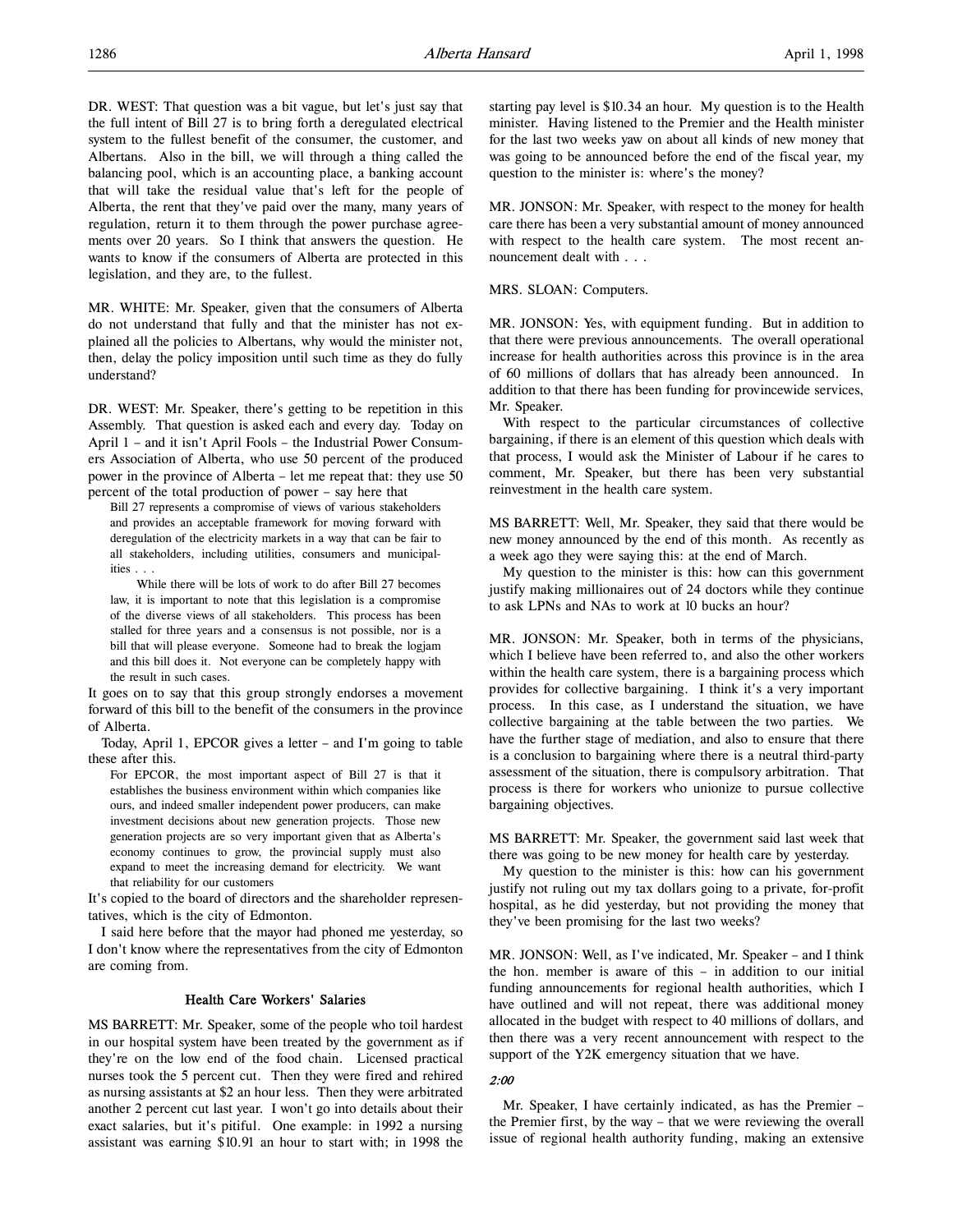effort to meet with regional health authorities and hear their priorities. That, of course, is being done or has been done.

THE SPEAKER: The hon. Member for Airdrie-Rocky View, followed by the hon. Member for Edmonton-Manning.

# Education Funding

MS HALEY: Thank you, Mr. Speaker. Yesterday the Alberta Court of Appeal released its decision on the constitutional challenge by the Public School Boards' Association of Alberta and the Alberta School Boards Association with regard to parts of the School Amendment Act, 1994. Specifically these organizations had said that the province was violating the rights of school boards to collect and dispose of education property taxes. To the Minister of Education: how does this decision affect the powers of locally elected school boards?

MR. MAR: Well, Mr. Speaker, first of all, there were three issues that were brought forward in the case between the province and the Public School Boards' Association. The province's position was upheld on all three issues. This decision is important because it upholds the right of the government to pool education property taxes into the Alberta school foundation fund and to redistribute those funds on a fair and equitable basis throughout the province. It upholds the principle that this government is providing equitable funding for education no matter where in the province a student may live, and this is a vital component of our vision for education.

Mr. Speaker, some people have suggested that the decision threatens the existence of school boards in Alberta, but I would like to make it very, very clear that the government regards school boards as important partners in the delivery of education to our students and suggestions that we would do away with school boards are alarmist and unfounded.

MS HALEY: Mr. Speaker, to the same minister: has the decision in fact taken away any rights from the public school boards?

MR. MAR: Mr. Speaker, the answer to that is no. There's never been any constitutional basis for the formation of school boards. The formation of school boards has always been strictly within the purview of school acts and similar legislation in jurisdictions across the country. Public school boards are creatures of provincial legislation. This decision reaffirms the constitutional powers of the provincial government with respect to the delivery of education. The public education system as it now exists, with locally elected public and separate school boards, is working well. While we have reduced the number of school boards in the province to 60, we do not plan to make any further reductions.

MS HALEY: Mr. Speaker, given that 19 public school boards have passed motions to opt out of the fund, will the minister consider amending the legislation to allow those boards to do so?

MR. MAR: Mr. Speaker, the answer is no. The establishment of the fund corrected a situation in this province that existed where the amount of money available to support individual students was dependent upon the wealth of the tax base that student came from. This created funding inequities throughout the province where an individual might receive up to \$19,000 more than a student in some other part of the province. Under our current funding framework that situation no longer exists. Education funding is

provided on a fair and equitable basis regardless of whether the student is from Fort Macleod, Fort McMurray, Red Earth Creek, or Pincher Creek.

# Speaker's Ruling Brevity

THE SPEAKER: Now, that exchange was a great model for all members of this Assembly: four minutes, three questions, minimum preambles, and brief questions and responses. Perhaps other members might want to pay attention to that.

# Video Lottery Terminals

MR. GIBBONS: Mr. Speaker, the Liberals asked the government to provide copies of the invoices for the purchase of government VLT machines since 1992: MR55, Wednesday last week, March 25. In response the government provided information which shows that the amount of \$13 million worth of VLT invoices is missing. That means that the government has no idea how it obtained about 30 percent of its own VLT machines. To the Minister of Economic Development: where are the invoices for the remaining 2,400 VLT machines taxpayers bought?

MRS. BLACK: Mr. Speaker, when I filed the response to I think it was Motion for a Return 55 yesterday, I did not go through and add all those invoices together quite frankly, but I will check for the hon. member, and I will get back to him.

MR. GIBBONS: Mr. Speaker, second supplemental: how can the Alberta government trust this minister with the proper collection of \$600 million from gambling activities when the provincial government can't keep track of a few simple invoices? [interjections]

AN HON. MEMBER: Next.

MR. GIBBONS: Okay. Will the minister ask the Auditor General to investigate these missing invoices to ensure that the payments of these VLT machines is completely aboveboard?

MRS. BLACK: Mr. Speaker, I wonder if the Member for Edmonton-Calder wrote the question for the hon. member.

Quite frankly the AGLC goes through an audit process every year like every other agency of the government, and I think that . . . [interjections] You know, Mr. Speaker, it's amazing how the chirpers over here can dish it out, but they can't take it.

I did make the commitment to get back to the hon. member. I filed three stacks of invoices in this House yesterday, and I will have that validated back at the AGLC. But let's be very sure: the AGLC is audited in the same process as every other agency of this government.

# Motor Vehicle Safety Legislation

MR. DOERKSEN: Mr. Speaker, Albertans have been expecting the government to introduce a new traffic safety act into the Legislature this spring. To date that has not occurred. My questions are to the minister of transportation. Will the minister be introducing the legislation this session?

MR. PASZKOWSKI: Mr. Speaker, it had been our intention to introduce this important piece of legislation in this spring session. It still is our intention and our hope. However, in order to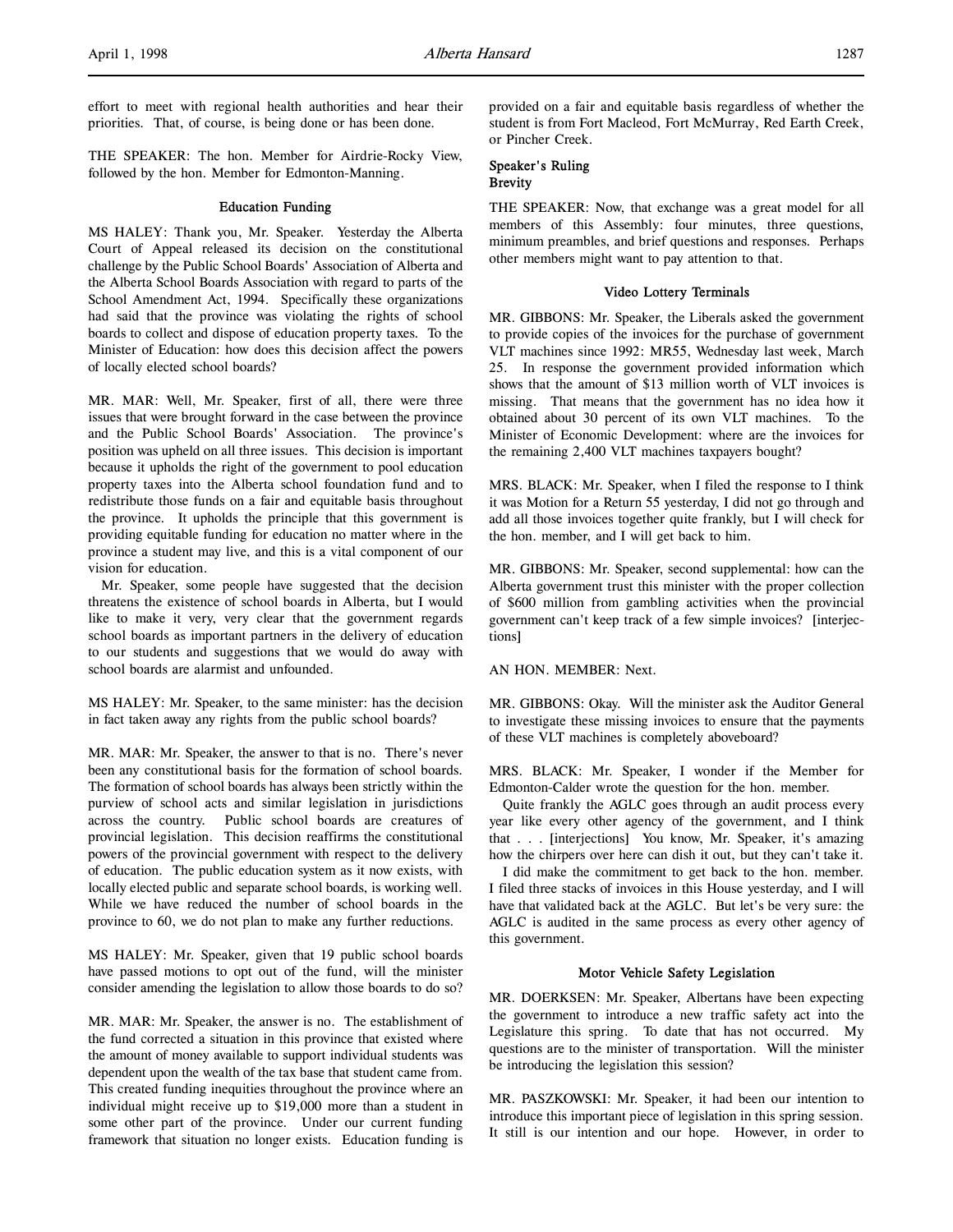properly have all of the stakeholders have all of the possible input that they can have, to see that indeed all of the issues are properly addressed before we take the time of this House to bring forward this important piece of legislation, we felt it's critical that we go back to the stakeholders and consult with them once more to see that indeed we've addressed all of the concerns and all of the issues that may have been there so that we can indeed bring forward the legislation and deal with it in as comprehensive a way as we possibly can.

MR. DOERKSEN: To the same minister: will the principles of graduated licensing, as passed by a private member's bill in this Assembly some years ago, be incorporated into that legislation?

MR. PASZKOWSKI: This is part of the proposed legislation. The parts of the issue that were brought forward by the hon. member two, three, four years ago, will certainly be part of the proposed legislation. The elements that are enforceable will be part of it; those that are not enforceable will not likely be part of it.

MR. DOERKSEN: My final question also to the same minister is: what has the minister done in response to the more than 8,000 name petition asking for safety measures in legislation pertaining to riding unrestrained in the back of pickup trucks?

MR. PASZKOWSKI: The issue of riding in the back of pickups is an important one that we've heard concerns voiced about from many areas, not just the hon. member's constituency. This item is being dealt with. We're consulting with the various critical stakeholders involved. We've heard from, for example, the Fire Fighters Association, who indicate that indeed is an integral part of their requirements. So the issue is still being dealt with. We're trying to refine so that we don't eliminate those where it's a critical element of their ability to perform. So it no doubt will be part of the issue that will be addressed when the legislation is tabled.

THE SPEAKER: The hon. Member for Edmonton-Gold Bar, followed by the hon. Member for Edmonton-Beverly-Clareview.

# Health Care Labour Relations

MR. MacDONALD: Thank you, Mr. Speaker. Labour relations as practised by this government have created an environment which has created two wildcat strikes in the health care system in this province in the past two weeks. Strike action has also appeared in Calgary. Surgeries have been canceled, and patients are now being transferred from the Capital health region to various locations throughout northern Alberta. My first question is to the Minister of Labour this afternoon: why did you twice jeopardize the Alberta health care system before composing this task force that you just announced?

# 2:10

MR. SMITH: Thanks, Mr. Speaker. I know that the hon. member has worked hard to examine the situation in this particular labour market. I know that he knows as well as I do that over 61 percent of those working in the system are working under a collective agreement. For example, the United Nurses of Alberta, which is 12,000 employees, have an agreement up to March 31, '99. As we discussed yesterday, there are seven agreements cut in essential services. There is 61 percent of the workforce

working under a collective agreement. Good progress is being made; more to report soon.

MR. MacDONALD: Thank you, Mr. Speaker. My second question is also to the Minister of Labour. If 61 percent of all these workers are working under a collective agreement, will the minister expand his new task force to include representatives from other regions and all unionized health care workers in this province? Expand your task force.

MR. SMITH: Well, you know, Mr. Speaker, that's an interesting suggestion. Let's see how this task force that we have put together today to bring representatives from the Health Care Guild, the Alberta Union of Provincial Employees, the Department of Labour, and the Capital health region together – let's see what we can gain in terms of productivity from a better working environment. Let's talk about a high-performance system. Let's talk about from productive gains go wage gains which go back to people's pay packets.

So, Mr. Speaker, it is an interesting question because if it works in this particular instance for this particular issue, I'm not opposed to taking good things and making them even better.

MR. MacDONALD: Thank you, Mr. Speaker. My third question is also to the Minister of Labour. Have labour relations in this province deteriorated to the point where we have to get assurances from the Premier and meetings with the Premier before parties that are negotiating can bargain in good faith?

MR. SMITH: No, they haven't, Mr. Speaker, not in any case at all.

THE SPEAKER: The hon. Member for Edmonton-Beverly-Clareview, followed by the hon. Member for Edmonton-Norwood.

# Drivers' Use of Cellular Telephones

MR. YANKOWSKY: Thank you, Mr. Speaker. Police forces throughout Canada are getting very concerned regarding people simultaneously driving and talking on cell phones. Recent newspaper articles indicate that a Toronto study last year concluded that drivers are four times more likely to be in an accident while using a cell phone. In Oklahoma a study of 200,000 police accident reports found that 5,292 of the drivers were indeed using cell phones. Right here in Edmonton a number of reckless driving charges have been laid because of drivers using cell phones, and Alberta police forces are urging this government to conduct a study on the incidence of accidents and cell phone use. My questions are all to the minister of transportation. Could the hon. minister tell this Assembly what he and his department are hearing regarding this issue?

MR. PASZKOWSKI: Thank you, Mr. Speaker. Actually this is an issue that's starting to rise up. Up until about a month ago we really hadn't heard anything. We've had several police chiefs indicate concerns. So this is an issue that seems to be current, that seems to be coming forward, and obviously we're just now starting to hear about it.

MR. YANKOWSKY: Thank you, Mr. Speaker. Could the hon. minister tell this Assembly what action he is prepared to take regarding this quickly escalating issue?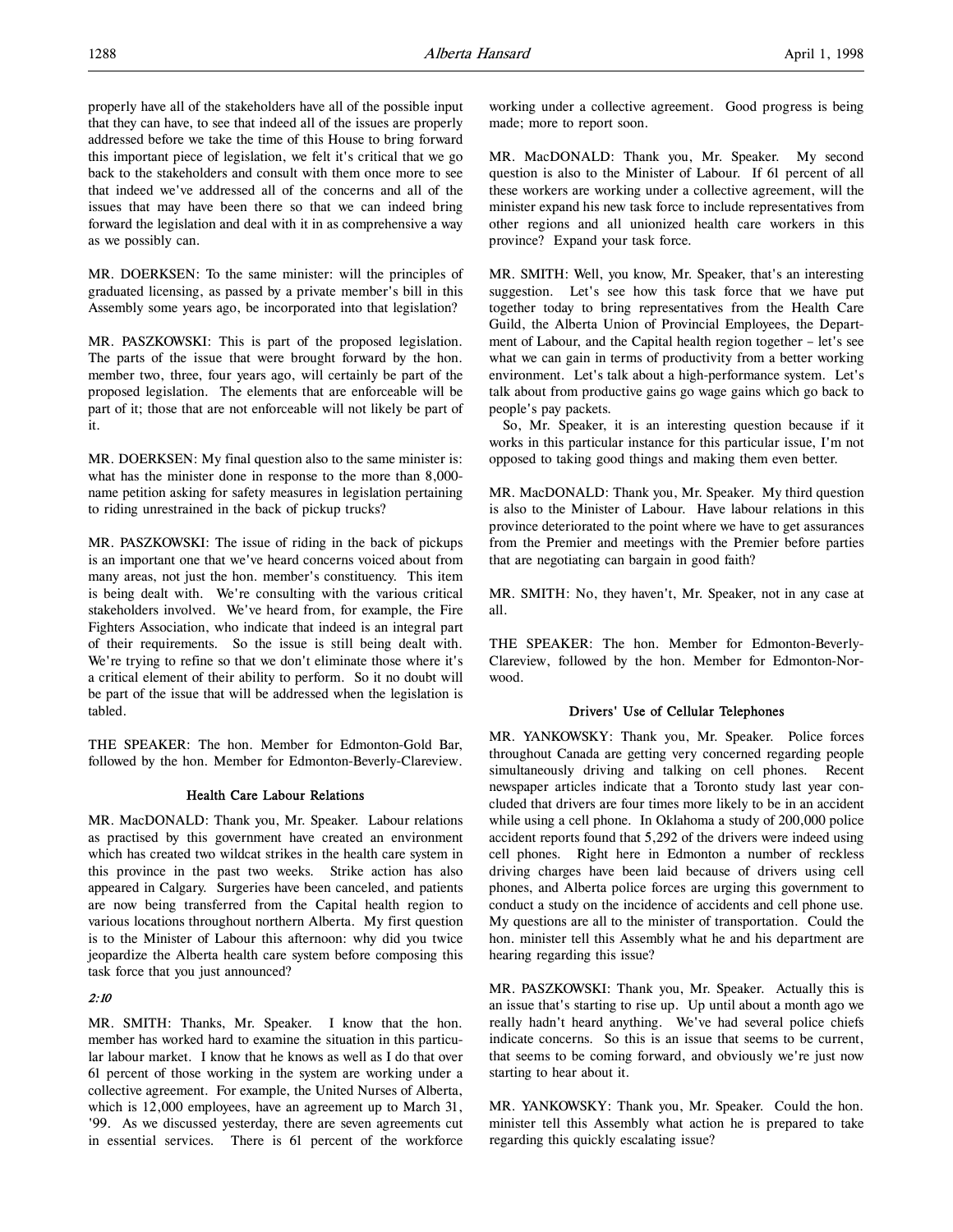MR. PASZKOWSKI: Because this is a relatively new issue, there really is no statistical information to make any scientific judgments on. We will be looking at doing a scientific study, but certainly when the study is done, it has to be done on the basis of scientific evidence. We need comprehensive methodology. We'll need a study that indeed will have bases. We'll need benchmarks. We'll need a whole process as those types of studies usually require. So at the present time that's just the state that we are at. We're in the process of developing a process for that.

THE SPEAKER: The hon. Member for Edmonton-Norwood, followed by the hon. Member for Calgary-Cross.

#### Day Care Subsidies

MS OLSEN: Thank you, Mr. Speaker. We have the Minister of Family and Social Services saying one thing about the elimination of the day care operating allowance and the rest of Alberta saying another thing. It is apparent that the government is feeling pressure from angry and frustrated parents and day care workers. Yet instead of acting responsibly, the Family and Social Services minister has come out on the attack, advertising that increases to child care fees for parents are driven by greedy, for-profit day care operators. My questions are to the minister of social services. Why is the minister blaming day care operators when he has received hundreds of letters outlining how the government's decision will in fact increase fees, adversely affecting middle-class and working-poor families?

DR. OBERG: Thank you very much, Mr. Speaker, and thank you for repeating the question that the hon. member on this side of the House asked yesterday. First of all, in response to the question about the ads, if I may, I will read to you exactly what it says.

If your fees are increasing more than this, there may be other factors involved. For more details about the impact on your child's day care or for information about child care subsidies, call 1-888-441-7127.

Mr. Speaker, what we did is we went on and we said: this is the range of day care costs in your area. For example, in the Brooks Bulletin, which is the ad I have in front of me, day care fees range from \$330 to \$490 per month. The average impact of funding changes will range from a \$30 loss to a \$28 gain per child. This is what went out.

The other thing. As I did yesterday, I must remind the hon. member that the budget item – in case you didn't read it, page 203 of the budget shows that we are spending exactly the same amount on day care this year as we did last year.

MS OLSEN: Thank you, Mr. Speaker, and we know that there's a total of \$4.4 million savings.

My next question is to the minister. Why does the minister continue to hide from angry parents and day care workers, refusing discussion and debate, and instead is now defining himself by presenting misleading figures? It's \$4.4 million you're saving.

DR. OBERG: Mr. Speaker, I don't know how the best way is to allow these members to read the budget. Maybe they should read the budget. The budget item says: 3.2.10, day care programs, \$60,594,000 in 1998-99; comparable '97-98 is \$60,161,000. What more can I say? The \$4.4 million that the hon. member is referring to may occur in the 1999-2000 year. We are talking about this budget, and there is no savings. It is a direct acrossthe-board transfer.

MS OLSEN: Thank you. Mr. Speaker, I was referring to the overall savings here.

Will the minister halt this attack on quality, accessible child care in Alberta and consult with Albertans?

DR. OBERG: Mr. Speaker, the information on quality. We have put out exactly the same amount of dollars this year as we did last year. I've said that probably 20 times in the House. We have 1,800 more children eligible for the child care subsidy in Alberta today than we did yesterday. We have increased the thresholds.

They talk about lower income. They talk about working class. It must be nice to be a Liberal member of this Legislature and call anyone who makes \$60,000 or less a poor person. Sixty thousand dollars is a lot of money. I have a lot of problems with what they are saying. This program was designed to put the money in the hands of the lower income people, of the working-class people, to take it out of the hands of people who are making \$100,000, \$150,000. If they consider people earning more than \$60,000 lower income, they've got another think coming.

THE SPEAKER: The hon. Member for Calgary-Cross, followed by the hon. Member for Edmonton-Centre.

#### 2:20 Aboriginal Justice

MRS. FRITZ: Thank you. Mr. Speaker, in light of recent concerns about aboriginal justice, last week I met with Chief Darlene Yellow Old Woman-Munro and Tribal Councillor Rick Running Rabbit of the Siksika Nation. The Siksika Nation believes that the management co-ordination of activities concerning aboriginal justice can be negotiated. They are seeking increased jurisdiction in this area, and I understand that they submitted a proposal approximately a year ago to the Minister of Justice. So my question today is to the Minister of Justice. When are you going to respond to that proposal?

MR. HAVELOCK: Well, Mr. Speaker, we take seriously our responsibility to assist in the development of aboriginal justice programming in the province. We have a number of agreements in place with the First Nations pertaining to court worker programs, crime prevention policing. Various justice sectors are working with the aboriginal community to improve the system generally. In January, for example, we transferred the Provincial Court to the Siksika reserve in response to a request from the community.

As concerns the specific proposal, the Siksika Nation submitted its provincial/federal proposal to the provincial government on September 24 of just last year. The proposal seeks to give First Nations more jurisdiction and control over justice, and our department has been working with them to fully determine what that means. Since September there has been ongoing dialogue through meetings and correspondence. Last month, hon. member, a committee was formed to review the integrated justice proposal and outline its policy and financial implications. No decision or commitment has been made to date; however, we are looking for a mechanism that will work within the current Alberta justice system in order to meet the concerns raised by the Siksika Nation.

MRS. FRITZ: Thank you, Mr. Speaker. My first supplemental is also to the Minister of Justice. Given that there have been calls for a First Nations justice advisory committee, which is different from an aboriginal advisory committee, to be established, I'd like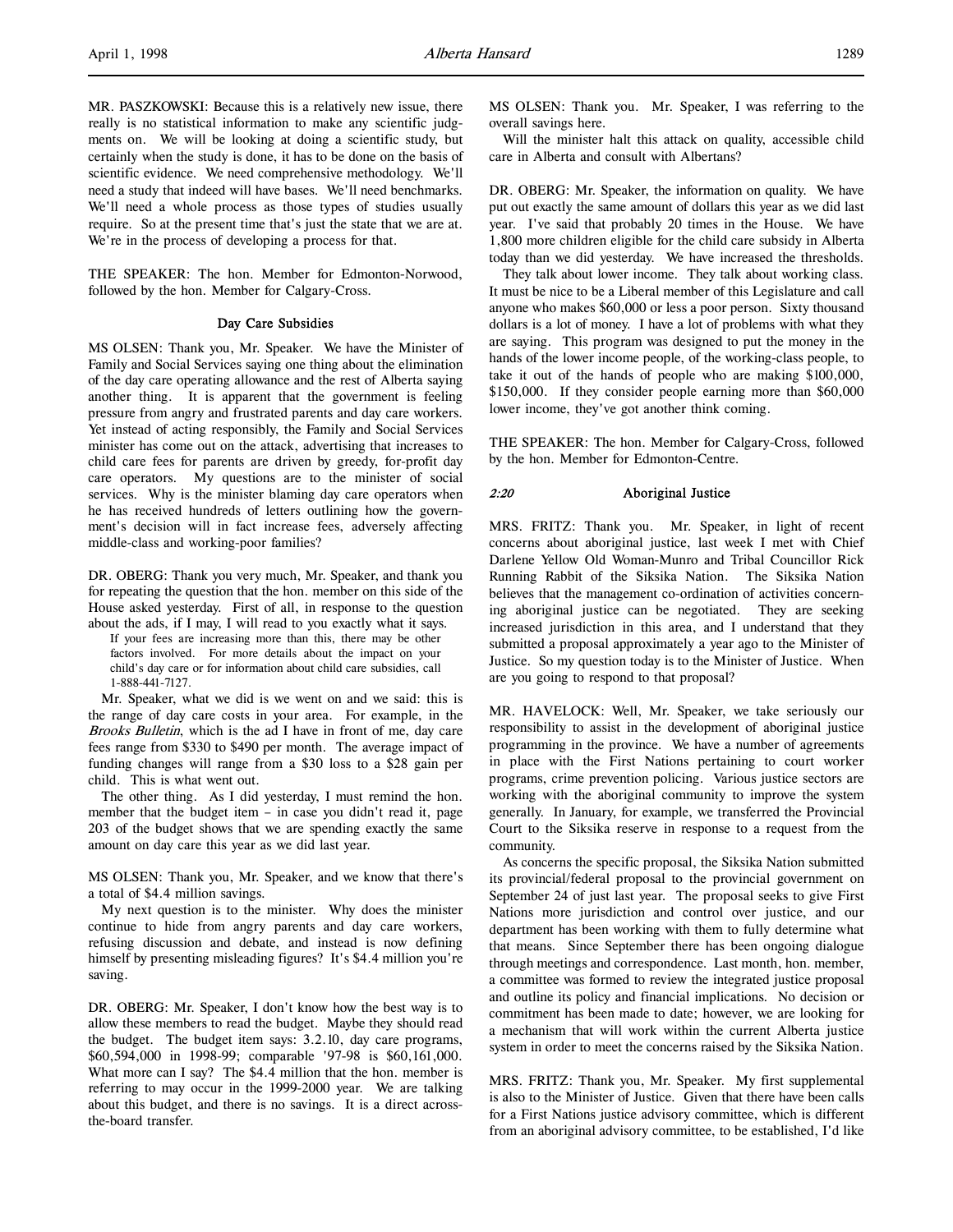to ask the minister when he will undertake to carry that out or if he will.

MR. HAVELOCK: Mr. Speaker, we're considering a number of initiatives in the area of aboriginal justice. As I indicated at the aboriginal justice conference approximately 10 days ago, I feel we as a government can and must do more to assist the aboriginal community in addressing their concerns. I confirmed then and I reiterate now that for some time we've been considering establishing such an advisory committee to support the Department of Justice and work with the aboriginal community in addressing our joint concerns.

The response to the offer by the First Nations was a preference to pursue such an advisory committee under the understanding on First Nations/Alberta relations, which was an agreement signed between the First Nations chiefs and the Premier. Consequently we will be contacting the First Nations chiefs in the very near future to try to work out the parameters of an advisory committee. We'll be doing that soon as part of our continuing dialogue.

However, to reiterate, we are committed to establishing this advisory committee. We hope the First Nations are also committed to working with us not only to establish the committee but, again, to address joint concerns with respect to aboriginal justice.

MRS. FRITZ: Thank you, Mr. Speaker. Thank you, Mr. Minister, for that answer.

My second supplemental, then, is to the Minister of Justice as well. If the advisory committee will be established, of course funding is critical, and I would ask if you've set aside any additional moneys for any other new aboriginal justice initiatives or simply to meet this one that we've just mentioned.

MR. HAVELOCK: Mr. Speaker, money is always an issue for the department, and I can indicate at this stage that we have not set aside any particular moneys to address this initiative. However, I think we can certainly manage with the advisory committee. Any new initiatives that we have implemented through our department have always come from existing resources. I might also add that if we are going to look at some new aboriginal justice initiatives, again there is nothing in this year's budget to be able to fund those initiatives. Nevertheless, we're very keen on making a positive contribution to the aboriginal community with respect to justice issues. As I mentioned in my earlier response, we are looking at an integrated justice proposal. That will be brought forward.

Also, Mr. Speaker, as has been indicated in the House before, we are having a Justice Summit in the new year. Aboriginal justice issues are a specific matter which will be discussed at some length. I anticipate that anything coming out of this summit will obviously have budget implications, and we'll have to consider those next year. So the short answer is that I do not at this time have any additional moneys in the budget for new aboriginal justice initiatives. However, let's see what comes forward, and we can consider it in the future.

THE SPEAKER: The hon. Member for Edmonton-Centre, followed by the hon. Member for Clover Bar-Fort Saskatchewan.

# Breast Cancer Screening

MS BLAKEMAN: Thank you, Mr. Speaker. Breast cancer continues to be one of the leading causes of death for Alberta women. The Alberta Cancer Board and private clinic radiologists, who have been skirmishing for the past six years, have now come to an agreement and are offering us the best screening program in North America regardless of where women live in the province. My questions are to the Minister of Health. Given that the success of this program rests on appropriate funding from the province, not a patchwork of RHAs, will the minister commit to supporting this proposal?

MR. JONSON: Well, Mr. Speaker, certainly I will commit to supporting the proposal in general. I would just like to make it very clear that, number one, I certainly commend the efforts of the radiologists and the Cancer Board in being able to come to an overall agreement or proposal to the minister with the assistance of a mediator appointed by Alberta Health. Of course, we were very, very concerned and very much wanted to see an agreement between those two very important parties involved in the delivery of this particular service.

The mediator's report has been received; it is a quite complex report. We have indicated that we would like to meet with the mediator and whoever else would like to attend to meet with the department and look at the implications of the report and the specifics with respect to certain legalities and also the issue of funding. As I said, the report I think represents a major, major step forward in this whole area, but while it refers to funding, it does not identify how much and what for. I think it's a fair approach to want to know that, quite frankly. So that is the situation.

I would also like to add that instrumental in this overall advance or step forward in the whole area of developing an overall policy here, the advisory breast council that was established sometime ago, chaired by the Member for Calgary-Cross, was certainly instrumental in highlighting this very important area of treatment.

#### MS BLAKEMAN: Thank you for that answer.

Given that early detection is key in preventing more deaths, will the minister commit to giving a decision on funding and other support for this program by the end of April?

MR. JONSON: Mr. Speaker, actually I would agree with the member in the preamble to her first question. We do have, I think, high standards and quite a good program currently with respect to breast screening and the identification of cancer. I think I can say quite accurately that I am just as anxious as the hon. member, if not more so, to see this overall matter concluded so that we can advance and improve our overall program in this particular area. I cannot guarantee that it would be by the end of April. I certainly would like it to be the case, but I certainly want to see it happen as soon as possible.

MS BLAKEMAN: Mr. Minister, how will the privacy of Alberta women be protected with the implementation of a registry to track results from all breast screening tests?

# 2:30

MR. JONSON: Well, Mr. Speaker, first of all, we are extremely sensitive to the need for individual privacy. The approach to this will be as it is, I think, across the whole health care system and is very much part of the overall effort in terms of developing a health information and protection of privacy act in terms of legislation. But the whole approach here is to get overall general data on trends and successes in the performance of the system, which I'm sure the hon. member would be in favour of. And, yes, we'll certainly commit to providing for individual privacy.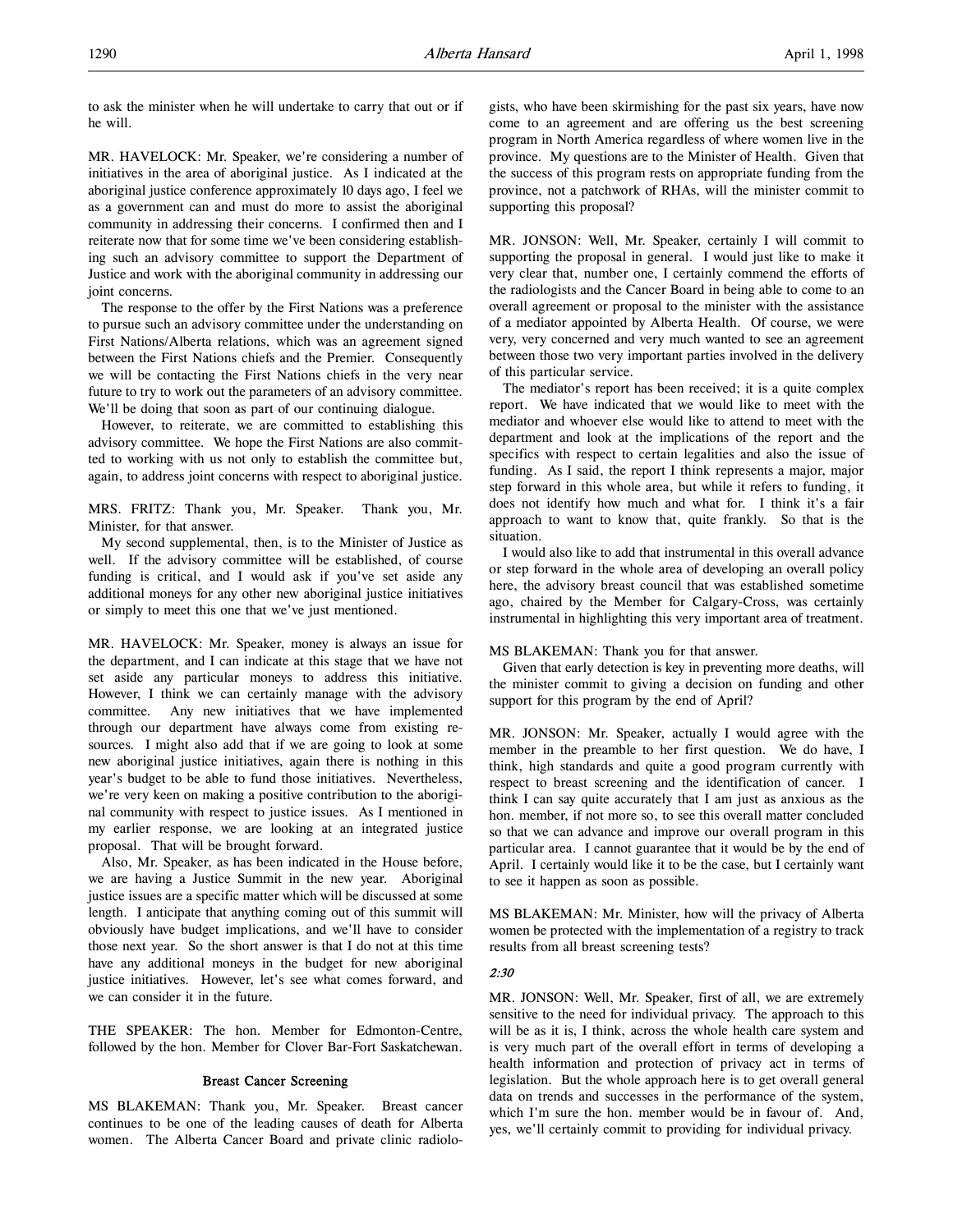# Student Transportation Fees

MR. LOUGHEED: Thank you, Mr. Speaker. Transportation fees for students are a concern for some residents of the city of Edmonton. Some boards like Edmonton public charge \$20 per month for a basic transportation charge, yet the Edmonton Catholic board charges only \$10 per month for the same service. Many rural boards, on the other hand, charge no transportation fees, although service is provided. Can the Minister of Education explain why school boards charge such different fees for student transportation?

MR. MAR: Mr. Speaker, school boards are required to provide transportation for students that live more than 2.4 kilometres away from their designated school, and our transportation model covers the basic cost of providing that service. However, when boards start providing an enhanced service, we do allow them some flexibility to charge fees for providing that service. Boards can charge a transportation fee, or they can transfer money from other budget areas. The fee will be dependent upon the level of service provided by the board. Every school board in the province is unique, so their transportation fees can differ from board to board, but if parents have concerns about the paying of these fees, they can talk to their school board about working out a solution.

MR. LOUGHEED: Thank you, Mr. Speaker. My second question to the same minister: is it possible that school boards are using transportation fees to generate money for other programs?

MR. MAR: The short answer is no. We do not allow school boards to run a transportation service to raise money through their transportation fees. Boards can only charge transportation fees if they are incurring a cost when providing transportation services. Boards that operate their buses within the funding provided by the province do not charge a transportation fee. The long and the short of it is that if boards provide services over and above what the province funds, they may charge a fee, but those fees can only be used to cover the cost of delivering the service and cannot be used to generate additional revenue.

# Recognitions

THE SPEAKER: Five hon. members have indicated their intent today to provide a statement under Recognitions. We'll proceed in the following order: first of all, the hon. Member for Edmonton-Strathcona, followed by the hon. Member for Edmonton-Norwood, followed by the hon. Member for Redwater, then Edmonton-Calder, then Wetaskiwin-Camrose.

#### Community Options

DR. PANNU: Thank you, Mr. Speaker. Community Options, a society for children and families, was recently awarded the Sheila Campbell co-operating agencies award from Grant MacEwan Community College. It won the award for the work in its Inglewood Child and Family Resource Centre. The award was given to Community Options to recognize its exceptional commitment to quality child care and its tireless commitment to working with the community to improve the lives of children in Edmonton.

Community Options has a long tradition of providing the highest possible child care in its group of centres. It has also become known for its excellent training of tomorrow's child care

professionals, but I believe Community Options' unofficial role may be its most important. In that role Ms Lana Sampson and the hardworking staff and volunteers of Community Options have taken a strong leadership role in advocating for quality child care. They are working with other child care centres to ensure the highest possible standards of care. They are working with parents to ensure good care continues into the home.

Mr. Speaker, I believe Community Options is an excellent example of the best in Alberta's communities: dedicated, hardworking people prepared to do whatever is needed to get the job done.

Thank you.

THE SPEAKER: The hon. Member for Edmonton-Norwood.

#### Edmonton Police Service

MS OLSEN: Thank you, Mr. Speaker. In July 1988 the Edmonton Police Service became the first Canadian law enforcement agency to be awarded accredited status by the international Commission on Accreditation for Law Enforcement Agencies, otherwise known as CALEA. CALEA was formed to develop a set of law enforcement standards and to establish and administer an accreditation process through which law enforcement agencies could demonstrate voluntarily that they meet professionally recognized criteria for excellence in management and service delivery.

I was a member of the service when Chief Robert Lunney undertook the initiative to apply for accreditation from CALEA. This undertaking was a huge boost to morale and commitment by rank-and-file police members to the department. It ensured that we were always striving to meet the highest standards of professionalism.

I am proud to be able to stand here today and recognize and congratulate Chief Lindsay and the Edmonton Police Service on the recent announcement that the result of its January assessment by CALEA was that the EPS was in a hundred percent compliance on all 413 applicable optional and mandatory standards. The Edmonton Police Service is the first accredited police service achieving this status.

THE SPEAKER: The hon. Member for Redwater.

## Tim Yeo

MR. BRODA: Thank you, Mr. Speaker. Today I would like to recognize a constituent of mine, Mr. Tim Yeo of Gibbons, who will be leaving on Friday for Nagano prefecture, Japan, located about an hour's drive south of Nagano. Mr. Yeo will be conducting a first-ever Canadian Curling Association ice school where upon successful completion students will receive a level 1 certification. Mr. Yeo also plans on meeting with Governor Goro Yoshimura of Nagano prefecture.

The community of Gibbons has benefited from Mr. Yeo's icemaking skills, and he has been recognized as a professional in the art of icemaking. I'm sure the Japanese students will learn well.

Congratulations.

THE SPEAKER: The hon. Member for Edmonton-Calder.

#### Youth Soccer

MR. WHITE: Thank you, Mr. Speaker. I rise to congratulate a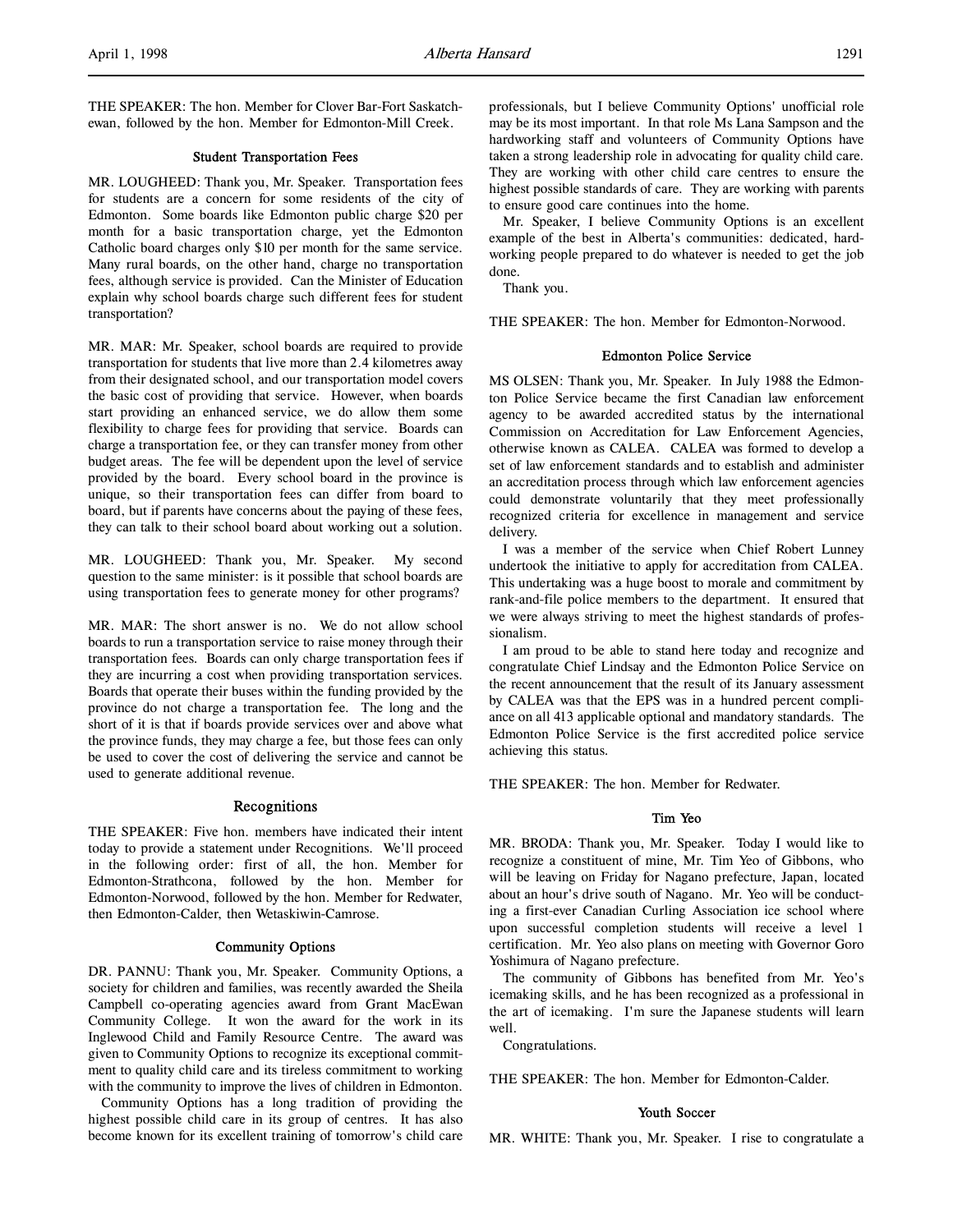rather large group of Edmonton citizens that have dedicated their considerable time and energy to the furtherance of youth soccer. They tirelessly toil for the organization of children from five to 19 years of age into leagues, tournaments, and teams that play a game that is played throughout the world by young and old, rich and poor, highly skilled and those that just want to play, to kick the ball around on a Sunday afternoon.

The game has had a major innovation in this city by its adaptation to northern climes by moving the game indoors and changing the rules to allow, as in hockey, six players a side and to have players change on the fly. This innovation provides a fast-paced, exciting game for both players and spectators alike.

Alas, this most important innovation in recreational sport in the last 50 years requires specially constructed facilities. As we speak, those volunteers are working hard to provide these facilities in this fastest growing sport today. The members of this House encourage, I am sure, all those to forge ahead and succeed for their sake and their children and their grandchildren.

head: **Orders of the Day** 

# head: Written Questions

THE SPEAKER: The Government House Leader.

MR. HAVELOCK: Thank you, Mr. Speaker. I move that written questions appearing on today's Order Paper stand and retain their places with the exception of written questions 57 and 58.

[Motion carried]

THE CLERK: Written Question 57, Dr. Massey.

# Point of Order Recognizing a Member

MR. HAVELOCK: Excuse me, Mr. Speaker. I apologize, but I think that under Recognitions one of the hon. members was not able to give his, the hon. Member for Wetaskiwin-Camrose. I believe he was on the list, and perhaps he was overlooked. So is there some way we can correct that?

THE SPEAKER: Yes, we can. I'm going to call on the hon. Member for Wetaskiwin-Camrose.

# Recognitions

(reversion)

# Camrose Volunteer Fire Department

MR. JOHNSON: Mr. Speaker, yesterday the Lieutenant Governor of Alberta presented the fire services exemplary service medal to more than 50 members of Alberta's fire services on behalf of the Governor General. It is with pride that I wish to recognize six recipients from the Camrose volunteer fire department. With so many awards being presented to the Camrose firefighters in Edmonton yesterday, you may think there were few left for duty back home, but that was not the case, as there are 30 volunteer firefighters and two full-time employees in this very well run department.

Honoured yesterday from the Camrose fire department were Fire Chief Ben Voshell, who with 40 years of service was the longest serving award recipient in the ceremony. Other recipients were captains Ernie Bertschi, Dick Huber, Don Rogers and firefighters Joel Cassady and Emmett Kushnerick. These six

individuals have a combined history of over 150 years of providing public security in the high-risk business of fire fighting in the Camrose district.

Congratulations to all recipients, and thanks for great service.

# Speaker's Ruling Decorum

THE SPEAKER: Did hon. members miss the call for Orders of the Day? There's a lot of movement when people are giving their recognitions. There seem to be members coming and going all the time. I called Orders of the Day. I recognized the Government House Leader. We had his statement. I called the motion, and it was carried. Is there any misunderstanding in all of this? Okay. Well, let's proceed then.

Clerk.

| head: | <b>Written Questions</b> |
|-------|--------------------------|
| 2:40  | <i>(continued)</i>       |

#### Education Reinvestment

Q57. Dr. Massey moved that the following question be accepted: What are the assumptions, values, formulae, and calculations used to derive the education reinvestment subtotal for each category listed below as taken from the January 9, 1998, Alberta Education backgrounder entitled Agenda for Opportunity: Education Re-investment to 2000/2001: \$93 million, rate increases for basic instruction; \$171 million, enrollment growth; \$86 million, special needs; \$22 million, early literacy initiative; \$10 million, teacher aide program; \$5 million, English as a Second Language enhancement; \$13 million, student transportation; \$18 million, capital funding; \$12 million, teachers' pensions; \$8 million, equity funding; and \$59 million, adjustments?

MR. MAR: Mr. Speaker, the government is accepting Written Question 57.

[Motion carried]

# Alberta Environmental Network Society

Q58. Mr. Sapers moved on behalf of Ms Carlson that the following question be accepted: How many general meetings of the Alberta Environmental

Network did the Minister of Environmental Protection attend between October 1, 1994, and February 28, 1998?

THE SPEAKER: The hon. Minister of Environmental Protection.

MR. LUND: Thank you, Mr. Speaker. Once again we find it necessary to amend a particular question. During that time there were four general meetings, as I recall, and while I wasn't personally able to attend any of them, I did have a representative at every one of them. During that time I did meet with some other groups of the network, but not at their general meeting. So we need to amend by adding "and the department" after "Minister of Environmental Protection" and by striking out "February 28, 1998" and substituting "October 31, 1997." So the question that we will accept now reads:

How many general meetings of the Alberta Environmental Network did the Minister of Environmental Protection and the department attend between October 1, 1994, and October 31, 1997?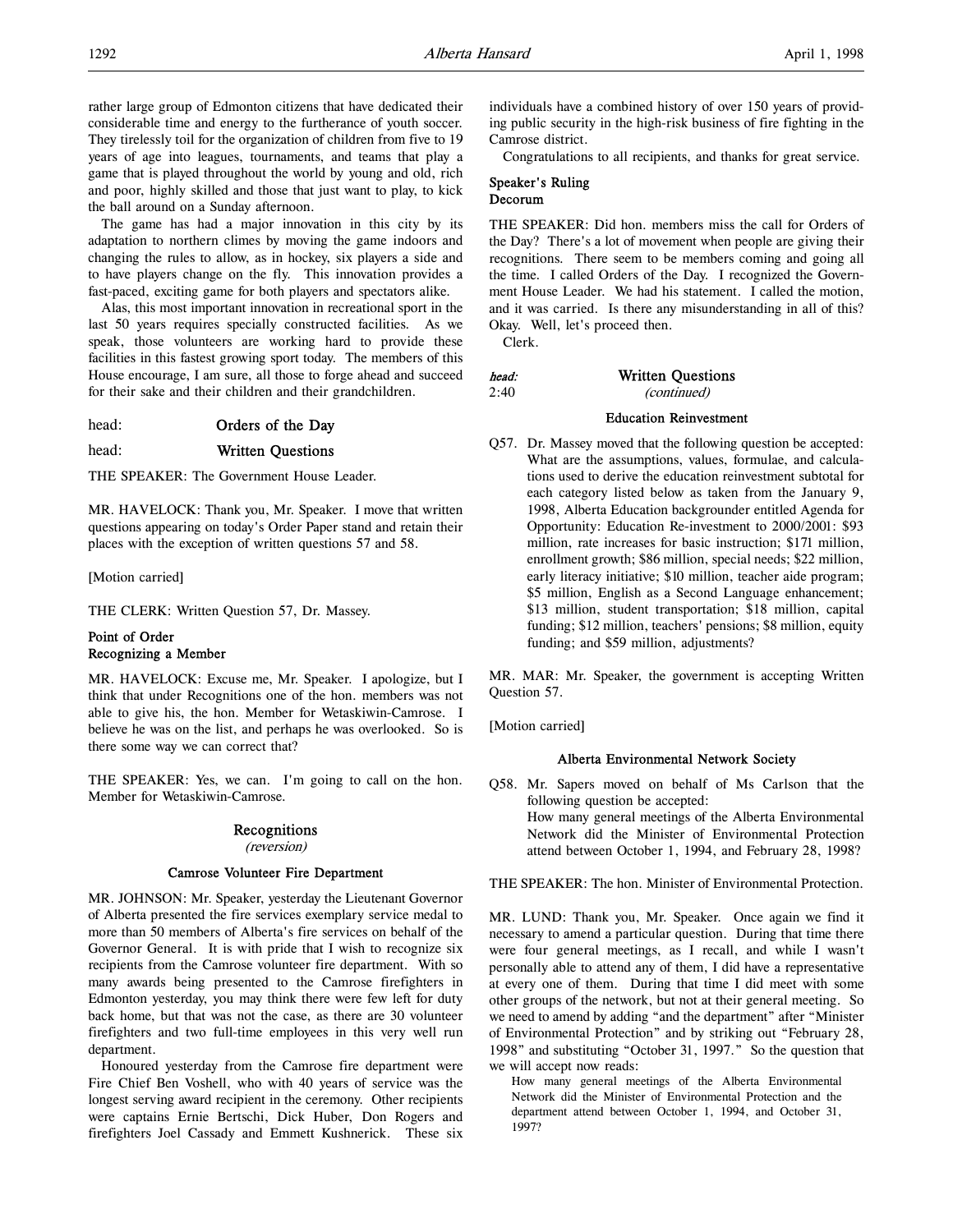THE SPEAKER: The hon. Member for Edmonton-Glenora.

MR. SAPERS: Yes. Speaking on the proposed amendment, Mr. Speaker, I'm afraid that the Minister of Environmental Protection may have missed the point of Written Question 58, because the amendment in no way addresses the concern. Our interest is not in how many members of the minister's department met with some members of the network. Our question is specifically about the minister's involvement with the network officially. So it's not good enough to say that somebody from the department met with somebody who might be a member of the network.

The network itself, as you know, Mr. Speaker, is an umbrella organization. That organization is made up of many other organizations. There should be and one would expect that there would be tremendous interaction between individual members of the minister's department and members and member organizations of the Environmental Network. So the question really is: how many times has the Minister of Environmental Protection met officially with the network? This is very important. The minister's predecessors made it a habit, regardless of what else was going on, to meet with the Environmental Network. When Brian Evans was the minister, he made it his business. When the Premier was the minister, he made it his business, and we want to ensure that this minister is carrying on that tradition of openness and accountability and participation with the people in this network.

So we cannot accept the amendment, and I would ask the minister once again to simply provide the information: how many times did he meet with the Environmental Network up to and including February 28, 1998?

The other issue, of course, Mr. Speaker, is not just that we're not interested in how many times somebody in the department may have come across somebody who also participates in the network, but we want to know what's been happening in the last three months. On what possible grounds could the minister be saying that he'll tell us how many times somebody might have talked to somebody else up until October 31, 1997, but he wants to be silent on how many meetings have happened in the 90 days between October 31 and February 28, 1998?

Mr. Speaker, this government has often commented on how it tries to be open and accountable and transparent. The Minister of Environmental Protection has a little bit of a public relations battle to fight with environmental protection groups. He could come to his own aid by simply providing this Assembly and through this Assembly all Albertans the very simple information that's being requested by my colleague. How many times did he meet officially with the Environmental Network between October 1, 1994, and February 28, 1998?

I am speaking against the amendment. I hope the amendment is rejected, and I hope this minister will be forthcoming with the information in a responsible way.

#### [Motion on amendment carried]

THE SPEAKER: The hon. Member for Edmonton-Glenora on behalf of the hon. Member for Edmonton-Ellerslie to close debate.

MR. SAPERS: Yes, Mr. Speaker, to close debate, because what we have, of course, is a closed door on information coming from this minister.

I guess Albertans will just have to take the scraps of information that they're being tossed and be grateful for that. The Minister of Environmental Protection will have to answer to all of those stakeholder groups who make up the network as to why he doesn't attend those meetings and why he doesn't want to tell Albertans about his lack of participation in those meetings. I hope that at the very least he will continue to allow those who work in his department to have a positive and good relationship with the Environmental Network even if he himself is not interested in maintaining that relationship.

We will take the information because it's the only information we're going to get, but I would encourage this minister to do his job, to pay more attention to that network to then be able to come into this Assembly and tell the members of this Assembly that he's done just that.

[Motion as amended carried]

#### head: **Motions for Returns**

MRS. BLACK: Mr. Speaker, I move that motions for returns appearing on today's Order Paper stand and retain their places with the exception of motions for returns 59, 60, 61, 62, 63, 64, 65, 66, 67, 68, 69, and 70.

[Motion carried]

# Alberta Opportunity Company

M59. Ms Paul moved that an order of the Assembly do issue for a return showing copies of all studies, reports, and analyses conducted by or for the ministry of economic development and tourism for the period January 1, 1993, and January 26, 1998, evaluating the mandate and operations of the Alberta Opportunity Company.

MRS. BLACK: Mr. Speaker, unfortunately we're not able to accept this motion, which is, I know, a disappointment to the hon. member opposite. The department of economic development and tourism did not commission a study for those periods indicated in this motion. I would make the offer to the hon. member that if she would like to discuss the Alberta Opportunity Company further with me, I'd be delighted to sit down and brief her on the Alberta Opportunity Company. I cannot accommodate her with the dates within this motion, so I must reject it.

THE SPEAKER: The hon. Member for Edmonton-Castle Downs to conclude debate.

MS PAUL: Yes. Mr. Speaker, actually, to my way of thinking it was a very simple request to have that information, but obviously if the hon. minister doesn't have it, then of course it's not privy to review and to study.

The hon. minister did indicate that the dates were not conducive to what information would be made available. Then the request perhaps could be changed in terms of dates so that we have something in writing. It's just very straightforward, Mr. Speaker. If there was no study done, then reports and analyses must have been done. It is information that I'm sure all Albertans who are thinking of operating or getting into business opportunities in the province would be privy to.

So with that, I'm sorry to hear that the information is not available. I'll take the minister up on her offer of getting together, and we'll do it collectively.

Thank you.

[Motion lost]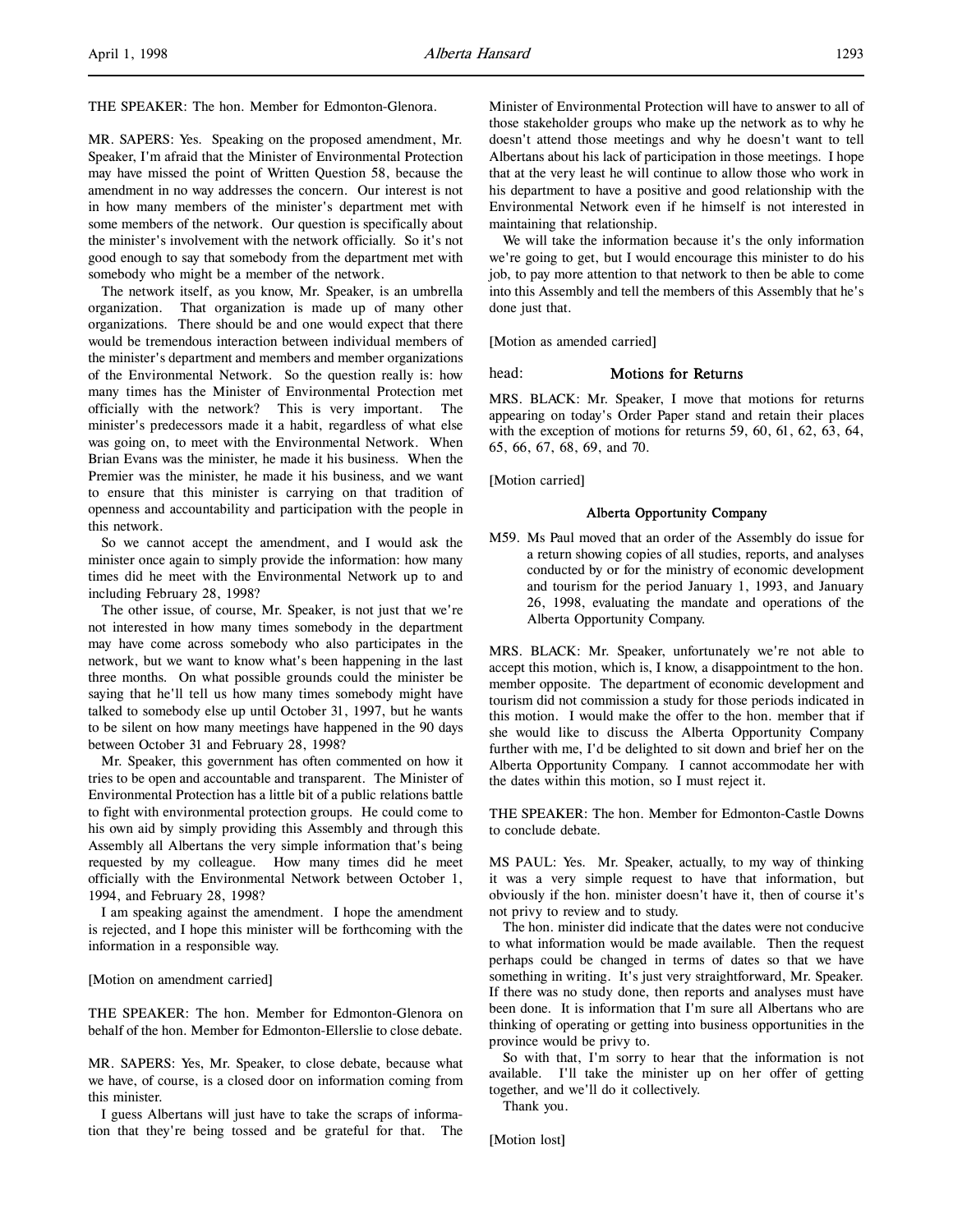#### 2:50 Achievement and Diploma Examinations

M60. Dr. Massey moved that an order of the Assembly do issue for a return showing copies of all research, documents, and findings prepared by or for the Department of Education regarding gender bias and performance on achievement and/or diploma examinations.

THE SPEAKER: The hon. Minister of Education.

MR. MAR: Mr. Speaker, thank you. The government accepts Motion for a Return 60.

[Motion carried]

# Ridley Grain Ltd.

M61. Mr. Zwozdesky moved that an order of the Assembly do issue for a return showing copies of all studies and reports prepared by or for the ministry of Treasury for the period January 1, 1997, to January 26, 1998, assessing the impact of grain throughput levels and associated factors on the security value and collectability/recovery of the province's loan to Ridley Grain Ltd.

MR. DAY: Mr. Speaker, I'll be rejecting that particular motion. In the interest of time, the explanation which I will apply will actually apply to a number of the requests today. There's one which actually I'll be rejecting on some different criteria.

I've discussed this and items like this with the member a number of times and assured him that it's not a matter of not coming forward with information because of not being willing to, but a number of these requests today reflect arrangements with businesses, arrangements which were done and signed and dealt with before this present administration, before 1993 as a matter of fact. All of them involve situations whereby we are not at liberty to release information about private companies. Those private companies can indeed release that information. There have been times when on a member's behalf I've actually even approached the various companies and said: listen; do you want to release that information so we can get it to this member? Invariably, following normal rules of confidentiality, companies do not release that information, nor should they have to.

I would refer the member once more to Beauchesne 446(2)(e), which applies in this and these other cases, and I won't stand up each time it comes up and readdress it: if that disclosure of the specified information could result in financial gain or loss for any or all of the businesses concerned or for any other person or business with an interest in the companies or loan guarantees. This type of information being revealed, companies coming forward and being forced to reveal it to their competitors in effect could actually result in financial loss or, as a matter of fact, could result in financial gain to somebody else in the marketplace and be an unfair advantage. So quite properly, unless the company wants that confidential information released, it won't be released.

*Erskine May* section  $16(2)(C)(1)(i)(vii)(3)$  also applies, in that information or records may be refused if they pertain to companies or other bodies that are not under the statutory authority or control of the government. More generally, section  $16(2)(C)(1)(j)(ix)$  applies, in that disclosure of the information may be refused on the grounds of public policy. Even the FOIP Act itself, section 15, provides for the mandatory exemption from disclosure of commercial or business information of a third party unless the third party consents to the disclosure.

That will apply in virtually all of these requests which will be rejected today save one, which I'll comment on further. In the interest of time I won't go through this again. I will, however, repeat to the member who has raised the question and to you, Mr. Speaker, and to members here that I have invited this member, anytime that he wants, to be present in the document room in the department of the Treasury, where these documents reside, to look at them under confidentiality rules. Should he see something that looks illegal, unacceptable by law, he would be free to follow that up. To date the member has not taken me up on that particular offer, but that is available to him so I can show him and reassure him that although these particular arrangements were signed before Ralph Klein was Premier, pre-1993, we still have to maintain those particular agreements as we work our way out of them.

I'd also repeat, Mr. Speaker, that these particular loan guarantees, pre-1993, total over \$3 billion in liabilities to the government. Now, with the ones that we have been able to work our way out of, some in terms of 100 percent getting out of those liabilities at no cost to the taxpayer and some even at a gain to the taxpayer and some at a loss, we're now down to less than a billion dollars in terms of liability. So we're making good progress on these.

The invitation is open for him to look at confidential documents, but it is beyond my power to release them here. I would be sued. In fact, the government would be sued. That again would be costing taxpayers money. I don't know how many times we have to explain this. I've done it a number of times, and I'll continue to do so. Those are the reasons, Mr. Speaker.

THE SPEAKER: The hon. Member for Edmonton-Mill Creek to close the debate.

MR. ZWOZDESKY: Thank you, Mr. Speaker. Thank you, Mr. Treasurer, for your response, which saddens me because this is also an issue of accountability. While I respect and appreciate the comments about business confidentiality as well as the directives that he referred to out of Beauchesne, I do nonetheless think that when you're talking about a loan of a hundred million dollars or a loan of any amount, for that matter, there should be some greater flexibility and openness on the part of the government to look into that information and provide it.

I'm not asking for this information, Mr. Speaker, as an individual. I'm asking for this information as a member of Her Majesty's Loyal Opposition, which has in its job description, if you will, the task of being the watchdog of the public purse in the case of Treasury critic affairs, and that is why I'm pursuing it.

Ridley Grain: the current status, as I understand it, was approximately \$97.7 million in loan principal as at December 31, 1997, with about \$43 million in unrecorded capitalized interest to the same date. For that reason, I suspect the Auditor General himself has pointed out that it would be important for the government to provide information to Alberta taxpayers that measures the uncertainty that may relate to the value of the Ridley Grain loan.

So this is a motion which I would think in spirit, if nothing else, is also supported by comments made by the Auditor General. I would think that would carry some weight with the hon. Treasurer; I'm sure it does. Government has to provide this type of information, I would say, regularly and when required regarding the sensitivity of the carrying values of the loans, which are subject to certain changes in key assumptions, and be very open with that information.

The motion, Mr. Speaker, deals with grain throughput levels,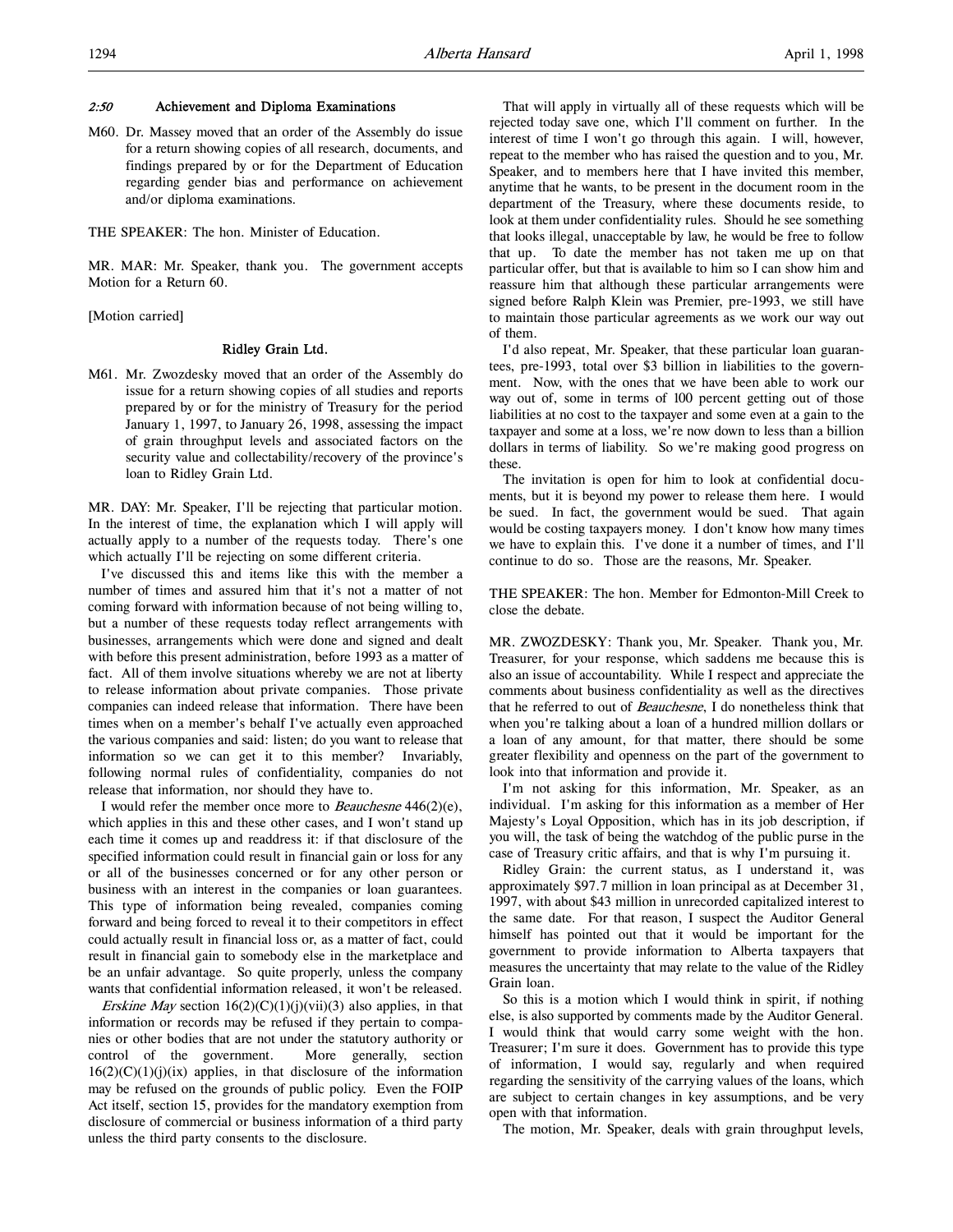which are critical to that arrangement and that agreement and, in turn, are critical to the payback that Albertans are hoping to receive. I want to stress that I realize this is not an action that was initiated by the current government, so I can't see what the downside would be to the current government for releasing some information that caters to the request of the public for a little more openness and accountability. In fact, what it might do is allow the government to move toward some sensible exit, if that's what they wish to do, or to reassess the position of the government on it, if that's what they wish to do, without experiencing any real downside.

In fact, Mr. Speaker, in the notes to the heritage savings trust fund of '96-97 it's stated that the book value of the Ridley Grain loan is sensitive to the changes in grain throughput volumes, which is precisely what this motion calls for. There's a comment, as well, that a 1 percent change in throughput over the longer term could change the security value, the security position, by as much as \$2 million. I think that's quite significant.

#### 3:00

I would conclude just by saying that I believe that Treasury does have some sensitivity analysis reports on the Ridley Grain loan that they no doubt have produced or received or commissioned or researched or whatever, and taxpayers deserve to know the contents of those reports so that they can properly assess Alberta Treasury's effectiveness in managing this loan, as they would be expected to manage properly any loan. So it's disappointing to me that we can't have this information forthcoming.

The final thing is with respect to the Treasurer's offer to undertake an oath of confidentiality to allow myself to enter a room and look at certain documents. While I would like to take up that offer, under the conditions that are put with it I can't see how it would benefit taxpayers for me as an individual to simply go and see the information and not be able to report back on it. It's a catch-22, Mr. Speaker. I can't see how I would be able to take up that offer, as much as I appreciate it having been given.

So with those few comments of disappointment on this particular Motion 61, I will take my seat and await a better outcome of the next motion. Thank you.

[Motion lost]

# West Edmonton Mall

M62. Mr. Zwozdesky moved that an order of the Assembly do issue for a return showing copies of all correspondence exchanged between the ministries of Treasury, economic development and tourism, and Executive Council for the period January 1, 1994, to January 26, 1998, relating to the refinancing of West Edmonton Mall and the involvement of the Alberta Treasury Branches in that refinancing.

MR. DAY: Mr. Speaker, the same reasons apply as before, but I just have to add and plead with the member to realize – information related to Treasury Branches? After years of this government being accused of being involved in Treasury Branches, we went through significant legislation last year and moved the Treasury Branches at arm's length from the government, gave them their own legislation, their own board, their own reporting process. Now this member is asking me to get politically involved, reach back into Treasury Branches for confidential information about a private business.

Mr. Speaker, I'm sorry I had to address that. If I did that, I

would be pounded here tomorrow in question period with demands to resign because I had invaded that particular process. We're out of the Treasury Branch business. They are an operation with their own legislation. This would be absolutely intolerable.

THE SPEAKER: The hon. Member for Edmonton-Glenora.

MR. SAPERS: Thanks, Mr. Speaker. I'm very disappointed that the government would reject this motion for a return. It seems to me that the Treasurer has conveniently cited some sections of Beauchesne and other parliamentary authority, including Erskine May. He could just as well have looked at section 11, which talks about the precedent and tradition of the Assembly, and read the words in section 11: "Behind the written rules and filling in the gaps, lies the vast quantity of precedent." Of course, there is lots of precedent for when parliaments and legislatures have produced such documents when it has been in the overriding public interest to do so.

The Treasurer could have also looked at section 24 of Beauchesne, the whole notion of parliamentary privilege and what that means, and been reminded and through him reminded all of us that parliamentary privilege would mean that every member of this Assembly needs to enjoy several freedoms and rights, including the seeking of information.

The Treasurer would remind us that the Treasury Branch is arm's length. It is of course today certainly more arm's length than it ever has been, but recently we have had the spectacle in this province, Mr. Speaker, of having a former Treasurer of the province of Alberta take the stand in a court of law and talk about the utilization of Treasury Branches, a political instrument of government, regarding other loans and infamous loan guarantees and interferences in the marketplace; notably, in this case it had to do with Gainers.

Mr. Speaker, there has been lots and lots of speculation surrounding the involvement of the government of Alberta in the refinancing of West Edmonton Mall. It has been in part the subject of an infamous book which has recently been published in this province that has added fuel to that speculation. The people of this province would very much like to know to what extent they may or may not have been at risk or may continue to still be at risk regarding that refinancing. If this is in fact something that is in the past, as the Treasurer would have us believe, then there can simply be no harm done to the current government. If in fact it is something that is in the past, I find it hard to accept that there could be current harm done to any of those who have a business, proprietary, or financial interest in this matter.

The ministries of Treasury, economic development and tourism, and Executive Council clearly had a role to play in the refinancing of West Edmonton Mall. I think they owe it to Albertans to tell them exactly what that role has been. If there is nothing to hide and there is nothing to be fearful about in terms of political repercussions, then Albertans should have access to this information. The place to make that information available is not in some thickly padded chamber that my colleague from Edmonton-Mill Creek might be invited into but in fact in this Chamber, where all Albertans can see and know that that information was forthcoming.

The ability of this government to provide this information should not be impaired by its fear of political repercussions. I would suggest that this government has taken some very bold steps in the past to be forthcoming about mistakes that were made, political errors that were made, and in fact has made some strides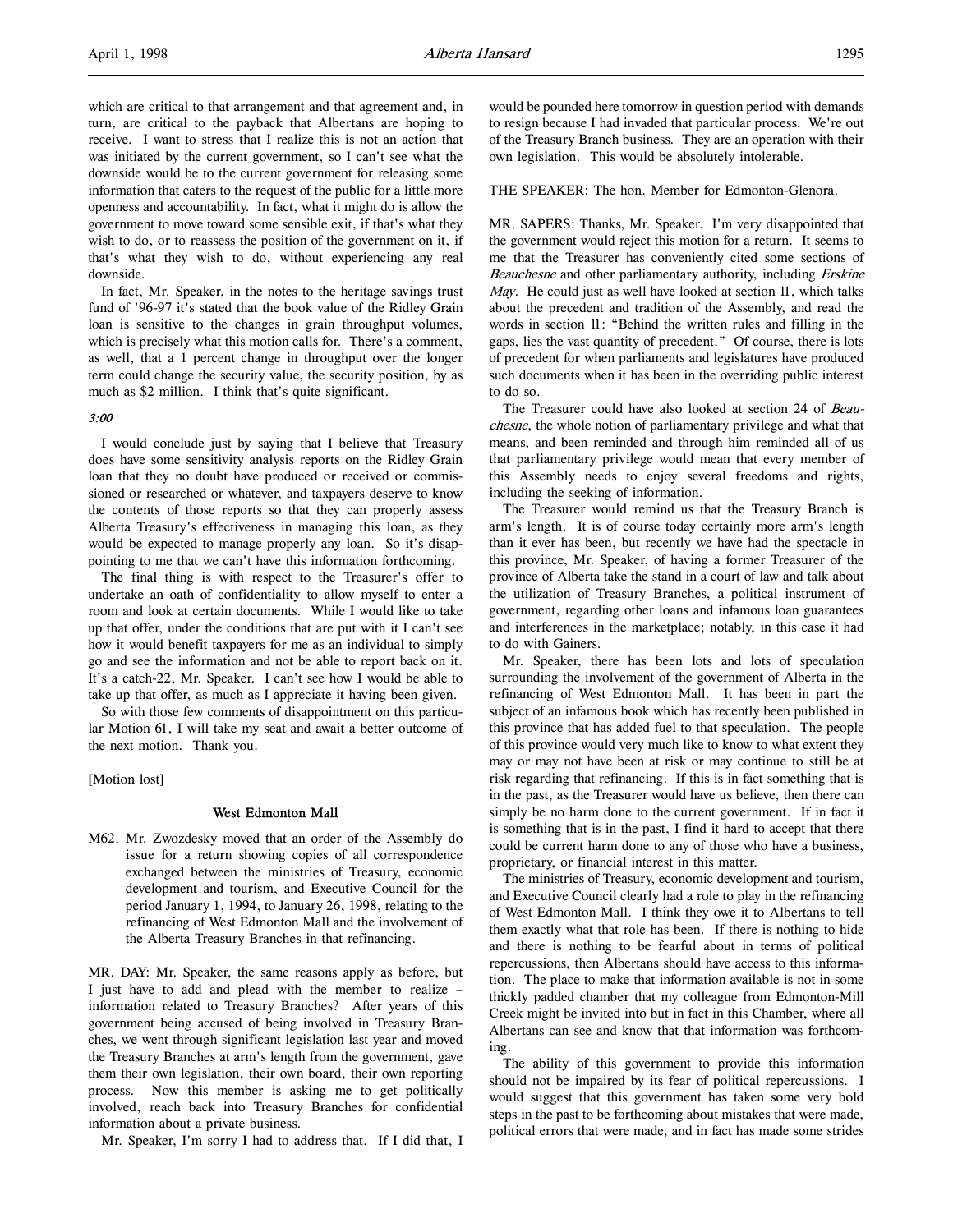in making it very clear what government will and will not do when it comes to the marketplace. There is a chapter in Alberta's history which needs to be closed, and part of that chapter has to do with the government's involvement with the owners and operators of West Edmonton Mall. I think the Treasurer has missed a remarkable opportunity to close that chapter. What he has done by refusing this very legitimate motion for a return is to keep the speculation alive, to keep the book open, and to keep the questions very much alive in the minds of the taxpayers of this province.

THE SPEAKER: The hon. Member for Edmonton-Mill Creek to conclude debate.

MR. ZWOZDESKY: Thank you, Mr. Speaker. I, too, am rising to express some disappointment on the rejection of this motion. It is not a request for the Treasurer to suddenly become reinvolved in areas where we've fought so hard to get him uninvolved, or at least his predecessor.

The Treasury Branches have done a very good job in attempting to clean up their operations. Those are their own words. They've done a good job in terms of trying to put a box around these so-called sins of the past. I don't know if that applies to this particular motion or not, but they've used that term as well. Here is yet another opportunity, I think, for the government to climb out from whatever rock it may be under with respect to the refinancing package, and I would have hoped they would have taken the opportunity through this motion to do that.

I want to just go on record also stressing how much we as a Liberal opposition attempted for years and years to get the arm'slength relationship that has now developed between the government and the Alberta Treasury Branches and to remove any spectres of doubt with respect to their autonomy and also with respect to the issue of possible political influence being exerted upon Treasury Branches by governments of whatever day. However, when we're talking about this particular issue that pertains specifically to West Edmonton Mall, I think it has to be noted, Mr. Speaker, that the Treasury Branches' own annual report of 1994-95 clearly shows that the level of guarantees that were provided by the Alberta Treasury Branches increased from \$124.6 million as at March 31, 1994, to \$475.5 million as at March 31, 1995. So you have about a \$350 million increase right there within a one-year period during the current government's tenure. That should, I think, warrant some type of explanation from somebody. Since taxpayers are the ultimate backstop, I think they're entitled to at least some information on that.

# 3:10

We also know that discussions occurred during that same period of time relative to the total financing of about \$440 million worth of debt that was outstanding on West Edmonton Mall. I believe, if memory serves me right, Mr. Speaker, that resulted in first and second mortgage debentures in the amounts of \$375 million and \$65 million respectively as of October 31, 1994, between West Edmonton Mall Property Inc. and TD Trust Company. So there's an additional wrinkle there that needs to be ironed out.

The other point I wanted to make is that we also know that Triple Five Corporation, who runs West Edmonton Mall, in a letter from Mr. Ghermezian to the Premier of the province today, the Hon. Ralph Klein, stated:

We know that your government is as anxious as we are to see this debt reduced and refinanced in a way that is consistent with the best interests of all Albertans . . . We urge your government and/or the Alberta Treasury Branches to provide us with the assistance we need in connection with the refinancing.

And the letter goes on. Clearly there's an interest here on the part of the operators of West Edmonton Mall to move on and move out and move away from any possible shadows that may be cast upon them as a result of these deals, and so too, I think, do taxpayers want to see that move made. Therefore, the motion is presented very honestly to provide government with that opportunity.

I also want to say that West Edmonton Mall has contributed a great, great deal to this province and particularly to this city, and in no way is there any intended harm to that organization. In fact, Mr. Speaker, you may recall from former years that a committee I used to chair, called the Great Canadian awards, actually saluted West Edmonton Mall, and we presented them with the highest recognition that was possible to be given to an individual or group or entity for outstanding contributions to Alberta and to Canada.

So this motion is certainly not intended to cloud over the mall in any way. It's simply a straightforward motion asking for copies of the correspondence that took place relative to the refinancing package to let Alberta taxpayers know what that was. I think at some point we as Albertans all want to see the book closed on some of these deals and let government get on with the business of being a government, let these businesses get on with the business of being businesses, and let us get on with the important business of this Assembly.

In closing, I just wanted to express my disappointment and let the Treasurer and his department know and be on notice that I will keep coming back with these issues until we have some satisfactory resolution to them. I don't think they're just going to go away; at some point we're going to have to face the music. Here we are one year after an election. This would be a good time for the government to perhaps cough up that information and let us get on with things.

With that note of disappointment at the rejection of the motion, I will take my seat and look forward to perhaps a good outcome on the next one.

[Motion lost]

#### West Edmonton Mall

M63. Mr. Zwozdesky moved that an order of the Assembly do issue for a return showing copies of all loan guarantee agreements for the period January 1, 1994, to January 28, 1997, between the Alberta Treasury Branches, TD Trust Company, West Edmonton Mall Property Inc., WEM Holdings, and 626110 Alberta Ltd. relating to the refinancing of West Edmonton Mall.

THE SPEAKER: The hon. Minister of Economic Development.

MRS. BLACK: Thank you, Mr. Speaker. On behalf of the Provincial Treasurer we must reject this motion, again for some of the reasons that have already been stated by the hon. Provincial Treasurer for the previous motions. But just to refresh the members opposite as to why we have to reject it, I'll refer him to Beauchesne 446, Erskine May section 16(2), and under our Freedom of Information and Protection of Privacy Act information pertaining to businesses and clients of the Treasury Branches is exempt from the act under section 4(1). Confidential financial information of a business that meets that requirement under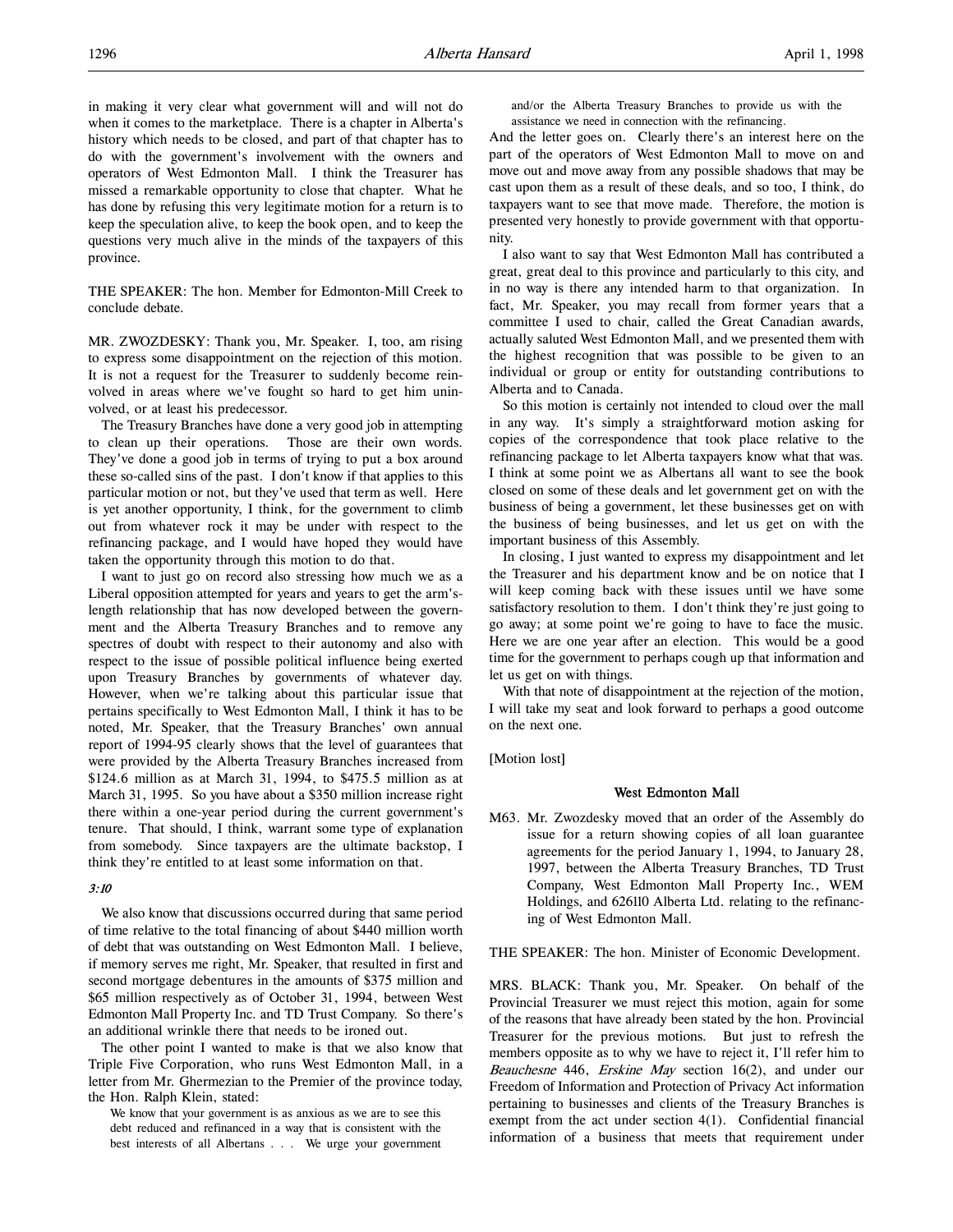section 15 must not be disclosed. So we are going to have to reject this motion for a return.

THE SPEAKER: The hon. Member for Edmonton-Mill Creek to conclude debate.

MR. ZWOZDESKY: Thank you, Mr. Speaker, and thank you, hon. minister, for responding on behalf of the Provincial Treasurer, although I am not grateful for the news that you conveyed. I respect the fact that he asked you to do it.

Here again, Mr. Speaker, we're dealing with the same issue of the refinancing package that was extended to West Edmonton Mall. I think what's in need of being once again underlined here is that there was such a huge increase in the guarantee to this particular corporation. It simply doesn't follow that there wouldn't be some explanation as to why we see an increase in the exposure from \$124.6 million to \$475.5 million. Why was there such a large increase in the refinancing at that time? On what basis was it rationalized? How could the government, as the backstop, have watched and seen this happen without having queried it somehow? There must be some phenomenal collateral being pledged, I suspect, to have allowed that guarantee, which again we are all backstopping, to virtually triple, almost quadruple within the span of one year, from 1994 through to the end of March 31, 1995.

I have earlier, in the previous motion, indicated the first mortgage debenture of \$375 million that was extended on October 31, 1994, between West Edmonton Mall and TD Trust Company and the second mortgage debenture for \$65 million between West Edmonton Mall Property Inc. and TD Trust Company. I think there has to be some accountability somewhere for notes of this size, and I would have thought that perhaps the government might have been forthcoming in providing it.

The other important issue here with this motion, which is an extension yet different from the motion that immediately preceded it, is that we see a lot of new players involved here suddenly. This is no longer just an issue between the various ministries and West Edmonton Mall. This is also now an issue that brings in the TD Trust Company, the numbered company 626110 Alberta Ltd., as well as, of course, WEM Holdings and West Edmonton Mall Property Inc.

So there seems to be a growth here in terms of participation, and that is something I've been asked about a lot over the last couple of years. Unfortunately, I'm unable to provide proper responses because I simply don't have the information, but I'm sure the government would have access to that information if it wished to in fact provide it and table it in the House. However, we're going to have to proceed, I guess, so with those comments of disappointment I will take my seat.

Thank you.

[Motion lost]

### 3:20 Government Reorganization

M64. Mr. Zwozdesky moved that an order of the Assembly do issue for a return showing copies of documents or reports prepared by or on behalf of the Government Reorganization Secretariat from January 1, 1993, to January 26, 1998, regarding government streamlining and departmental consolidation; downsizing of the public service; elimination or amalgamation of agencies, boards and commissions; and the privatization, deregulation, or disposal of government assets or services.

THE SPEAKER: The hon. Minister of Advanced Education and Career Development.

MR. DUNFORD: Thank you. Mr. Speaker, my position, consistent with my cabinet colleagues, on motions for returns and written questions is that we as a government have an obligation to make information available, and so we will rarely reject a request for information related to our portfolios. Here comes the "but." In this particular instance, unfortunately I must reject the motion for a return, citing *Beauchesne* sections 444 and  $446(2)(g)(j)(l)$ -(n)(o) and (p).

The Government Reorganization Secretariat was not in itself a decision-making body but a clearinghouse for study and developing recommendations to decision-making bodies such as Treasury Board, cabinet, and standing policy committees. The options discussed and presented by the secretariat are not public information; however, the decision results are. These decisions have been made public and have made what is Alberta public policy today. They're contained in budget documents, business plans, and news releases. In fact, they are evident to the public when they no longer have to stand in line for a licence plate renewal or when a government cheque is mailed out by PSC corporation.

Mr. Speaker, we considered amending the motion to provide the member with the results of government policy in this area, but this information is readily available to all members. An amendment would fail the test of *Beauchesne* 428(ff) that the questioner must not "seek information set forth in documents equally accessible to the questioner, [such] as Statutes, published reports, etc."

Therefore, Mr. Speaker, I must reject this motion.

THE SPEAKER: The hon. Member for Edmonton-Mill Creek to conclude the debate.

MR. ZWOZDESKY: Thank you, Mr. Speaker. Well, I didn't think this was a motion that was going to pose any difficulty to the government whatsoever, because it in fact caters to something they have done and in many cases have done a fairly good job at. That was the issue of streamlining a lot of what it is that government is about. In fact, I would suggest that it might even be linked to what got them re-elected in 1997 in part. Why on earth it would be rejected is beyond my comprehension at this stage.

On the other side of the coin, of course, there's always a downside. A lot of people didn't like some of the downsizing that occurred and some of the cuts that occurred and so on. I recall entering that debate on a vigorous basis on a few occasions myself. However, in the end Alberta went through one of the largest reorganizations and downsizings of the public service probably in the history of the country, as a province at least. When we begin eliminating these agencies and/or amalgamating these boards and commissions, such as we've seen done with a number of the foundations – the lottery foundations come to mind – and privatizing, deregulating, and disposing of government assets, I think the public has again a right to see what the thinking and philosophy behind those decisions indeed was. It disappoints me that the government is not going to be able to provide any documents or reports that were compiled on behalf of the Government Reorganization Secretariat over the past few years.

Mr. Speaker, when I first contemplated getting involved in this issue of representing the public as an MLA – that was February of 1993, I think – I recall very vividly that we used a term under the leader at that time, Mr. Laurence Decore, called efficiency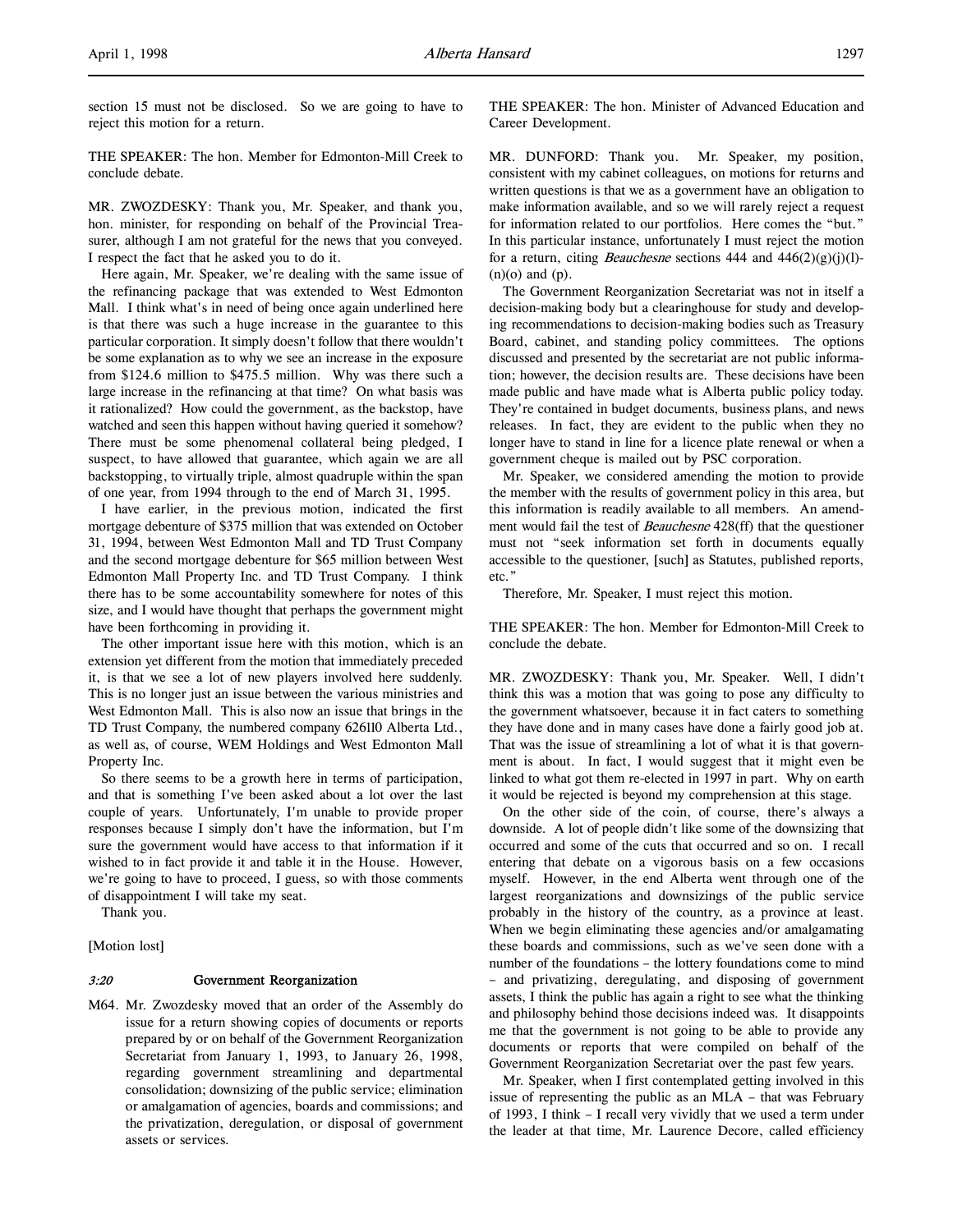audits. I'm sure it's a phrase that many people in the House remember. A lot of those points that were made under the general title of efficiency audits talked about these kinds of things: streamlining, consolidating, downsizing, amalgamating, privatizing where necessary, and so on. Ever since that time it's been something that at least in part keeps me interested in continuing with the job of serving the public, because I still think the public wants to see government operate as efficiently and as effectively as it possibly can but not at the sacrifice of essential core services to the people who elect us to serve. There is always the case that can be made for withholding certain information from the public, but why the government would be rejecting this motion – I just don't buy that one, hon. minister.

I appreciate your comments and your relevancies to Beauchesne and others, but this seemed to me to be a very straightforward request for reports that you could provide at your will to this House and share with Albertans what it is that propelled the government's decisions since it started the reorganization in 1993 and, at the same time, provide some insight into where it is that you as a government intend taking Albertans over the next couple of years.

So with those few comments of disappointment, Mr. Speaker, I will take my spot and look forward to at least hitting a single or a double in one of the upcoming motions. Thank you.

[Motion lost]

#### Government-supported Projects

M65. Mr. Zwozdesky moved that an order of the Assembly do issue for a return showing copies of all analyses undertaken by the ministry of Treasury from January 1, 1996, to January 28, 1998, regarding financial restructuring, workout, or exit options involving projects that have received government loans or loan guarantees or in which the government has taken a shareholder position.

MRS. BLACK: Mr. Speaker, on behalf of the Provincial Treasurer once again I'm afraid we're going to have to reject this motion for a return for a number of the same reasons. I'll refer again to Beauchesne 446, which applies to the disclosure of information, the government's position on loans and loan guarantees, but also consultants' reports. This also applies. The freedom of information act, section 15, provides for a mandatory exemption from the disclosure of commercial or business information of a third party unless the third party consents to the disclosure. Section 24 pertains to information that may have any kind of economic or financial interest to the Crown.

Mr. Speaker, it's unfortunate that the hon. member is not able to get the information he wants with these questions. However, I would suggest he might want to visit with the hon. members on our side of the House, and maybe we can help direct him to a way in which he can get some of the information. But we must reject this motion for a return.

THE SPEAKER: The hon. Member for Edmonton-Mill Creek to conclude debate.

# 3:30

MR. ZWOZDESKY: Thank you, Mr. Speaker. I appreciate the hon. minister's comments about trying to access this information in some other fashion, given that we're meeting with the fifth rejection. I don't know how much rejection I can take, hon.

minister. It's the fifth one today. It's almost habit forming.

However, all joking aside on this April Fools' Day, I would like to simply say that these deals, these loans, these guarantees and placements the government put taxpayers into of course occurred prior to the Klein government, and all I'm trying to do is access some information to find out how it is that the government now intends to get us out of some of these restructurings via whatever exit options and strategies may exist. Now, I haven't found a single one of these contracts very simple, straightforward, or easy to understand. But I would say, having studied a number of them and in particular the Al-Pac one, that I do know there are provisions there that the government has built in for its own negotiation purposes that would allow the government to exercise some of the maximum leverage it has in order to arrive at the best deal possible for taxpayers. Are we not all interested in making sure that taxpayers receive the maximum return? Of course we are. What this motion simply requests, Mr. Speaker, is for some analyses to be provided.

I think it's important for us to see some of these valuation reports, to see some of the interim and annual financial analyses statements that have been prepared by the loans and guarantees division of Treasury. I would have thought it would have been important for us to see the Goepel Shields report, for example, which was the company who undertook the evaluation of the recent Al-Pac loan. The issue there was that we requested it under freedom of information and received 91 pages, which I think was the entire report, but something like 86 of them were blanked out. So it was of absolutely no value to receive that, and taxpayers did not learn anything, really, from that exercise.

Albertans I think have a fundamental right, Mr. Speaker, to know what happened to their money, to our money, as the government went about pursuing the financial restructurings over the last long while and how it is that government worked out its exits in one way with a particular deal and then didn't pursue that same tactic with another deal when it may well have been available.

I'll give you an example, Mr. Speaker. We know that when we exited the Husky upgrader project, we lost \$200 million, \$300 million in that deal. However, there was a provision taken within that deal for what they call upside interest. I've asked this question of the Treasurer in the House before: if, as part of the exit negotiations, it would be possible for him to look at those types of provisions and if it would be possible for them to be included in some of the other deals that I think he's working aggressively to try and put behind the current government.

We know, for example, that in other deals we forwent the ability to take a future profit position, which is another way of saying upside interest provision. In the case of, let's say, the Millar Western deal, we were quick to dispense with something like \$244 million there, receiving only 10 cents on the dollar, yet I don't think we're going to see pulp and paper prices depressed forever. So there should be some ability within these deals for the government to more clearly restructure their position in them and, as they look for exits, to not just rush to the faster and closest exit door. In this case I'm not sure if they did or didn't, but I would say that there must be a better way for government to reassess their position, take a look at the leverages we have, and take a little look at the longer term implications of what they're doing by kissing goodbye some of these deals.

Forgivenesses in Swan Hills, which amounted to \$441 million, is another example where I think we could have taken a longer, stronger, harder look. In fact, I don't even know if the Swan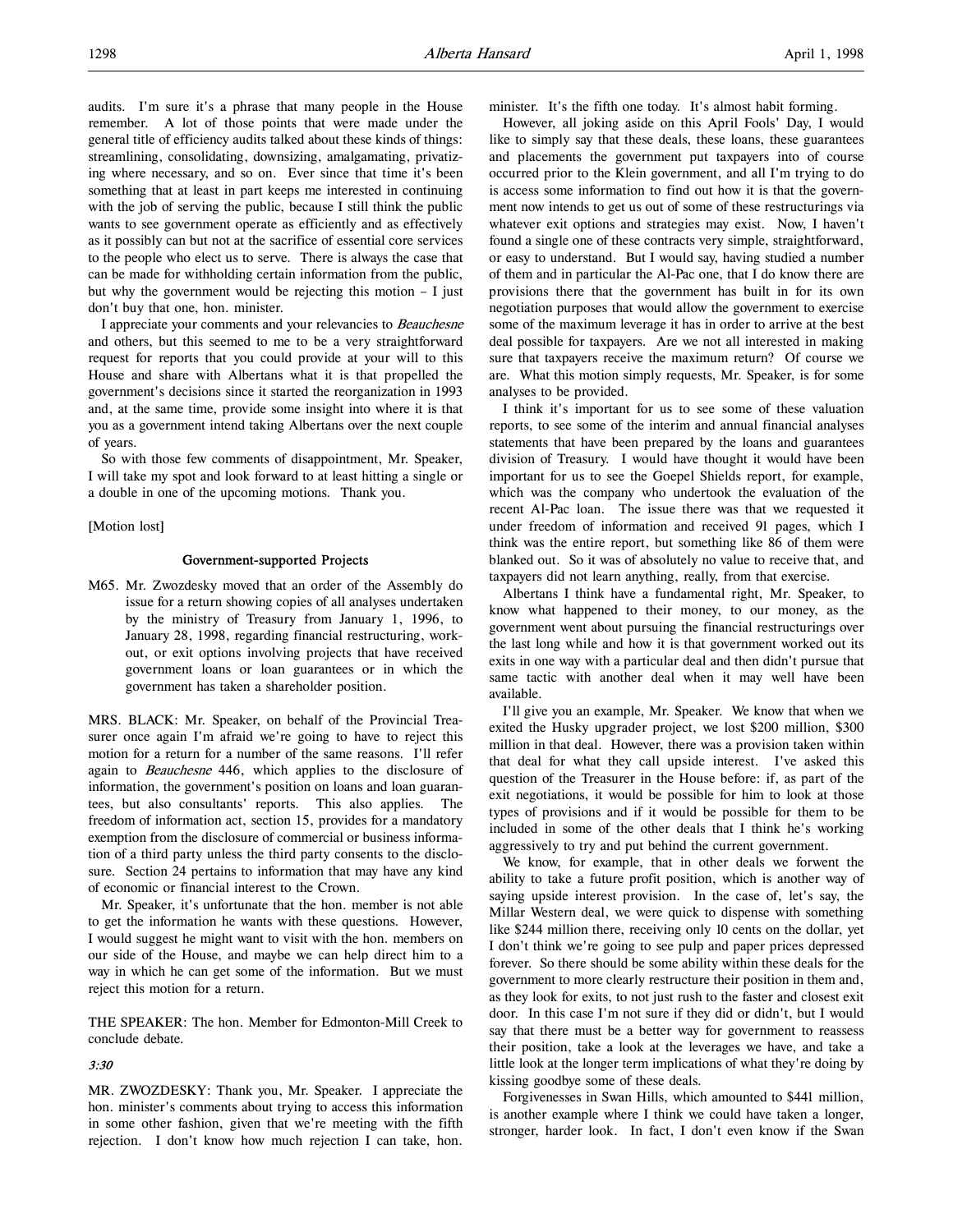Hills plant is operating today. The last I remember, Mr. Speaker, it was shut down, and we may not see any profitability.

MR. LUND: No. No.

MR. ZWOZDESKY: Is it back running now? Because if it doesn't start to turn a profit for the operators, the province of Alberta is going to wind up owning it  $-$  in what? About nine months' time? We may find it back on our laps on January 1, 1999. That's again as a result of the type of exit arrangement that was worked out.

I will take my seat here momentarily and just say once again that I'm hopeful that at some point the government will undertake to provide these analyses and clear up any of the misunderstandings or the misgivings or perhaps the misstatements that are being made about some of these deals. But if you don't clean it up, if you don't explain it to taxpayers, if you don't show it to them in black and white, I think you can expect to receive more of these kinds of requests and also more of these kind of shadowy situations being questioned.

Thank you, Mr. Speaker.

#### [Motion lost]

### Federal/Provincial Committee on Taxation

M66. Mr. Zwozdesky moved that an order of the Assembly do issue for a return showing copies of all reports prepared for the ministers of finance, including the Provincial Treasurer of Alberta, by the federal/provincial committee on taxation between January 1, 1993, and January 26, 1998, respecting the tax on income proposal.

THE SPEAKER: The hon. Member for Edmonton-Mill Creek.

MR. ZWOZDESKY: Thank you, Mr. Speaker. I believe we now have a motion that is going to be absolutely, unequivocally accepted by government, and I'm very pleased to present it. Thank you.

MRS. BLACK: Mr. Speaker, on behalf, again, of the Provincial Treasurer, I was feeling a little bad about the ego of the member opposite, so we will be accepting this motion.

THE SPEAKER: The hon. Member for Edmonton-Mill Creek to conclude debate.

MR. ZWOZDESKY: I'll have to speak with more enthusiasm and use nicer words more often, Mr. Speaker. It yields better results. Thank you.

I'll just very briefly say that this matter, of course, has taken on some renewed interest, particularly in the last year, as a result of decisions that were taken by the ministers of finance to give provinces such as Alberta the ability to establish, if they wish, their own tax rates and the ability to apply provincial credits and deductions where each province feels it might be required.

Furthermore, while we recognize that the federal government and the provinces will also soon be releasing a discussion paper on the tax on income model, I think it's critical to understand and support the fact that Albertans should have an opportunity to assess extensive work that may have already been done on this issue, especially work that was done by the federal/provincial committee on taxation. The final report on tax on income from

the members of the federal/provincial committee on taxation was in fact given to the ministers of finance in June, 1994, and it provided a possible structure – a technical model, if you will – of the tax on income. I'm looking forward to the fuller responses once they're brought forward.

Thank you.

[Motion carried]

# Westaim Partnership

M67. Ms Paul moved that an order of the Assembly do issue for a return showing copies of all agreements and amended agreements signed by the government between January 1, 1990, and January 26, 1998, pertaining to the Westaim initiative.

MRS. BLACK: Mr. Speaker, I'm pleased to accept the motion.

MS PAUL: Well, I don't feel as rejected as the hon. Member for Edmonton-Mill Creek. Thank you very much, hon. minister.

[Motion carried]

#### Fish Studies

M68. Mr. Zwozdesky moved on behalf of Ms Carlson that an order of the Assembly do issue for a return showing copies of reports or documents compiled between January 1, 1993, and the present time showing the location of spawning areas, fish-bearing streams, named and unnamed, entering and exiting the hereinafter named lakes, migrations, seasonal movements, and age structures of fish, and the intensity of sport, commercial, and domestic fishing and sizes of catch in Lac La Biche and Elinor, Ethel, Frenchman, Fork, Kehiwin, Lodge, Marie, Missawawi, McGuffin, Square, and Vincent lakes in the northeast boreal region of the Department of Environmental Protection.

THE SPEAKER: The hon. Minister of Environmental Protection.

MR. LUND: Thank you, Mr. Speaker. I came here today once again prepared to provide all kinds of information to the opposition. We have to do this by amending the motions. However, one week ago today we went through the same thing. I think I amended five. I had to then listen to a bunch of whining, sniffling, wailing, and carrying on by the opposition because we had amended it so that in fact we could give them the information. The motion once again is written so poorly that I'm sure that if we were to accept it as written, we would not be able to give them the information they're asking for. So that's one reason why I'm finding it necessary to not amend this one but reject it.

The other reason, Mr. Speaker, happened in the House here just a very short time ago. I don't want to have the members once again embarrass themselves by, perhaps as they did before, talking against the amendment and then turning around and voting for the motion. So we'll save them that embarrassment, and I will simply reject this particular request.

### 3:40

MR. MITCHELL: Mr. Speaker, we said we'd accept the amendment. We were under the impression that the minister had an amendment that was suitable, and in the spirit of co-operation we were going to accept it. Now he seems to have changed his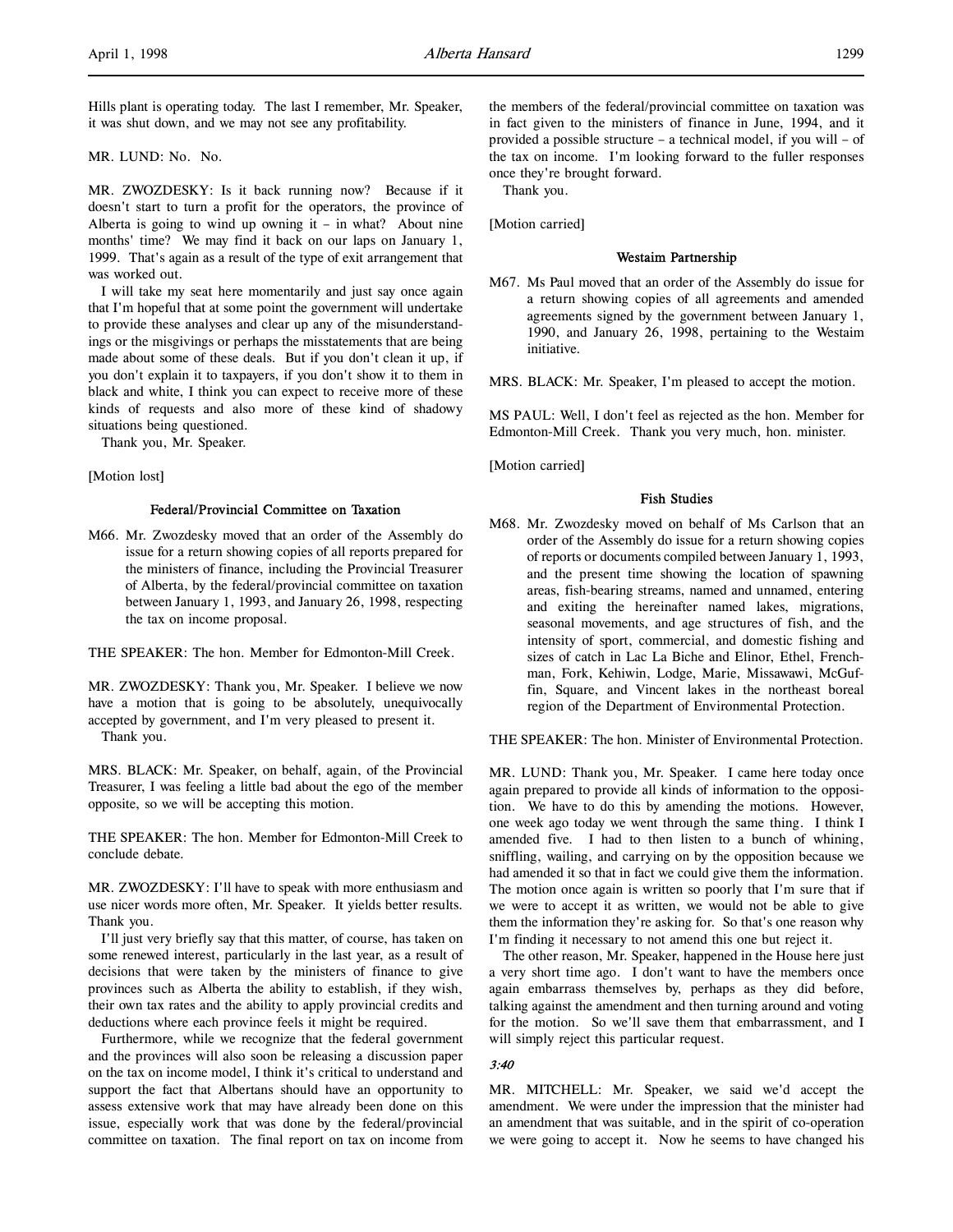mind. I don't know. I mean, I'm looking at this, and it doesn't seem to be all that complicated for him to come up with this information.

It was interesting that a colleague of his earlier on said that he, of course, as a minister of the Crown makes every effort to release information because it's his job to do it. Now we get this half-baked reasoning for the minister not producing this information. You know, I consistently get a sense that he's not as aggressive about protecting the environment as he should be. You only have to analyze what he does, and this is just more proof of it. We just want some simple information, Mr. Speaker, simple answers to some simple questions so we can find out what he's really trying to do. It's very difficult to find out what this minister is really trying to do. Well, we know what he's not trying to do: he's not trying to protect the environment.

[Motion lost]

# Advertising for Budget '98

M69. Mr. Zwozdesky moved that an order of the Assembly do issue for a return showing invoices for all newspaper, television, and radio advertisements promoting Budget '98 aired or printed on or before February 12, 1998, that were placed by or on behalf of the government.

MRS. BLACK: Mr. Speaker, on behalf of the Provincial Treasurer we once again will be accepting this motion.

THE SPEAKER: The hon. Member for Edmonton-Mill Creek to conclude debate.

MR. ZWOZDESKY: Thank you very much. We'll accept that and look forward to receiving that.

[Motion carried]

# Advertising for Budget '98

M70. Mr. Zwozdesky moved that an order of the Assembly do issue for a return showing invoices for all newspaper, television, and radio advertisements promoting Budget '98 aired or printed after February 12, 1998, that were placed by or on behalf of the government.

MRS. BLACK: Mr. Speaker, again on behalf of the Provincial Treasurer we are pleased to accept Motion for a Return 70.

THE SPEAKER: The hon. Member for Edmonton-Mill Creek to conclude debate.

MR. ZWOZDESKY: Thank you, Mr. Speaker. We appreciate that acceptance and look forward to receiving the information.

[Motion carried]

# head: Public Bills and Orders Other than head: Government Bills and Orders head: Committee of the Whole

[Mr. Tannas in the chair]

THE CHAIRMAN: I'd call the Committee of the Whole to order.

# Bill 204 Workers' Compensation Amendment Act, 1998

THE CHAIRMAN: I'd call on the hon. Member for Calgary-Egmont to offer comments.

MR. HERARD: Thank you very much, Mr. Chairman. I want to update the House on the consultation process that has taken place since I asked for a delay at committee on March 3, 1998, on Bill 204.

I've had numerous meetings with interested parties and many long phone conversations that have led to a much better stakeholder understanding of Bill 204. I've had good success in numerous face-to-face meetings with various sectors, success in reducing the misunderstanding that existed due to the initial WCB information update on this bill. To their credit, the WCB did meet with me and revised the information dated March 6, 1998, to indicate that contrary to the misconceptions that were out there, workers cannot sue their own employer or another worker of that employer, and secondly, the right to sue will not apply if the accident occurs on a work site.

Now, this information is crucial in understanding that Bill 204 does not erode the Meredith principles in the way that so many respondents were concerned about. All we're talking about here is subrogating the WCB to a workers' cause of action. They already do this in some third-party accidents, and we are simply adding another category of accidents to the categories where they already do. To the injured workers nothing changes in how the benefits are handled by the WCB, and the injured worker does not need to go out and hire a lawyer. The WCB will simply subrogate itself to the cause of action.

Mr. Chairman, I sent out the new WCB information, along with the debate in the House, to more than 100 organizations and individual companies throughout Alberta. I asked them to get back to me if they continued to have problems with this bill. I have received very few responses that indicate continued concerns with this area of the bill from interested parties who have taken the trouble to do due diligence on Bill 204. I will deal with some of the remaining concerns a little later.

Mr. Chairman, there's new information that I should make the House aware of. In my original debate I had indicated that five other jurisdictions had similar legislation. In addition to Manitoba, New Brunswick, Nova Scotia, Newfoundland, and Yukon, I have since learned that Prince Edward Island and Quebec also have enacted similar provisions to those of Bill 204. This means that now seven out of 11 Canadian jurisdictions have recognized some of the same problems that I'm trying to remedy with this bill.

Mr. Chairman, another area of clarification deals with the current benefit policy review being undertaken by the WCB. I'm informed that this is not a review of how injured workers are treated by the WCB system but rather a benefit policy review. I will table information supplied by the WCB dealing with individual privacy of participants and their submissions on the 15 themes that are involved in the benefit policy review. Incidentally, none of these themes deal with the difficulties that injured workers are having in dealing with the WCB. That begs the same question that I asked before: will this WCB process of reviewing itself do anything for those injured workers who are having difficulty with the system and the issues of fairness that this legislation addresses? I sincerely hope so, but I don't see where injured workers' concerns are part of the themes in the WCB policy review process.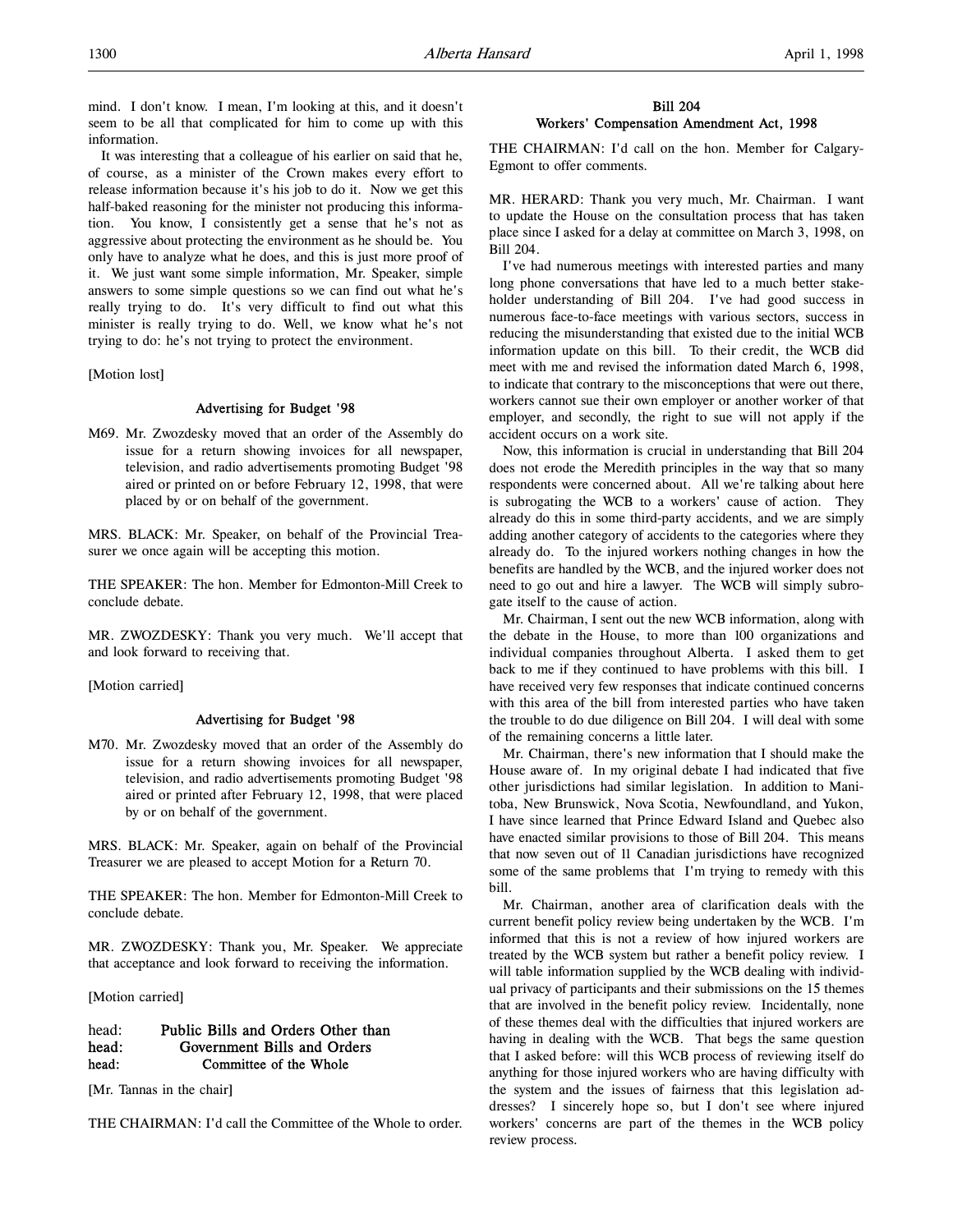Another important aspect of this debate, Mr. Chairman, deals with a number of WCB injured workers who are currently on welfare. You'll remember that Judge Meredith indicated that the true aim of a compensation law is to provide for the injured workman and his dependents to prevent their becoming a charge upon their relatives or friends or the community at large. Well, hon. members, the original purpose of the compensation legislation doesn't seem to be working all that well.

I did indicate in debate that I had requested information from the minister of social services on a number of injured workers on welfare. The response is as follows. And please note, hon. members, that the number of cases that I refer to here are only injured workers who are receiving both WCB and welfare support. From August '93 to March 1994 670 injured workers were on welfare; 1994-95, 741; 1995-96, 672; 1996-97, 605; '97- 98, 513.

### 3:50

Now, that's a staggering 3,201 cases, Mr. Chairman. However, to be clear, many of these injured workers were on welfare for more than one fiscal year. I'm advised that the total number of individual injured workers on welfare during that period is 2,217 workers. This high number of injured workers on welfare is very disturbing to me because the 2,217 cases do not include injured workers who have been cut off WCB benefits. The minister was not able to supply the information as to how many people currently on welfare were cut off WCB benefits. Perhaps only the WCB knows for sure. This is very troubling because it seems most of the cases that I see in my constituency are workers who have been cut off WCB benefits.

So how many do we have in total? Hon. members, please think about your own experience with WCB cases in your own constituencies to confirm the concern that I have. Exactly how many injured workers are we really talking about here? How many of these injured workers have wives and children? How many souls are we in fact affecting by what we're dealing with here in this Legislature?

Why are these people on welfare? Is it not a measure of the performance of our compensation system? Is the protection of injured workers and their families from becoming welfare clients no longer the objective of compensation legislation? How many more injured workers are on CPP disability or using up their employment insurance prior to welfare? What additional costs to our health care system does this problem present? I don't know, but I've asked the Minister of Health to see if he can determine that from his department. I suspect that the information on the total number of these cases can only be provided by the WCB. I have not yet had a response, but I hope we can determine the true cost on the community at large that the good judge was trying to avoid.

Now, this isn't just about the cost to society at large. There's another cost here, hon. members, a very heavy human cost to the lives of individual injured workers, their wives, and their children. Who can calculate that cost, and what currency should we use? Clearly the main reason for compensation legislation espoused by Judge Meredith has been seriously eroded and should be independently reviewed. In my view, this is extremely troubling information and should be ample reason to have that independent review that so many Albertans are asking for.

I look forward to the debate at committee, and I'll do my best to answer any questions that you may have. Thank you.

THE CHAIRMAN: The hon. Member for Edmonton-Glengarry.

MR. BONNER: Thank you, Mr. Chairman. I want to commend again the Member for Calgary-Egmont on the tremendous amount of work that he has done. As well, I want to support him in his comments today on Bill 204. As he mentioned earlier, the Meredith principle was an understanding that workers would be insured through an employer-funded, no-fault insurance fund in exchange for giving up the right for them or their dependents to sue their employer for job-related injuries, diseases, or fatalities.

Of course what many of us have found through our constituency offices is that unfortunately there has been a breakdown, and unfortunately there are far too many people, the walking wounded, out on our streets today that have fallen through the cracks. These are the injured workers out there who are severely injured who, for whatever reason, whether their injuries were too severe or their bodies did not heal or whatever, have been cut off other benefits, have had their benefits severely reduced, or have had to rely on some other type of compensation or financing to take care of them. There is a major problem here, because the WCB's responsibility in all of this was to provide a high-quality service to both the employers and the injured workers with fair compensation.

We see the tremendous impact that so many of our other services in society are having to pick up because of these severely injured workers. Again, they are such a very, very small percentage of all workers. We see the impact they are having on, for example, the social services department because they do not have sufficient funds to live on and they are forced to go on welfare. We see what is happening with them having to go back time after time after time to our health care because unfortunately they are no longer being taken care of by Workers' Compensation Board. As well, we see, as the member stated earlier, that many of these people have had to go to the Canada pension plan to get some type of financing. As well, perhaps the worst is the false hope that so many of these injured people put into our legal system, into advocacy, whatever. They are unfortunately, in all of their stories, experiencing the same type of thing. Of course, when these bodies, after years and after many, many delays, do not get healed, then this starts to prey on their minds, and these are again just an increasing amount. It is an escalating problem that is forced on to other parts of society.

What I see in this bill and what has been proposed here is a mechanism that will certainly help to eliminate or at least reduce the drastic delays that so many of these injured workers have. Not only will it stop the incredible amount of time that these people have to wait in order to get some type of closure, whether it is no future compensation or perhaps a partial disability pension or whatever it might be – I think it is highly important that we do cut down on these time delays, because this is a time period when so many of these people have to go through their resources that they've built up over the years, whether it's bank accounts, whether it's their homes that they're forced to sell, whether it's their cars that they must sell. The toll that this puts on a family, particularly a family with children, is absolutely incredible.

In looking at the bill that the member has proposed, I certainly support the idea that in third-party liability, even when an accident happens to two people that are both covered by the Workers' Compensation Act, this be handled by the private insurance companies that they are insured under. Of course, as was brought out earlier, when the Meredith principle was introduced, there was no such thing as compulsory insurance at that time. So this is one of the positive steps in here.

The second part of this bill, that is a very good portion of the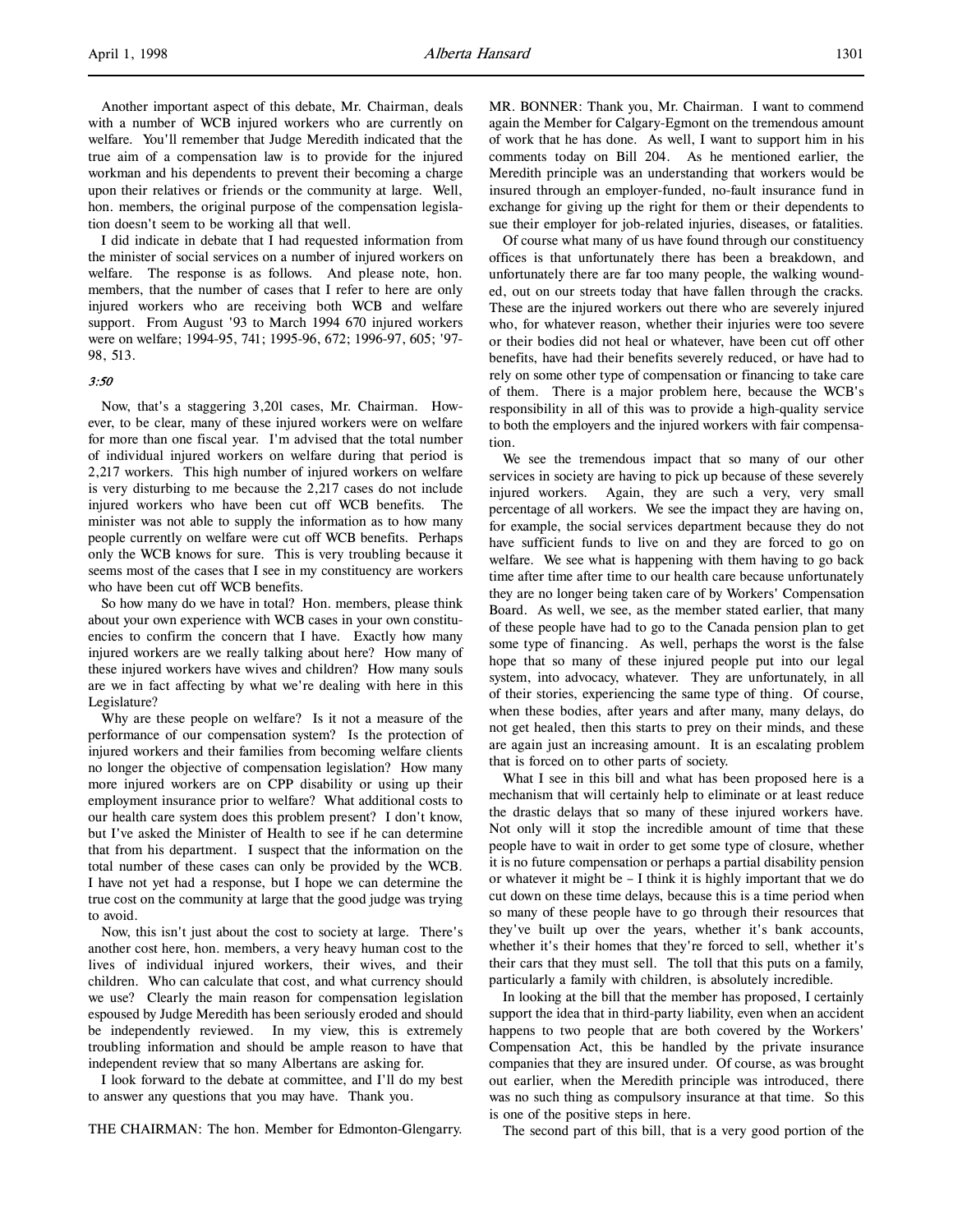bill, is of course the idea that we use medical panels. At this time I would like to propose an amendment which deals with medical panels to the bill. I can wait until those are passed out, Mr. Chairman.

### 4:00

THE CHAIRMAN: The chair would observe that the necessary signatures are attached to the amendment, and this amendment will be called A1.

The hon. Member for Edmonton-Glengarry is invited to move the amendment and make his comments.

MR. BONNER: Thank you, Mr. Chairman. I would like to move at this time that Bill 204 be amended as follows: section 4 is amended in the proposed section 34.1 by striking out "may" in subsection (2) and by striking out the proposed subsection (3).

There's a very good reason, Mr. Chairman, why I proposed these amendments. It deals primarily with the issue of

where there are substantial differences in medical reports that may affect whether compensation is to be paid or the amount of compensation to be paid to the worker, the worker may request that the Board convene a medical panel.

By striking out that word "may," what we do in this very, very small group, where there are substantial differences in medical reports, is we allow a decision to be made on these severely injured workers and these workers who have not had closure in their dealings with WCB. What it does is it puts the decision on their injury in the hands of the experts.

This is a very, very good point. It will allow some type of closure to come to these people. It will get away from the idea now where we can have a review at WCB by a caseworker, by a medical adviser who certainly doesn't have anywhere near the training that our medical experts have. It will also make certain that the people dealing with this person are specialists in that particular field.

With those comments, Mr. Chairman, I would ask everybody to support the amendment to Bill 204.

THE CHAIRMAN: The hon. Member for Calgary-Egmont.

MR. HERARD: Thank you very much, Mr. Chairman. I want to thank the hon. Member for Edmonton-Glengarry for his comments with respect to support on this bill. I know that he has had many, many experiences with injured workers as well, and we are trying to deal with issues of fairness.

Now, with respect to the amendment that he's bringing forward, if we remove the word "may" with respect to "may convene a medical panel," I think what we're doing is essentially tying the board's hands completely with respect to any kind of discretion that they would need to have in the event that certain workers were in fact trying to take advantage of the legislation and convene medical panels that were clearly not necessary. That is something that was discussed at some length during the preparation of this bill.

With respect to that point, if the WCB responds to a worker and says, "We are not going to do a medical panel on your case," it must provide its reasons. I'm sure, hon. members, that it would be very, very careful how it crafted those reasons, because what we're dealing with here are sections of the law, no longer sections of policy. I believe that the existing wording offers some flexibility with respect to that, because after all, the board does have the ability to make policies. But we are putting something here in legislation that is very rigid already with respect to that.

The other situation that I want to bring to the attention of the House is that I really appreciate the support with respect to this, but I made it very clear to hon. members on the other side that if they had amendments to bring, I needed to have those amendments in writing in enough time to ensure that we could discuss the amendments as a caucus. That's the way the process works. I can't as a private member say yes to an amendment that I have not discussed with my caucus. That essentially provides some checks and balances that should be there. You know, I'm afraid that I can't support the amendment, because we really have not had the opportunity to discuss it because the process was not followed. So I would urge all members to defeat the amendment. Thank you very much.

THE CHAIRMAN: The hon. Member for Edmonton-Norwood.

MS OLSEN: Thank you, Mr. Chairman. I rise in support of the amendment, and I do want to acknowledge the Member for Calgary-Egmont's comments in relation to the amendment just being received. However, he's saying that he hasn't had time to take it to his caucus. Let's bear in mind that this is a private member's bill. This is not a government bill. It is the member's bill. So that doesn't necessarily hold a lot of water. I do understand that if he'd had it a little earlier in the day, he could have given it some thought, but that's not a reason to defeat a good amendment.

The amendment stands as a very sound amendment, and indeed I think this particular section is a good first step. However, "may convene a . . . panel" allows for the total discretion to go to the WCB, and the injured worker has very little to say. If the WCB decides they don't want to convene a medical panel, then they indeed will not.

In order for this to represent fairness – and I think that's the notion that the hon. member brings the bill forward on to begin with: you know, fairness is the way we would like to see the WCB operate. I, too, have had many constituents who have come forward, and I think this particular bill will enhance the relationship among all stakeholders, including and most importantly the injured worker. However, I think it would sort of be shortsighted for us to think that the whole issue of WCB still having the upper hand – there's no balance of power. It doesn't level the playing field.

If the hon. member is not wanting to consider this particular amendment, maybe there's a way to, simply by adjourning debate on this bill today, go back and talk to my colleague the hon. Member for Edmonton-Glengarry and discuss some of the guidelines that might be used for the WCB and the stakeholders to determine when the medical panel should be convened. That way you're adding a balance of power and you're creating a level playing field. I think that would be more helpful than just saying: I'm going to defeat it because I didn't get the amendment on time. So I put that to the hon. member, if he would consider that, and I'm sure we can work through something that would be more palatable to him.

#### 4:10

THE CHAIRMAN: The hon. Member for Calgary-Egmont.

MR. HERARD: Thank you, Mr. Chairman, and I thank the hon. member for reminding me that this is a private member's bill. Even if it is a private member's bill, there has to be a process and there has to be vetting because we want to bring the best possible legislation to have the best possible chance of passing private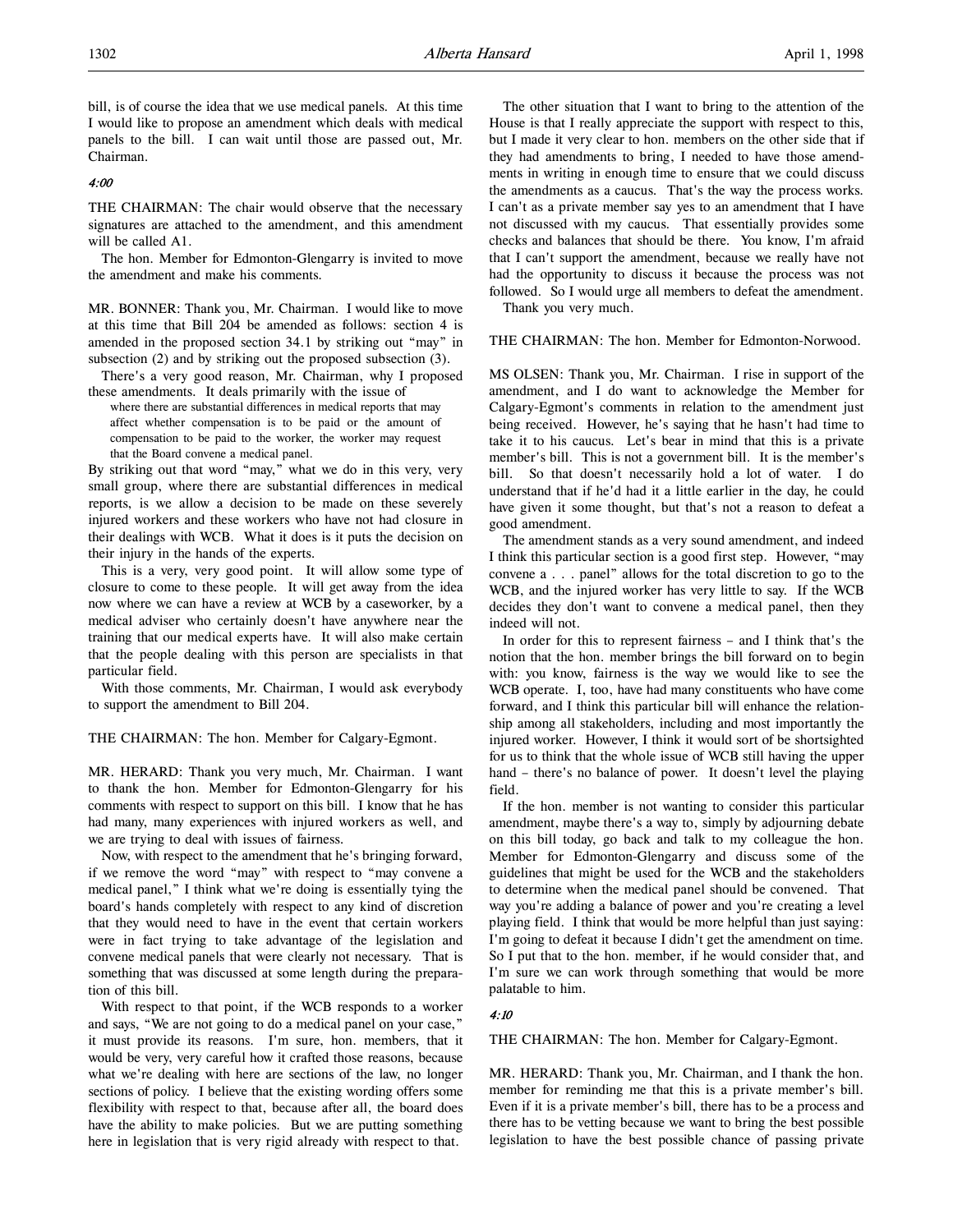members' bills. Essentially that means that if we're going to have amendments – and I very clearly indicated to everyone who wanted to participate in amendments that if they provided those amendments, I would most definitely bring them to the attention of the caucus. That's normal. We just don't want to have flaky bills, so we discuss and vet these things.

With respect to the amendment, I think one has to be very careful with respect to the potential here for abuse. It could be very easy, for example, for someone to go out and get a few medical opinions that would differ from what he knows is on file at the WCB and in fact establish a review process for very flimsy reasons. I think there needs to be some flexibility in there for the WCB to in fact refuse to do it but to provide its reasons. Because it's in legislation, I would say that they would be extremely careful in using that provision and they would want to make darn sure that the i's are dotted and the t's crossed. So I will still indicate that I won't be supporting this amendment and urge at least all hon. members to defeat it.

I do want to add a little bit to what I said earlier with respect to the welfare numbers. I've been advised that these figures do not include AISH; therefore, I would expect that these numbers are going to be revised upwards. I would certainly undertake to provide these numbers as well as any information that I can get from perhaps the Department of Health to perhaps clarify the picture that we've got something very serious here. If we add AISH to these, I think the numbers are going to change. So with that, I'm just going to recommend that we defeat the amendment.

### THE CHAIRMAN: The hon. Member for Edmonton-Centre.

MS BLAKEMAN: Thank you very much. I'd like to speak in favour of the amendment that's been put forward by my colleague from Edmonton-Glengarry. Certainly the hon. member opposite has acknowledged that the WCB legislation and the setup of it is imperfect. Essentially we're trying to balance between competing interests. I don't like to see it in such an adversarial way, but frankly that is the setup right now. On the one side we have employers who don't wish to be paying any more in premiums than they're already paying, and on the other side we're looking at workers who feel that they're not getting a fair or impartial hearing and that the deck is stacked against them. So I was really pleased to see the legislation brought forward by the hon. member, but I am in favour of this motion. I think it strengthens the legislation, and it goes a step further in attempting to balance the power difference between the employers and with them the WCB and the workers.

As was mentioned earlier, we find a number of injured workers in our offices going: I wasn't listened to; I was coerced. Some people feel bullied. Others feel they weren't given the option of going to a WCB-approved physician. Others certainly feel that having their own physician's files reviewed in sort of a desk review and then the judgment against them overturned is not fair. Therefore, enabling a worker to be able to ask for this panel to be convened I think goes a long way towards balancing that. I mean, we'd have to assume that WCB is doing a good enough job right now that you're not going to have every worker asking for this panel to be put together. The legislation is quite clear in saying, "where there are substantial differences in medical reports." So I'm assuming that there will be a reasonable use of this. It is a very frustrating period for a worker who feels that they don't have any other option.

Certainly the Member for Calgary-Egmont has been very clear

in pointing out the number of people who are destitute or on their way to destitution, collecting social assistance or AISH or who knows where they are, because they are unable to work, unable to find work in the area they've been trained in, and have now been injured and can't do that same kind of work.

I ask the members of the House to consider this carefully in trying to find a balance. We're really feeling the weight of these injured workers, all of us, and we need to go much further in being able to look after them adequately and make sure that they don't become a burden on society and that they're able as much as possible to be contributing members. So I urge you to support this amendment.

Thank you.

THE CHAIRMAN: The hon. Member for Edmonton-Norwood on the amendment.

MS OLSEN: Thank you, Mr. Chairman. I just want to make a couple more points. I think the whole notion of having this particular section in legislation, "if the Board does not convene a medical panel, [it] shall notify the worker of its decision and provide reasons" – I'm not convinced by and I would not support the argument that the WCB, because it's in legislation, would think carefully about how the balance of power is working.

Now, it does set out, as my colleague said, "substantial differences in medical reports." Therefore, if somebody is making an application or a request under section 34.1(1), then it would lead me to believe that there are substantial differences and that they have been noted to be substantial. Therefore, the request is put forward, and for a balance of power to occur, then indeed the medical panel should be convened. Now, my hon. colleague hasn't gone this step, but I myself would even believe that it should go one step further and say "shall" instead of "may convene a medical panel." I believe the whole notion of coming to some sort of level playing field has to exist, and in this particular bill's section it does not.

Let's not forget – and I just want to note for the hon. Member for Calgary-Egmont – that the WCB has been the centre of many, many controversies in relation to employee assessments. In order for us to really do the job we're doing, I like any other MLA would rather not have to deal with those situations, that things were working so well that those folks, the injured workers, wouldn't have to come through our doors. But they have to feel – they have to feel – that they are on the same playing field, that they're looking at somebody as an equal, as opposed to feeling that there's been a tremendous power imbalance in this relationship. That's the situation that is what sort of drives us to look for changes.

You know, I'm concerned if we don't do that. Like I say, if we don't acknowledge in legislation that we're calling for substantial differences in medical reports, if that's the case and if that's the grounds that the injured worker is applying for a medical panel to be convened, I'm not sure and I guess I'm not understanding why the hon. member won't or doesn't want to create that particular level playing field.

#### 4:20

I still hearken back to, yes, I know it would have been much more expeditious if we'd been able to get you the amendment on time. Far be it from me to be saying this – and I can't believe I'm saying this – but I would even suggest regulation. [interjections] I know I'm getting carried away. Sorry. But somewhere along the line we identify with what some of those differences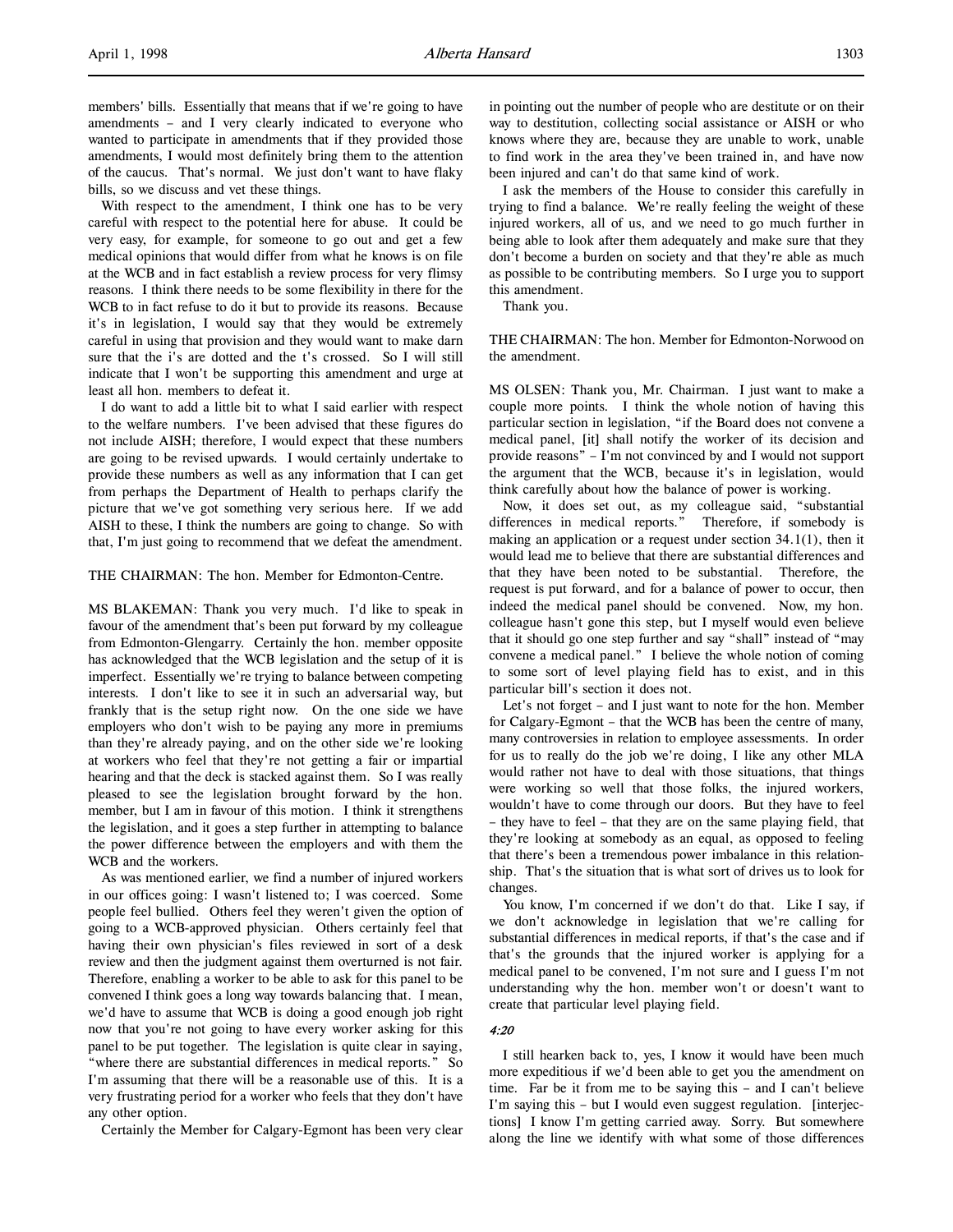come to some sort of amenable point here. I'm just wondering if the hon. member will consider adjourning and working with my hon. colleague here to work something out that might be a little bit more acceptable, or accept the fact that you've already identified "substantial differences" as being the prerequisite to go forward to 34.1(2), acknowledge that, accept it, so we can, certainly me, feel more comfortable in supporting this legislation.

Thank you.

THE CHAIRMAN: The hon. Member for Edmonton-Gold Bar on the amendment.

MR. MacDONALD: Thank you, Mr. Chairman. It's a pleasure to rise this afternoon and speak to this amendment that has been put forward by my hon. colleague from Edmonton-Glengarry. This amendment would allow perhaps a streamlining of all the appeals that go on with the injured workers in Alberta.

In 1995 there were 126 cases of injured workers who went the route of the Ombudsman's office to find resolutions to their problems. In 1996 there were 119 injured workers who had to go to the Ombudsman to find resolutions to their problems. Now, in 1997 there were claims involving time off work. There were over 36,000 claims, Mr. Chairman, in all of the WCB, and of all those claims there were a little better than 1,300 of them that reached the appeals process. There's obviously trouble here. There are people falling through the cracks.

I commend the hon. Member for Calgary-Egmont for bringing this legislation forward, but in order that all the injured workers have access, fair access, to any sort of resolution, then this amendment that is proposed by the hon. Member for Edmonton-Glengarry is very worth while.

Thank you, Mr. Chairman.

THE CHAIRMAN: The hon. Member for Edmonton-Castle Downs, followed by the hon. Member for Edmonton-Mill Woods.

MS PAUL: Thank you, Mr. Chairman. I beat him to the draw.

In just reviewing the notice of amendment on Bill 204, I think what it does is it adds strength to the bill. It leaves out the question of "may" or "may not." Once you say that "the Board shall review the medical reports and may convene a medical panel to investigate and report on the worker's condition," well, that sort of makes the bill, in my view, a little wishy-washy. The intent of the bill is to give workers that option and that choice and that avenue in which to state their case. So when I see the word "may," to me that conjures up thoughts of not adding strength to the bill. It seems like they're asking for permission when in fact it should be a given that they have that choice.

Mr. Chairman, I think from my reading the bill and my understanding of it, the intent or the strength of the bill is that we have that option, an option that should be part and parcel of the legislation. While it is a private member's bill – and perhaps we were a tad remiss in not getting the amendment on the floor at an earlier time so that the hon. Member for Calgary-Egmont would have had time to review it with some of his colleagues – I think it speaks well for every member who has some concern perhaps with the amendment if they could express that this afternoon.

Mr. Chairman, speaking to the whole intent of the bill, whether or not we defer the bill to a later date so that some consultation can take place, I think it has excellent merit, and I want to commend the hon. member for bringing it forward. As has already been stated – and I won't get into all the particular cases that I'm sure we've all experienced as MLAs when we deal with workmen's compensation issues – there seems to be a real disparity and a real problem with getting any sense or any expedition of opinion or resolve that needs to be done when people who are applying for workmen's compensation are in real crisis. People in crisis need to be heard. If this board, this extra panel is an avenue for them to be heard and to form an opinion and listen to the concerns of the worker and to make a recommendation that is clearly in favour, hopefully, of the injured worker, that action will be taken. As I've stated before, I think it's always important that there are other avenues for people to be heard that are in crisis and need assistance and need some sense of wellbeing.

The onus has always been on the Workers' Compensation Board per se. Now there would be another avenue where there could be either compensation or good clear rationale as to why not. I know that in all our offices we've encountered constituents that have been on workmen's compensation for a number of years and have lost their compensation due to some technicality or whatever, and the files go back years and years and years, long before some of us were elected.

So I think that the amendment does have merit. The hon. Member for Edmonton-Glengarry has done a good job, I believe, in taking out the word "may." It strengthens the bill. It gives it some meat and potatoes, and it lets the bill stand on its own merit. I believe that the medical panel is very necessary as an avenue.

Mr. Chairman, I'm not sure if you can hear me over the ruckus. It seems to be that attention spans are not that great. Anyway, with those few comments I will take my seat, and I hope that everybody here, because it is a private member's bill, will stand and speak to the amendment.

Thank you.

# 4:30

DR. MASSEY: Speaking in support of the amendment, Mr. Chairman. I hadn't had an opportunity to address Bill 204 but certainly support any effort that is taken to improve the lot of WCB claimants. All of us have faced in our offices these claimants who come to us with files literally feet deep and tales of years and years and years of trying to get some satisfaction to their claim. For some of them it's almost become a lifework, and it has certainly distorted and affected the lives of those claimants and their families.

The WCB and its policy is committed to the Meredith principles, and it's an overriding commitment to the historic social contract between employers and workers. It's really that social contract between employers and workers that is the reason for WCB, and they've used the Meredith principles as the basis for their organization: no-fault guaranteed insurance; protection from lawsuit for both the employer and the worker; collective liability, with the employers getting together and sharing responsibility; fair compensation so that the workers are treated fairly. Giving workers the benefit of the doubt is important to workers. The first payer: it's the WCB's responsibility to compensate for workrelated disabilities. The WCB under the Meredith principles is given exclusive jurisdiction, and injury prevention and management are an important part of their work.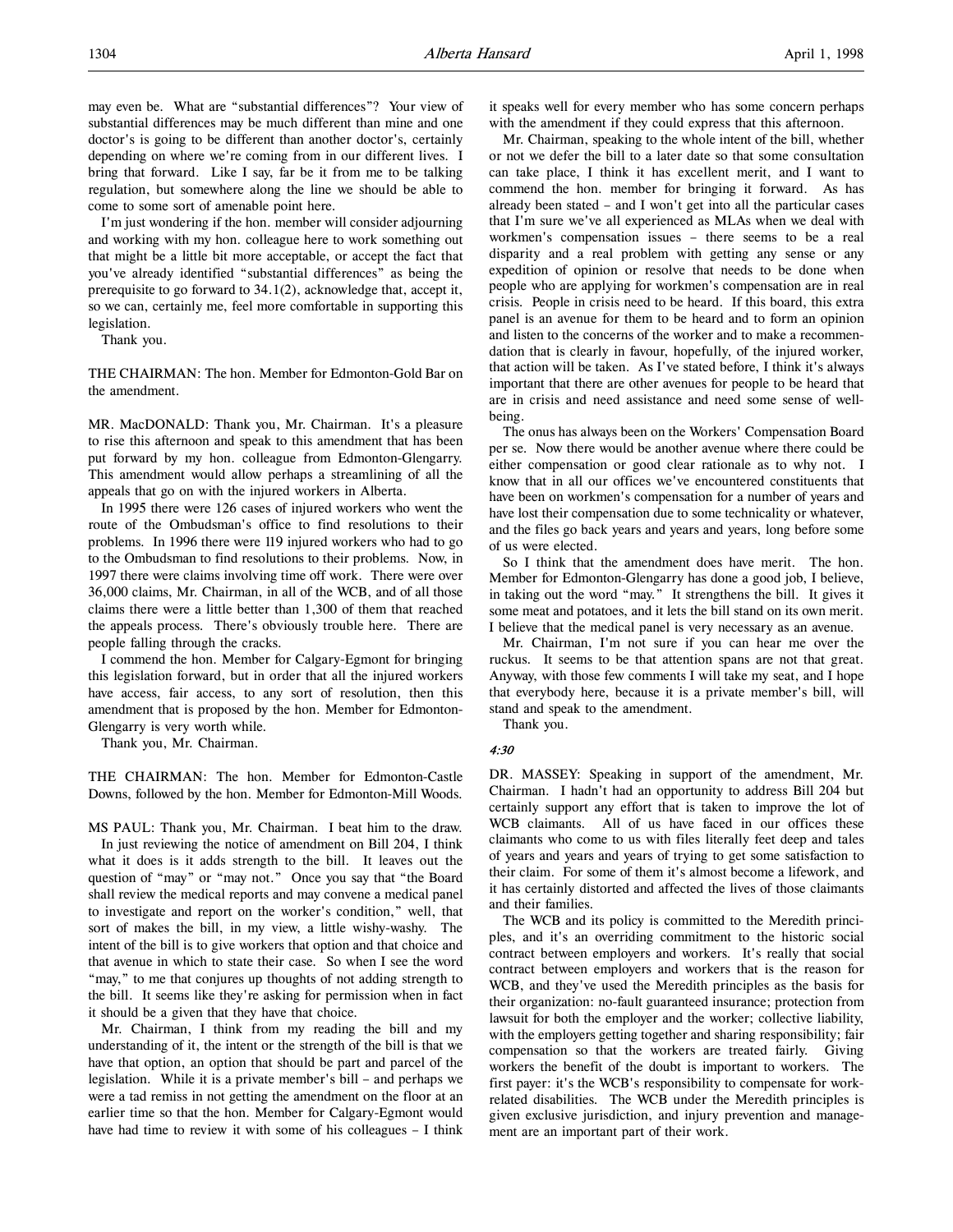I believe that what this amendment gets at, what is missing from those principles, is a principle that says that claims will be dealt with as expeditiously as possible. That's really what this amendment starts to get at, and hopefully this would be part of a number of actions that could be taken that would see workers and their claims dealt with quickly. Whether the answer is yes or no, I think the workers deserve that. I think that if workers were apprised of those Meredith principles, they would scoff at whether or not some of them are actually principles that are supported in actions by WCB, but I think they would all agree that having their claims dealt with quickly and fairly is extremely important to them.

The changes to the bill that the amendment from our colleague from Edmonton-Glengarry would make I don't think are so significant that they should in any way cause the bill not to be supported or cause discomfort on the part of the mover of the bill. I think we can all understand that we would feel more comfortable if we were able to consult with our colleagues about proposed amendments like this, and I would suggest, as one of the previous speakers has done, that it could be adjourned and brought back. But I would encourage members to support amendments like this that would help claimants have their concerns dealt with quickly and, in this case, by a disinterested third party. That would help, I think, build confidence among workers that the WCB does deal fairly with their claims.

Thanks, Mr. Chairman.

THE CHAIRMAN: The hon. Member for Edmonton-Glengarry on the amendment.

MR. BONNER: Thank you, Mr. Chairman. I'd just like to conclude with a few statements as to why this amendment is so necessary. I think to get to that point, we have to get back to why, first of all, we had a workers' compensation act introduced in this province in 1918, number one, and what led to us having the Workers' Compensation Act. Of course, the two huge tragedies that happened very early in the 1900s in this province were the Frank slide and the Hillcrest Mine disaster, where we had 189 workers killed. Now, in both of these the major tragedy of course was the loss of life, but what else occurred were secondary tragedies where families were left destitute.

What we have right now with a very low percentage of our workers here in the province are secondary tragedies, where families and children are having to pay a huge price because of a process that is in place in the Workers' Compensation Board, which is slow, which is inefficient, and which certainly is not meeting the needs of a very, very small number.

Now, in 1996 we had only 119 cases that went as far as the Ombudsman. In 1996, Mr. Chairman, I believe there were somewhere in the neighbourhood of 90,000 claims made to the Workers' Compensation Board. Because of the great increase in our economy here in Alberta, it's estimated that we're going to crack 100,000 injuries that WCB has to process this year. Even if this number were to rise to 120,000, 130,000, 140,000, that is a very, very small number of medical panels to be called. Of course, this deals with those types of injuries that the Workers' Compensation Board lists as hard cases, cases where they will take specific caseworkers and apply them to those individuals. These caseworkers are not sympathetic; they are not going to rush out and solve these people's problems. So it grinds and grinds and grinds, and we destroy people.

What this amendment will do is, first of all, raise the bench-

mark for the type of work put out by WCB, by their claims adjusters, by their medical advisers, and it will make the whole system more efficient. Again, we are talking about a very, very small number, less than one-tenth of 1 percent.

The secondary tragedies that I talked about earlier were the time delays: time delays which eat up money, time delays that eat into a person's sanity, time delays that eat up a person's selfworth. So we have the walking wounded on our streets, and everyone in this Assembly gets at least one of these persons in their office per year. I feel that this amendment will certainly increase the efficiency. It will certainly decrease the amount of costly time delays. It will make our entire system much more efficient, and it is especially important when we are dealing with something like the WCB, which, as we've heard over and over and over in this House, operates at arm's length from the Minister of Labour and are accountable only unto themselves. If these claims were being handled in an efficient and just manner, then there would certainly be no reason that we would require a bill of this nature.

So this amendment certainly will make this bill a better piece of legislation. It will make it much stronger, and it will certainly do an incredible amount of benefit for those injured workers who have not had satisfaction when it comes to dealing with their claims. What we are talking about here, Mr. Chairman, is fairness. I guess the best case scenario that I can bring is that in a survey done by the former MLA for Leduc, he had a case that was started in 1939 and was not resolved until 1991. That's certainly not fair to anyone. It is certainly a tremendous cost to society. So I would think that we should without a doubt pass this amendment.

With those remarks, Mr. Chairman, I would like to conclude my comments on the amendment. Thank you.

[Motion on amendment A1 lost]

THE CHAIRMAN: The hon. Member for Calgary-Montrose.

#### 4:40

MR. PHAM: Thank you, Mr. Chairman. I would like to join the debate on Bill 204 at the committee stage. For the last few weeks my office and, I believe, many other MLA offices have received many letters from many of the stakeholders. Many of those letters urge us to vote against this bill or to put a stop to this bill one way or another. I reviewed and I read each and every one of those letters very carefully, and I found something very amusing about those letters: many of them are identical. Some are from Calgary, some from Edmonton, and some from Lethbridge. They are identical word for word, and I couldn't help but think of a letter-writing campaign.

Mr. Chairman, before I go into the content of these letters and before I go into the concerns that were addressed in those letters, I would like to remind every member of this Legislature of the existing conditions that we have in Alberta. WCB has the monopoly. It controls all the employers out there. It determines exactly how much each employer will pay in the premium rate. Therefore, it is not difficult to understand that when WCB writes to these employers requesting them to oppose any legislation that touches WCB, these employers will be more than eager to comply. That may be the reason why we received so many letters coming from so many different employers but looking exactly the same. I hope that somebody at WCB is going to read Hansard today, because if they are going to do a letter-writing campaign next time, maybe they should do a better job of trying to personalize these letters so that it looks like they come from the employers themselves.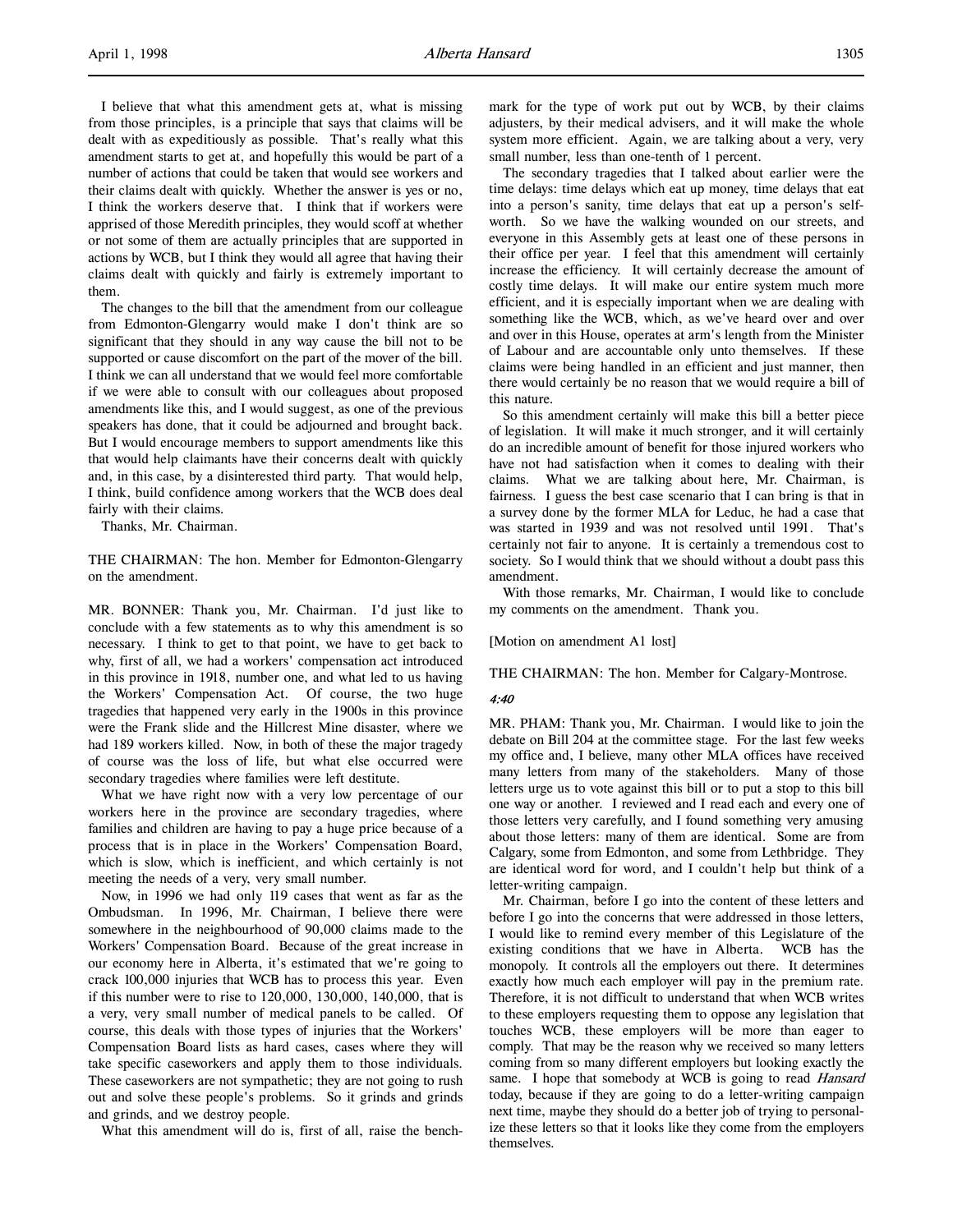There are two main reasons why these people are opposing Bill 204. The first main reason is they say that many of the points raised in this bill are already in WCB policy and therefore need not be restated in legislation. I have problems with that reasoning, because if something is right, regardless of where it is, whether it is in policy or whether it is in legislation, it is still right. If it is the right thing to state in the policy, then it should be the right thing to state in the legislation. If anything, we should make sure that it is in the legislation so that if somebody wants to change the right policy, they have a tougher time to do it. If it is only in the policy, then maybe when new management or someone else coming in may try to change it, it is a lot easier for them to change it. So that first argument obviously doesn't make sense to me.

The second argument that they say is that because this bill has not gone through a full consultation with the stakeholders, because WCB is doing that right now, we should wait two years until the consultation is completed so that we can address this issue at that time. I have great concern with that idea. Every one of us in here can wait. I can wait two years. Mr. Chairman, you can wait two years. But I think that many of the injured workers cannot wait. I don't think that their families can wait either. If it is the right thing to do today, it will be the right thing to do tomorrow. If at the end of the public consultation, at the end of the consultation with the stakeholders we do find that it is the wrong thing to do, I will be the first one to volunteer to bring back amendments to change these things. But I don't think that it is the wrong thing to do, simply because of the letters and the problems that we encounter.

Many people will question why I have been following with a high level of interest WCB problems and WCB policy over the past few years, and I can assure them it is not because of political gain. Many of these injured workers, frankly, do not vote for the government.

MR. DICKSON: They vote Liberal.

MR. PHAM: They do not vote for Liberals either. Many of them are so sick and in such difficult conditions that they may not even be able to vote.

When each of us takes office, we do that with pride. We do that with the pride of helping others who are less fortunate than us, to fend for the people who cannot fend for themselves. Every time we stand up against WCB, we always have the letter-writing campaign, the employers complaining, and there's always a political price to pay. But if we don't do it, who else will? Each of us has to ask ourselves that question. It is not easy to stand up against WCB. It's not easy to take all of this flak, but we have no choice. Imagine how difficult it is for us to do that. Then you can see how difficult it is for an injured worker who is going through health problems, financial problems to try to find justice with a system that has no accountability.

Mr. Chairman, four years ago when I was first hit with three or four cases with WCB, I was sending them through the system, monitoring them to make sure that those workers were treated fairly. After I found out that they were not treated fairly, I went to the WCB and raised several issues with them. This was way back in 1995. To my dissatisfaction and to my disappointment WCB has not dealt with me in an honest way.

They used at that time a survey to claim that 85 percent of injured workers were happy with WCB service, and I asked them more than once directly: was that survey done in a neutral,

unbiased way, and was everybody included? They gave me the assurance more than once that it was done in a neutral and unbiased way. It took me two years with every trick in the book that I could use and with every piece of power that I could gather to finally make them release that questionnaire that they used in the survey. Right there in questions 1 and 2 they kick out everybody who is a long-term injured worker. That survey is only used explicitly for the short-term injured worker. With that kind of practice, with that kind of trick that they play, how can they expect lawmakers, how can they expect any Albertan to trust that organization?

Today WCB has a monopoly. Their budget is being paid for by the employers. Their budget cannot be scrutinized by anybody, by us in the Legislature. They can do almost anything that they want. I think that this Bill 204 is only the first step of many steps that we will have to do to bring back some accountability to this organization. Many people have suggested that an independent review is the best way to deal with WCB because it is not the only problem that they have. I myself would like to put this thing on the table but put a hold on it for now.

### 4:50

I hope somebody at WCB does read the *Hansards*, because we are being pushed to the limit, every one of us in here – and I say many of my members, not on the other side. Our patience has limits. They should never forget that this Legislature gave them the monopoly, and this Legislature will take that monopoly away if we find that abusive actions are being done by the board. Today I think that we are on the last leg of doing that. The line between calling for that public, independent review is very thin, and WCB needs to step only one step further. We will do everything that we can to invoke that right.

One of the problems that many of the injured workers are encountering in their medical file is the thing called pre-existing condition. None of us has the perfect body. Today if they take my body and go and X-ray it, I bet that they will find something wrong with me, but I am healthy and living and working every day. If some unfortunate thing happens to me and I have to rely on WCB and if I am a long-term injured worker one or two years down the road, a WCB medical expert will pull my X ray out and will say: Hung, you have this condition; therefore we're not responsible for your injuries.

It's very, very difficult to argue with WCB medical panels, Mr. Chairman. But they forget one thing. In medical science there is nothing absolute; you only have medical opinions. When you have medical opinions, you always have different opinions, and it is almost impossible to tell which opinions are correct and which opinions are not correct. That is why I believe that in WCB policy we have a thing called benefit of the doubt policy. If that benefit of the doubt policy is applied properly – that is, to give the workers the benefit of the doubt whenever we have conflicting medical information – we would have never had the problem we have today in the Legislature. We would have never had to bring in this Bill 204. I think that the hon. Member for Calgary-Egmont has a lot of courage to bring up a bill like this, and I understand that he has gone through a lot to be able to take this bill to this stage. For WCB to write a memo saying that these policies are already in the policy or in the current legislation – I tell them that that is an insult to our intelligence.

Every day we deal with all kinds of constituents who have all kinds of problems ranging from A to Z. I don't mind at all dealing with an issue that we have some control over or that we have some responsibility for. WCB issues are a strange set of problems by themselves. On the one hand we have no control at all over the WCB, but every time they screw up with somebody,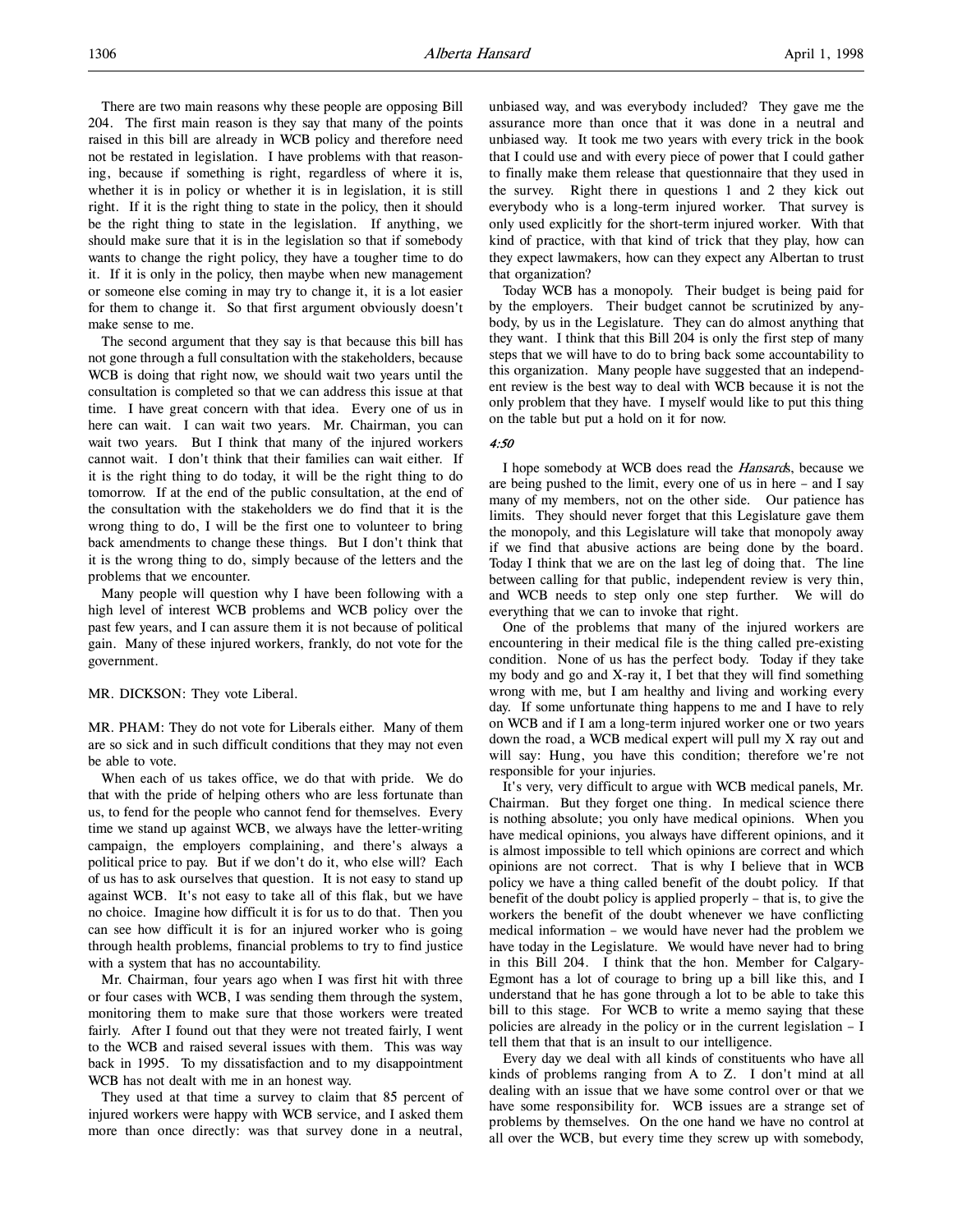they end up in our office blaming us for what happened to them. Mr. Chairman, I feel that we are partially responsible for those people because we do give the WCB that monopoly. It makes me feel really upset when we try to improve the situation by bringing in I think very mild amendments like these amendments in Bill 204, and the WCB uses all of the power that they have over the employers trying to stop them. If we review these two amendments closely, we will see that they are not asking for the moon. They are only asking for the most reasonable way for the workers to fight for what is rightfully theirs.

I would urge every member of the Legislature to review very carefully the letters that you received opposed to this legislation to draw the conclusion for yourself whether those people wrote the letters because they have read the bill or because they are acting on recommendations and are just writing a letter that something else recommended to them. Act in a responsible way. In the name of injured workers and their family members who are being hurt every day, I ask you to please vote for this bill because it is the right thing to do.

Thank you, Mr. Chairman.

THE CHAIRMAN: The hon. Member for Edmonton-Gold Bar.

MR. MacDONALD: Thank you, Mr. Chairman. I rise to speak on this Bill 204 again. I have some further questions in committee regarding this bill and this initiative that's been put forward by the hon. Member for Calgary-Egmont.

We are proceeding with another discussion and another debate here about the WCB, its relationship with the Department of Labour, and that relationship with the injured workers of Alberta. As I was entering the House this afternoon, I met one of those injured workers, Mr. Manuel Januario from north of Edmonton, the president of the Provincial Injured Workers Coalition of Alberta. He was hoping to be in the gallery to hear this debate this afternoon, but I believe he's at the Royal Alex hospital in support of the LPNs who are on job action up there. I don't see him here. But he and his group have a very, very active interest in the proceedings of this House, in particular regarding this bill.

Now, in the past we have heard various statements about the independence of the Workers' Compensation Board. I was alerted in a release that was made by the independent federation of small businesses regarding the financing of certain programs in the Department of Labour that there was a transfer of money for OH and S programs, educational programs for workers, from the Workers' Compensation Board. If the hon. Member for Calgary-Egmont can clarify this for me, I would be very, very grateful. If this is indeed true, how much money is going into these accident prevention programs? How much of this money is going from the Department of Labour to educational programs for workers to prevent, for instance, back injuries?

We know from past experience, each and every hon. member in this House, of constituents coming to us with stories that lead us to conclude that there is not a great deal of confidence in the appeals process by the injured workers in Alberta. Now, Mr. Chairman, when we're looking at this bill, we think of \$2.5 million that's going to be spent on yet another review outside this Assembly that's going to take place to look at this problem but not specifically at this problem as it is directed. I once again would like to congratulate and encourage the hon. member for standing up and speaking out on behalf of many of the injured workers in this province.

#### 5:00

This workers' compensation review that is to take place is a

two-year review. There are to be consultations throughout the province, as I understand. They're going to be divided up into different levels. But there is going to be no review that's going to include this appeals body. I have concern about that, particularly with that amount of money being spent. This review perhaps would shed more light on this problem, Mr. Chairman. This bill, as it sits here – perhaps we should wait and expand this \$2.5 million review, look at every detail that's in this bill. We've got a little less than two years to do it, from what I can understand, before this is going to report in February of the year 2000.

There are going to be various consultations taking place throughout the province: Hinton, Grande Prairie, Lloydminster, Fort McMurray, Calgary, Red Deer, Medicine Hat, Edmonton, and of course Lethbridge. If we are to go this route and expand that \$2.5 million review committee to look also at what's wrong with the appeals commissions, the tribunals that are set up – perhaps this is the route we should take. If we look at the time frame and the major consultation events that are to occur in the next two years, there's ample time in there. There's going to be a telephone survey, from what I can understand. There are going to be workshops. Let's get everyone involved. Let's get the Injured Workers' Society involved in this and give them a direct say in the proceedings. We can talk about this further.

As early as 1995 there was a review of processes regarding WCB and appeals. We must dust off those reports and have a look at them. I'm sure the hon. member considered those when he was looking at drawing up this bill, particularly in regard to his medical panels. In the discussion on medical panels, Mr. Chairman, the idea of physicians looking at this – a physician for the injured worker, a physician for the company, whatever is going to be done – is an idea that has merit.

I would conclude that we should leave this bill as it is and see the consultation process throughout the province. If we're going to spend the money, let's listen to the people: listen to the employers, who are paying the premiums, listen to the workers, listen to the medical community, and also listen to the workers, Mr. Chairman, who have fallen through the cracks in the system and now are living rather painful lives. All one has to do is go to one of the meetings these injured workers carry on on a regular basis to know that the system has failed them. Anything that will improve the system and improve the lives of these workers, I will support.

With those comments, Mr. Chairman, I shall take my place.

THE CHAIRMAN: The hon. Member for Edmonton-Castle Downs.

MS PAUL: Thank you, Mr. Chairman. In speaking to Bill 204 in committee, I again will commend the hon. Member for Calgary-Egmont for bringing this bill forward. I think it's very timely. I think the Workers' Compensation Act is one of the oldest acts and is still in use obviously today. It was proclaimed law in Alberta in 1918. The basis on which the act has been in use is the Meredith principle. It sort of outlined an understanding that workers would be insured through an employer-based, nofault insurance fund in exchange for giving up the right for them and their dependents to sue their employer for job-related injuries, diseases, or fatalities.

The Workers' Compensation Board has been at the centre of a number of controversies, often involving employee assessment rates or the level of Workers' Compensation Board pensions provided to workers. I think, as I mentioned during the discussion on the amendment brought forward earlier, the offices of MLAs are quite often inundated with constituents that are trying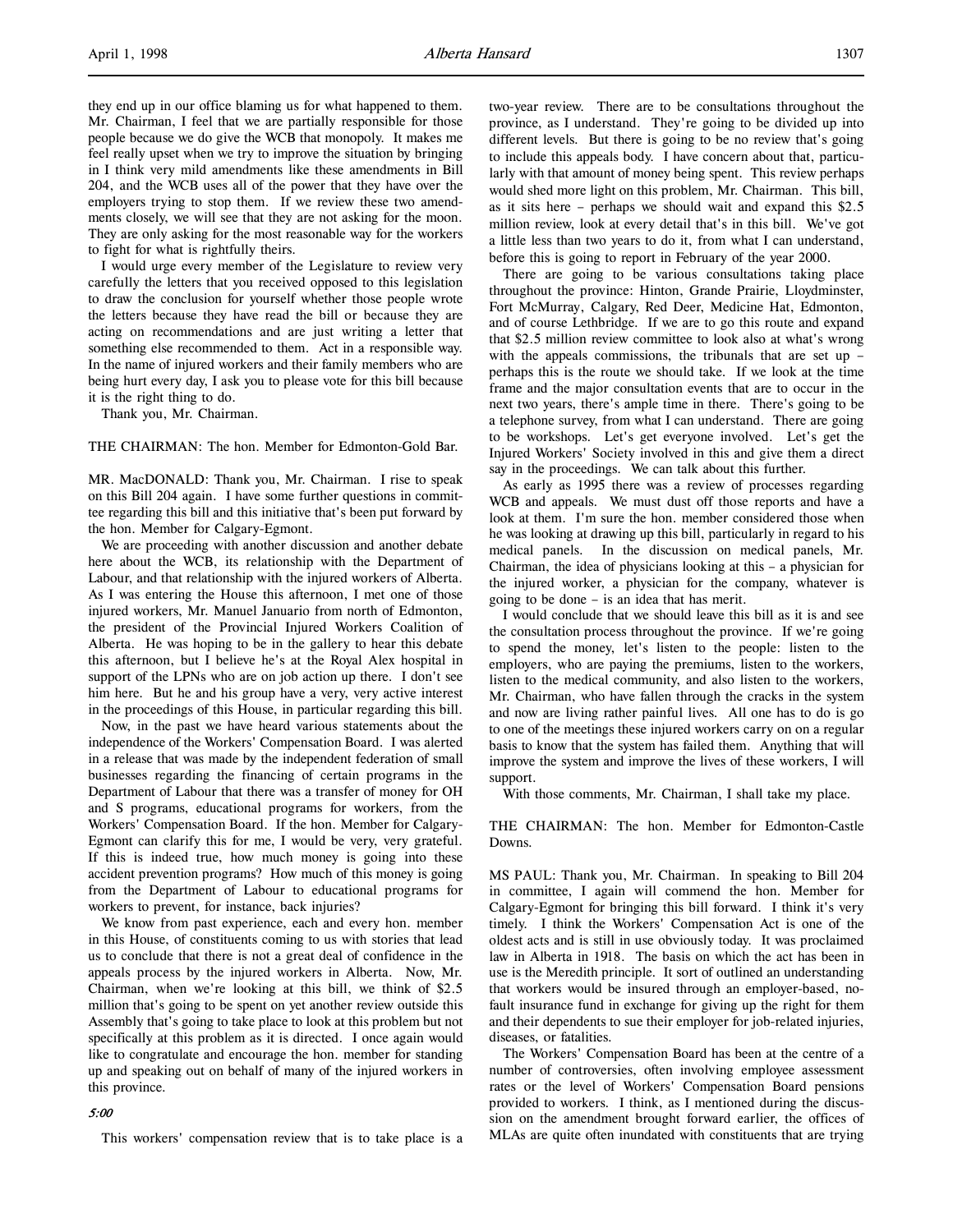to secure workers' compensation due to an injury in the workplace, obviously, or some sort of compensation.

It has actually long been prevalent that a lot of injured workers are not satisfied with the report that comes back or the decision made by Workers' Comp. They don't believe that the WCB has taken into consideration the full severity of the injury or disability, and therefore they haven't provided them with rightful entitlement. That, Mr. Chairman, is really stressed in a lot of cases.

The hon. Member for Edmonton-Glengarry mentioned that a case started in 1939 was only resolved in 1991. That just gives you one obviously extreme example of the postponement of some sort of settlement for that individual.

I think, Mr. Chairman, that when you have an extra panel or another panel of people in authority to make a decision, even though it is made up of two medical personnel – obviously a medical opinion is just that. With every opinion that goes forward in the medical field, the opinions obviously vary. There has to be some sort of concrete decision-making done by Workers' Comp, and I think that this extra panel just gives all workers that are in crisis, that need to be listened to – quite often that is the thing that is deemed necessary when you're dealing with people who for whatever medical reason are not able to keep working in the workforce, that some sort of settlement or compensation is necessary.

There is also frustration that is often exhibited when the worker's claim is supported by their own doctor, but then the board turns around and chooses to only listen to the opinion of their own medical specialist. I think that with this extra panel obviously there is another avenue. Quite often cases are so severe and the frustration mounts and it leads to violence, which has been seen in Workers' Compensation offices. There have been suicides and shootings as recently as 1994.

#### 5:10

Mr. Chairman, I support the concept of requiring the Workers' Compensation Board to use the medical panel. Obviously the panel will include at least one doctor who is appointed by the injured worker, and as the final dispute and the severity of the injury is discussed with that person that is one of the members of the panel, I think that shows that there is some rapport with the injured worker and the medical practitioner, and that rapport can be reflected in the outcome and the decision that panel would make.

Mr. Chairman, I think that Bill 204 has a lot of merit and is very timely. There are a number of changes due to the economy, due to accessibility, due to the numbers of injured workers in the province, and I think it's timely that it be addressed. It's unfortunate, I believe, that it has to be brought to the Legislative Assembly because of the uncertainty and the unrest with decisions that have been brought forward, and I hope that the Workers' Compensation Board sees this as an act taken in good faith and that they see the merit in an avenue such as this.

With those few comments, Mr. Chairman, I'll take my seat and let the discussion continue.

Thank you.

THE CHAIRMAN: Okay. The hon. Member for Calgary-Egmont.

MR. HERARD: Well, thank you very much, Mr. Chairman. I want to thank all of the good comments that have come with respect to the clauses of this bill. I did want to say a couple of words about the medical panels because I think it's important to

understand the difference between what is being recommended by this bill and what is currently in practice. I'll do that by sharing with you a conversation I had with an injured worker who announced to me a few days ago that he would be one of the very first people to receive one of these medical panels that in fact WCB – and I've said it before in debate – had implemented in their policy. I said, "Please explain to me how this is going to work," and he said, "Well, first of all, remember I'm from Calgary." So he's a Calgarian. He said, "Well, I get to pick one doctor out of a list of three that they gave me, and they're all in Edmonton." Okay?

Now, that's the process currently in place. Well, I'm sorry. The panel currently in place is a panel of two, so how are you going to get agreement with respect to the medical facts? We need at least three. We need the injured worker to be able to pick the doctor that he wants to have there. Any court of law – and let's not forget that the WCB is in fact a quasi-judicial body – wants to have the best possible evidence before it, and the best possible evidence isn't somebody who hasn't seen the file or who receives documents transmitted to them electronically and comes up with some sort of an opinion. The best possible evidence is the doctor who treated that injured worker, and that's why we need to pass this into legislation, so the process is fair.

With that, hon. members, I'd call the question.

[The clauses of Bill 204 agreed to]

[Title and preamble agreed to]

THE CHAIRMAN: Shall the bill be reported? Are you agreed?

SOME HON. MEMBERS: Agreed.

THE CHAIRMAN: Opposed?

SOME HON. MEMBERS: No.

THE CHAIRMAN: Carried. The hon. Government House Leader.

MR. HAVELOCK: Yes. I move that the committee do now rise and report, Mr. Chairman.

[Motion carried]

[The Deputy Speaker in the chair]

MR. SHARIFF: Mr. Speaker, the Committee of the Whole has had under consideration certain bills. The committee reports the following: Bill 204. Mr. Speaker, I wish to table copies of all documents tabled in the Committee of the Whole on this date for the official records of the Assembly.

THE DEPUTY SPEAKER: Does the Assembly concur in this report?

HON. MEMBERS: Agreed.

THE DEPUTY SPEAKER: Opposed? So ordered. The hon. Government House Leader.

MR. HAVELOCK: Thank you, Mr. Speaker. I move that the House now stand adjourned until 8 p.m., when it reconvenes in Committee of the Whole if I'm not mistaken.